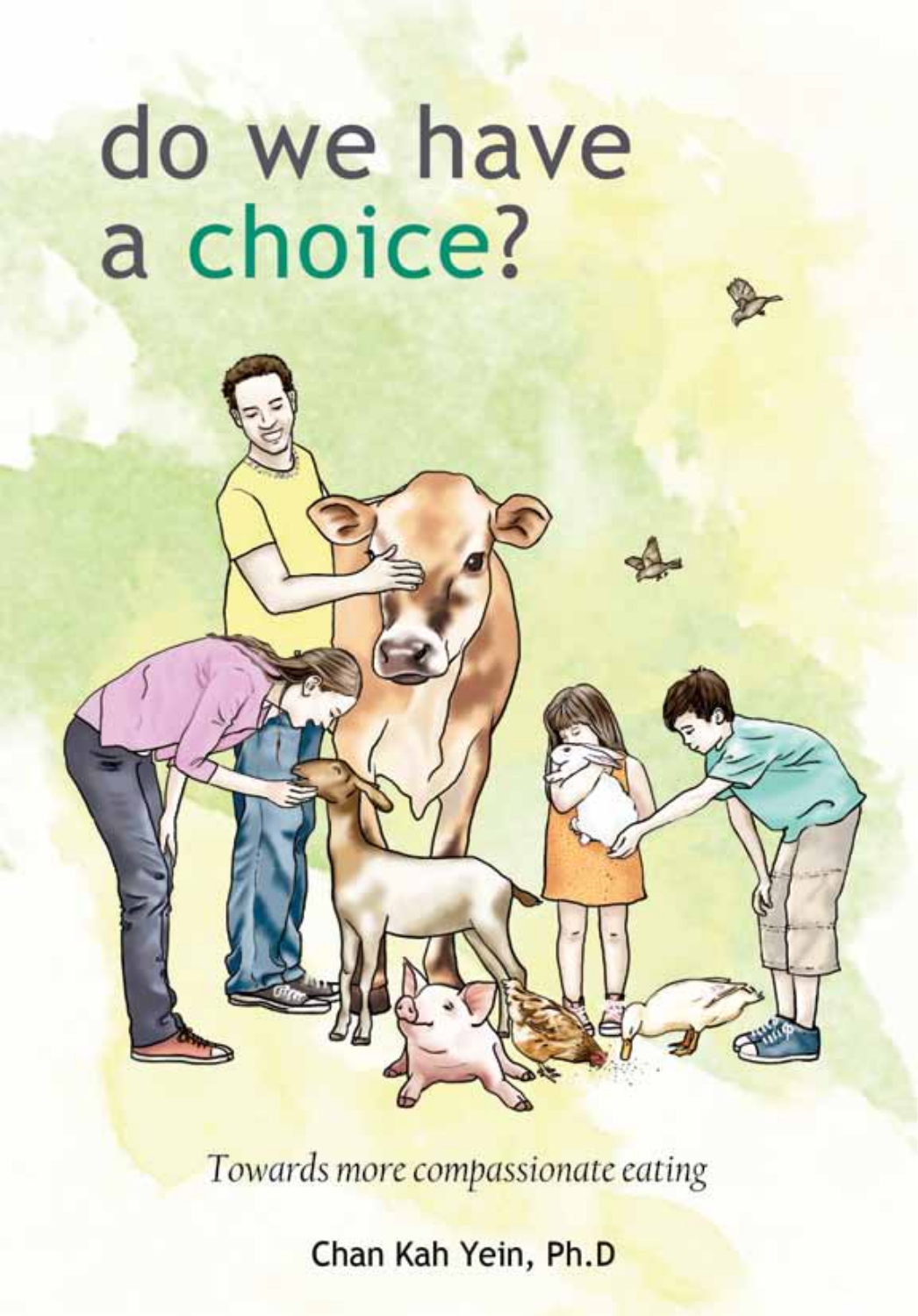## **Do We Have a Choice?**

*Towards more compassionate eating*

Chan Kah Yein, Ph.D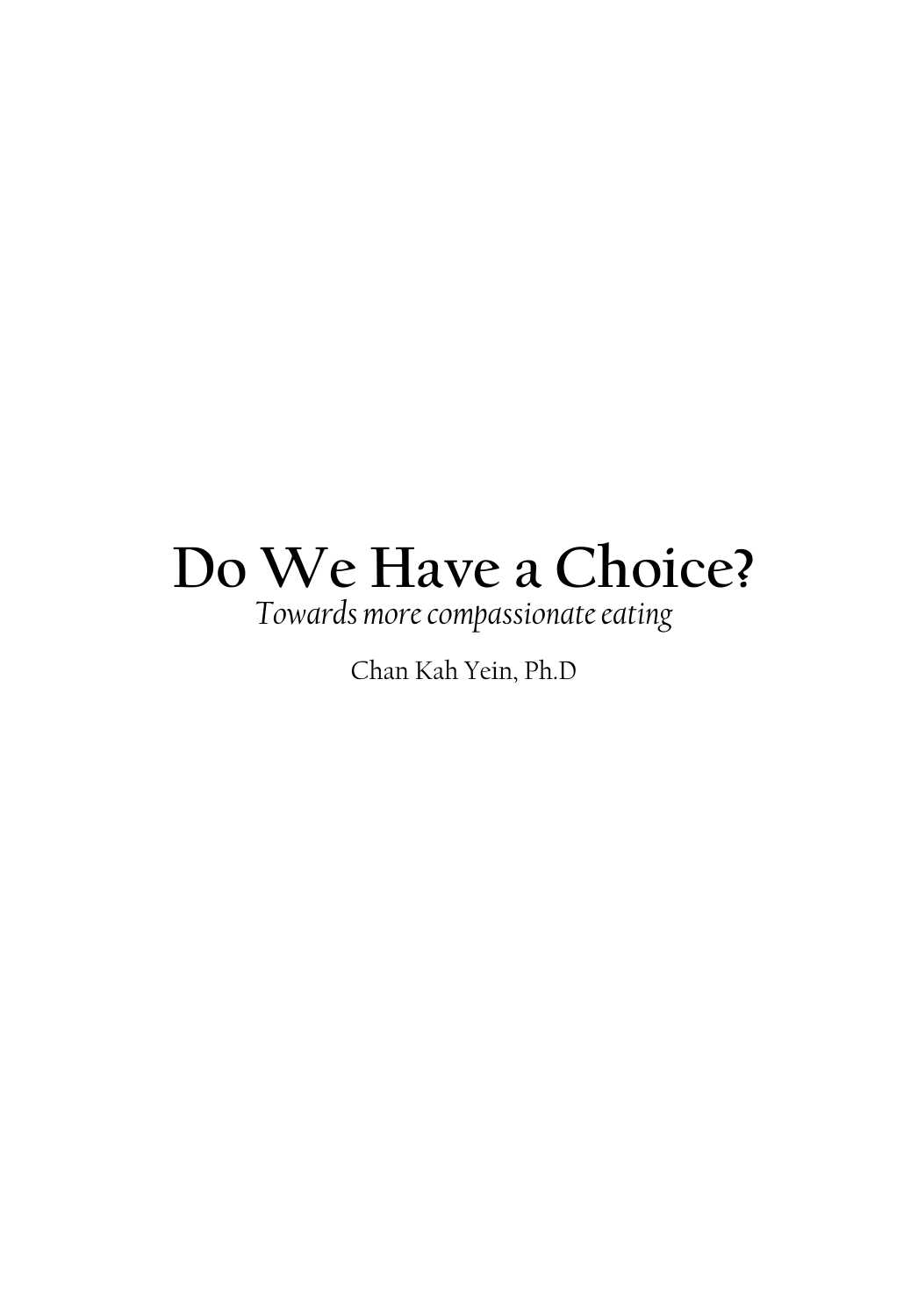For all the humble birds and beasts.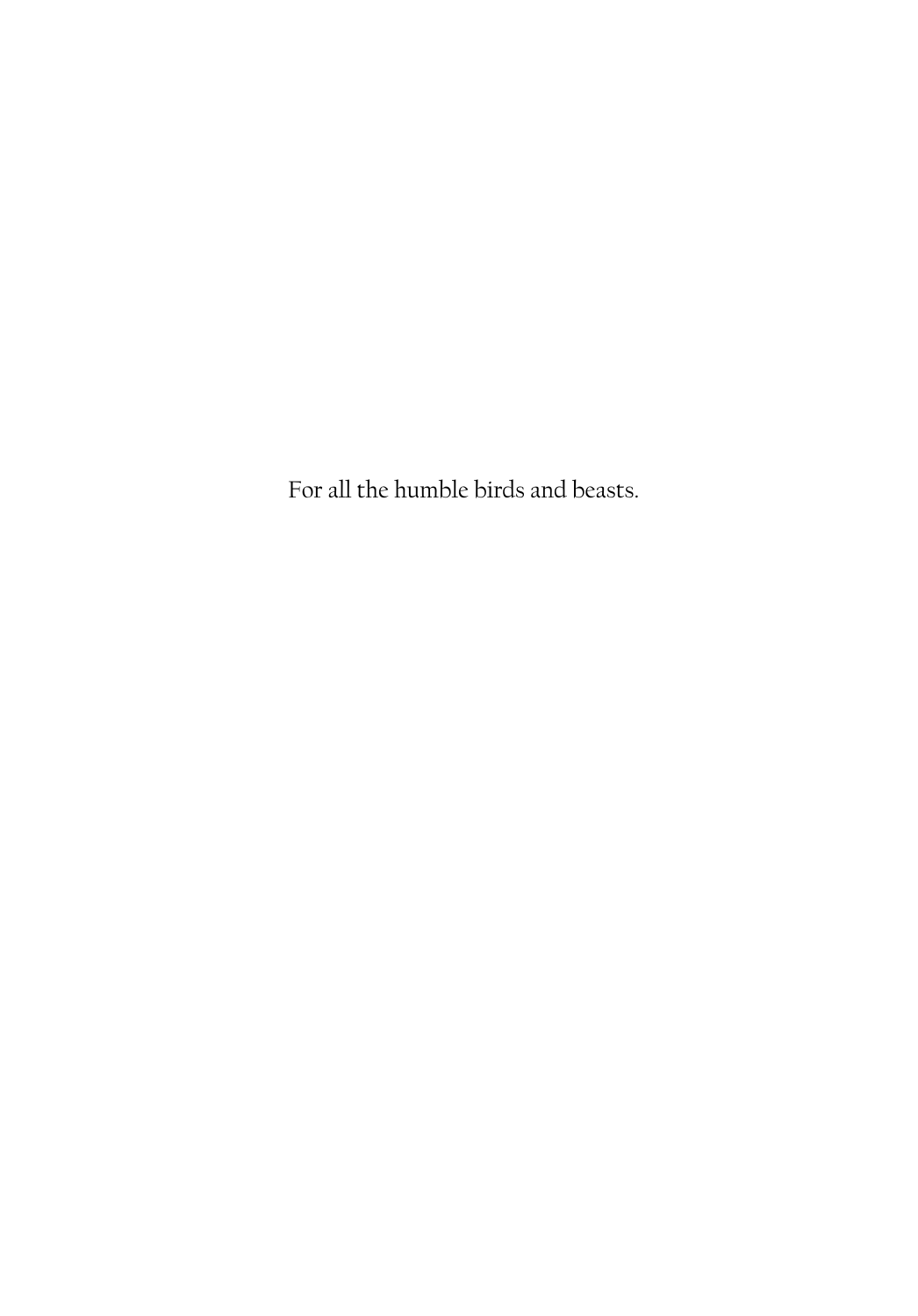This book is a gift from others to you. If you have enjoyed reading it, please pass it on. Let it be your gift to others.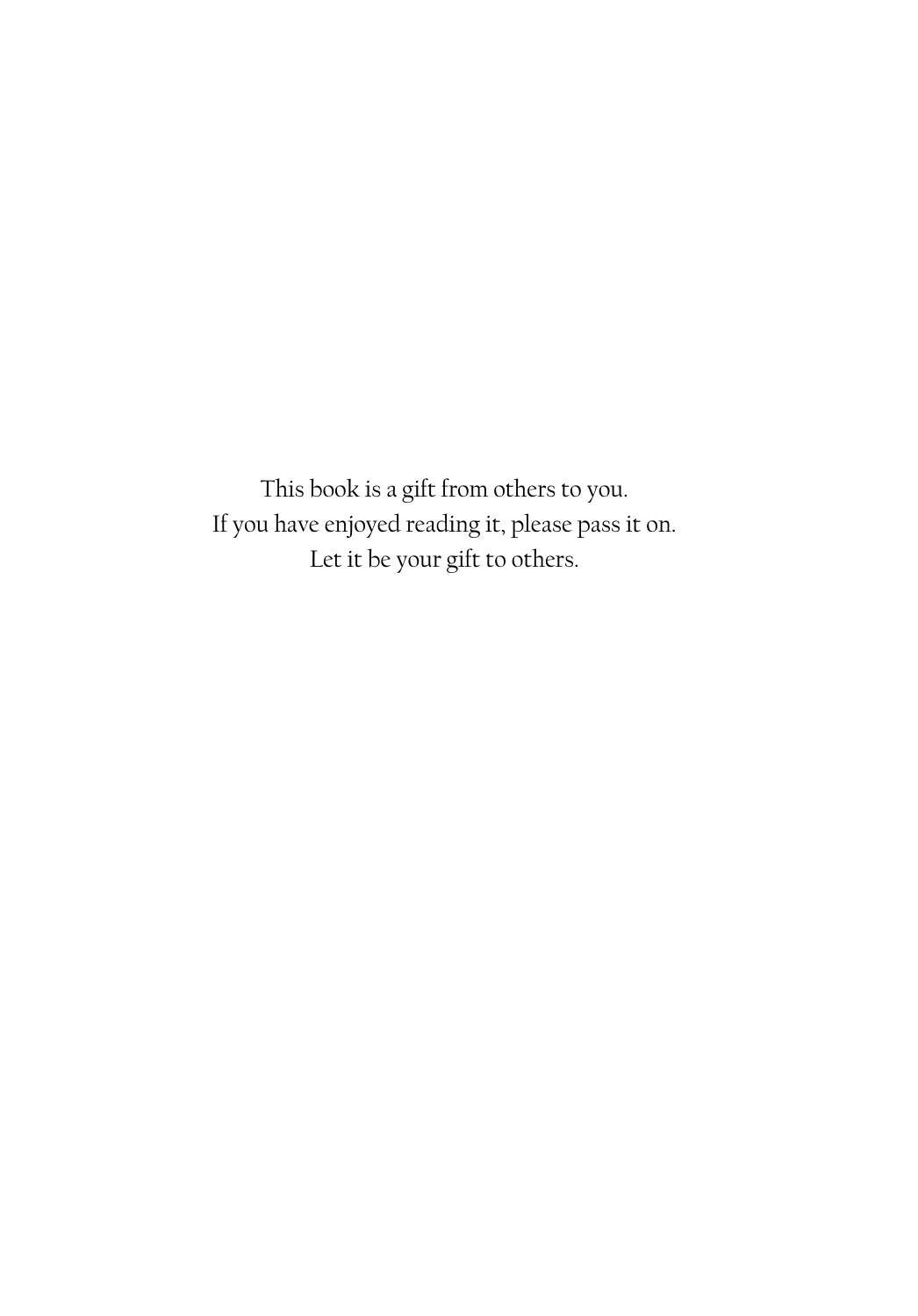*About the Author*



**Chan Kah Yein** holds a Ph.D in Mathematics Education and teaches in a private college. She is the founder-coordinator of AnimalCare, a medical fund for stray animals. She also gives public talks regularly on ways to lead a simpler and more spiritually fulfilling life. To date, she has written seven books, and many of her talks have been produced on audio CDs, all for free distribution. With a love for all things small and simple, her motto is to embrace simplicity and travel light in life.

Kah Yein can be reached at chankahyein@gmail.com All her e-books can be downloaded free at http://tiny.cc/paws

Her AnimalCare work is documented in www.myanimalcare.org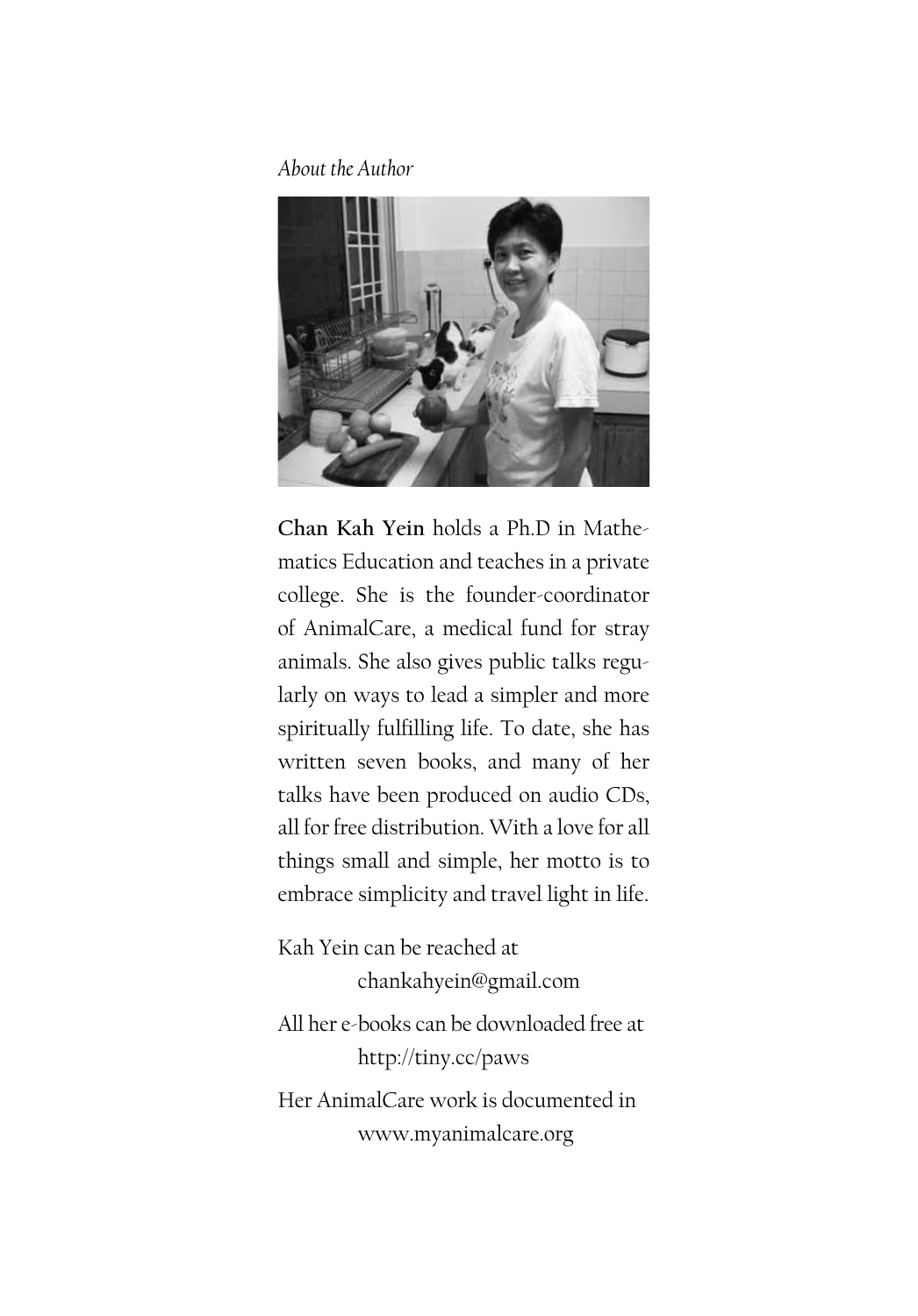#### **Also by the Author**

#### **Books**

Pawprints on My Heart, 2008 *Seven Little Stories about Kindness to Animals*

Little Steps, Joyful Steps, 2008 *The Humble Beginnings of a Dhamma Speaker*

A Kite in the Wind, 2008 *Embrace Simplicity, Travel Light in Life*

Indy Jones & the 4 Pillars of Kindness, 2009 *A Story about Love, Compassion, Rejoicing and Letting Go*

> See You at Rainbow Bridge*,* 2010 *Saying Goodbye with Love and Serenity*

Make Time While the Sun Shines, 2011 *Anecdotes on Respecting Time and Tide*

#### **Audio Talks in CDs**

How to Practise Right Livelihood and Still be Rich, 2006 Kindness to Animals, 2007 Awakening Kindness, 2007 Creating Heaven in an Imperfect World, 2008 Dewdrops from My Heart, 2009 *A Treasury of 28 Talks* Fragrance of the Violet, 2011 *A Treasury of 20 Talks*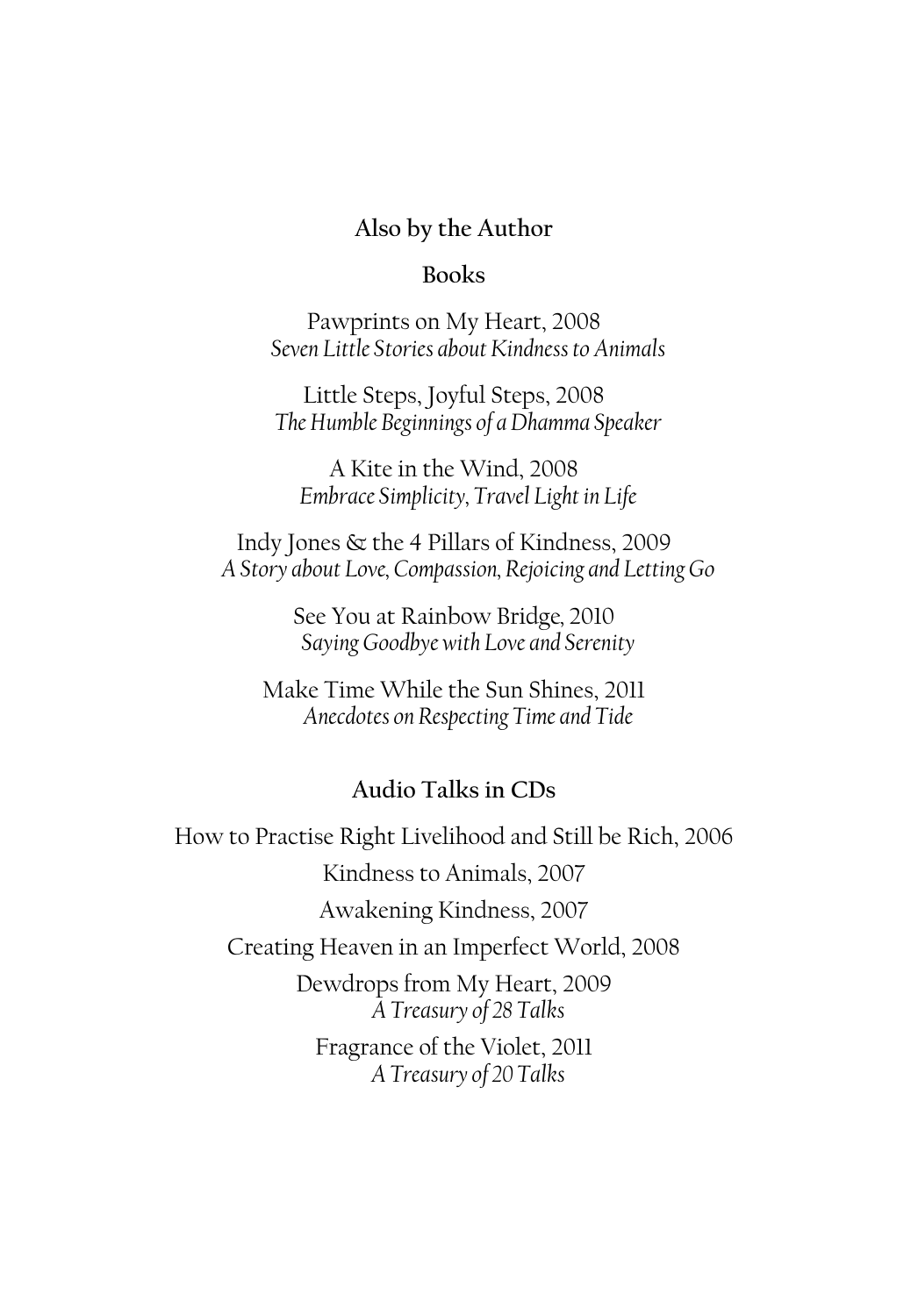*The love for all creatures is the noblest attribute of man.*

— Charles Darwin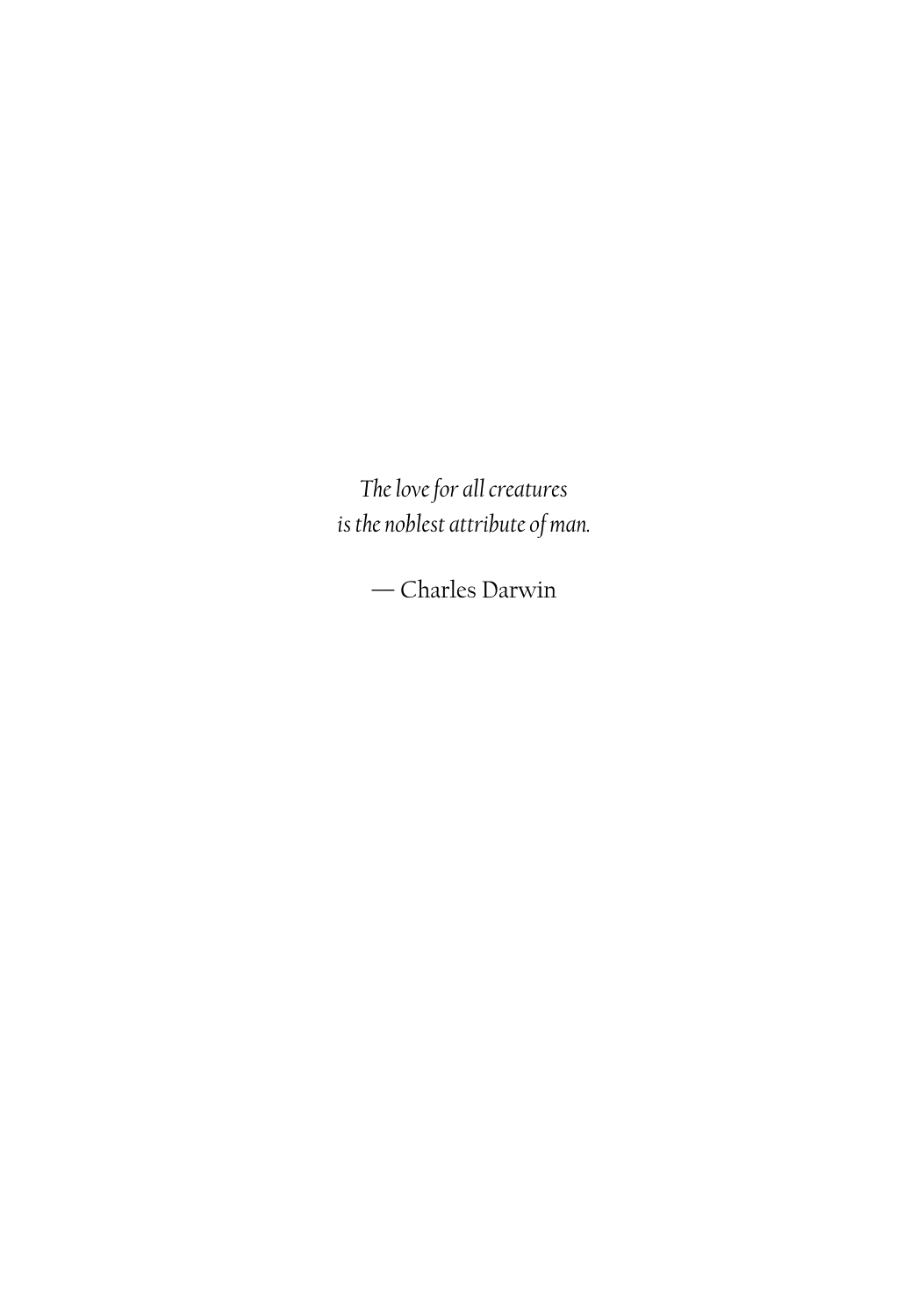### **Contents**

|                | Acknowledgements                         |              |
|----------------|------------------------------------------|--------------|
| Prologue       |                                          | $\mathbf{l}$ |
| 1              | The Lady in the Orange Saree             | 3            |
| $\overline{2}$ | The Chick in the Burger                  | 5            |
| 3              | Are We Natural Vegetarians?              | 9            |
| $\overline{4}$ | Old MacDonald's Farm                     | 13           |
| 5              | Lessons from the Cows and the Crabs      | 21           |
| 6              | Going Meatless Once a Week               | 27           |
| 7              | Let's Just Do it!                        | 29           |
| 8              | Of Onions, Garlic and Special Chopsticks | 31           |
| 9              | Hara Hachi Bu                            | 33           |
| 10             | The PB&J Club (for the Young-at-Heart)   | 35           |
| $\mathbf{1}$   | Of Aliens and Futuristic Apes            | 39           |
| 12             | Reducing Our Carbon Footprint            | 49           |
| 13             | All it Takes is Just 10%                 | 51           |
| 14             | Of Slaughterhouses and Battlefields      | 53           |
| 15             | The Compassion of a Great King           | 55           |
| 16             | Who Lives Longer?                        | 59           |
| 17             | Famous Vegetarians                       | 61           |
| 18             | Take Your Pick                           | 63           |
| 19             | A Daily Gentle Reminder                  | 65           |
| Epilogue       |                                          | 67           |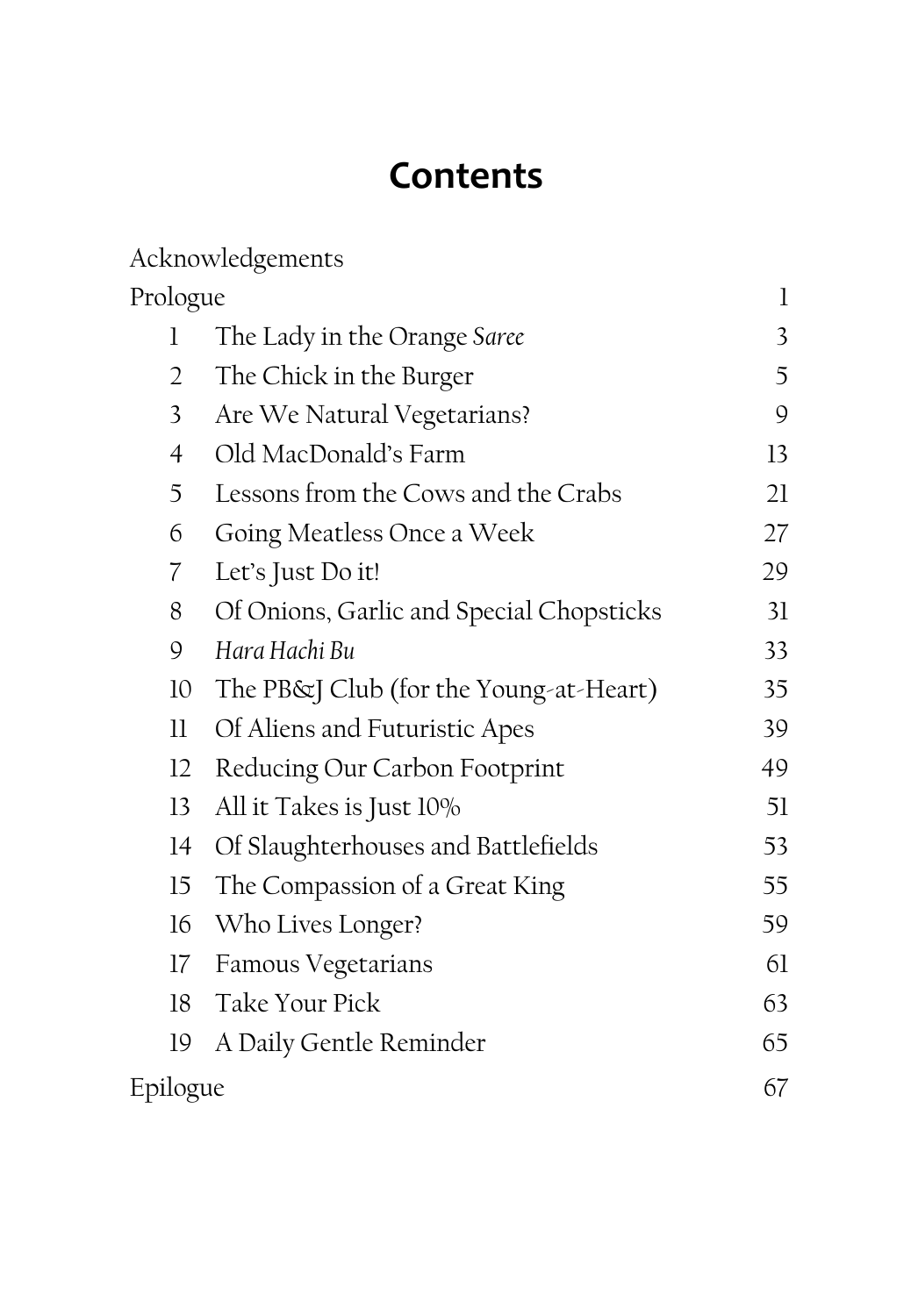### Acknowledgements

My heartfelt thanks go to TY Lee for his valuable feedback on my draft and his spontaneous generous sponsorship without which this book would not even be published; Andy Koh, for his very constructive feedback and review, and his immense contribution to Chapter 11; and Lum Woon Foong for her meticulous editing and proof-reading, a skill which I have yet to pick up even after writing seven books (!). I also wish to thank Hor Tuck Loon for spending time away from his very busy schedule to do the beautiful layout of this book.

And to all of you – thank you for picking up this book, reading it and passing it on…

May the animals benefit from my humble endeavour.

With love, *kahyein* 7th August 2011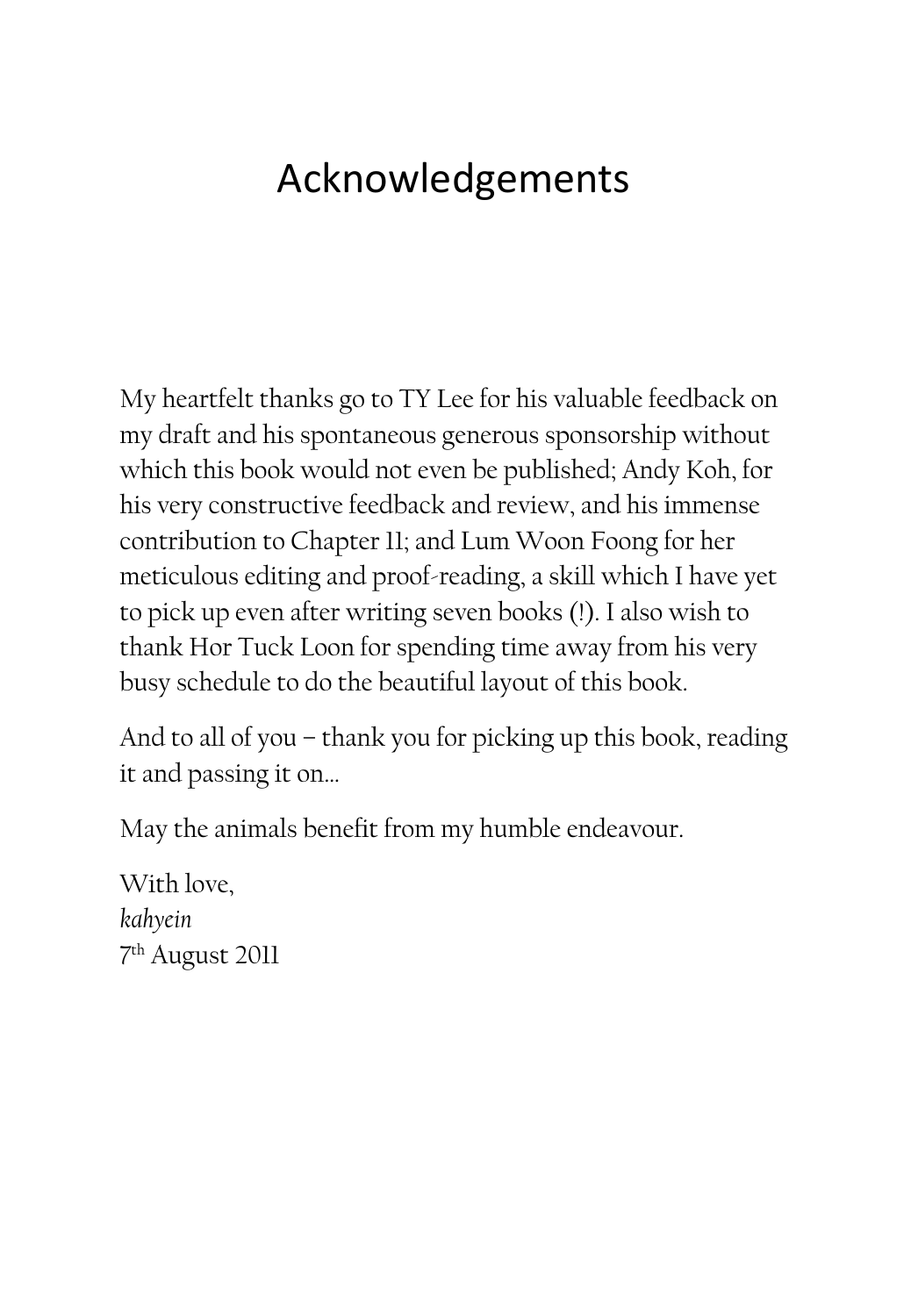### Prologue

This is NOT a book aimed at making you feel bad that you still eat meat. It is also not a book aimed at trying to convert you into a vegetarian.

Rather, this is a book that invites you to consider EATING LESS MEAT. I was motivated to write this book because I observed that most people have a natural compassion for animals. Many do want to eat less meat, not just for health reasons or to reduce one's carbon footprint, but for the simple reason that we all know animals suffer so much at the slaughterhouses. Out of compassion for these animals, most people *do* want to eat less meat. But sometimes we just do not know how to start, or maybe we need some motivation to push us to do it.

That is the aim of this book – to give us that little push… towards more compassionate eating.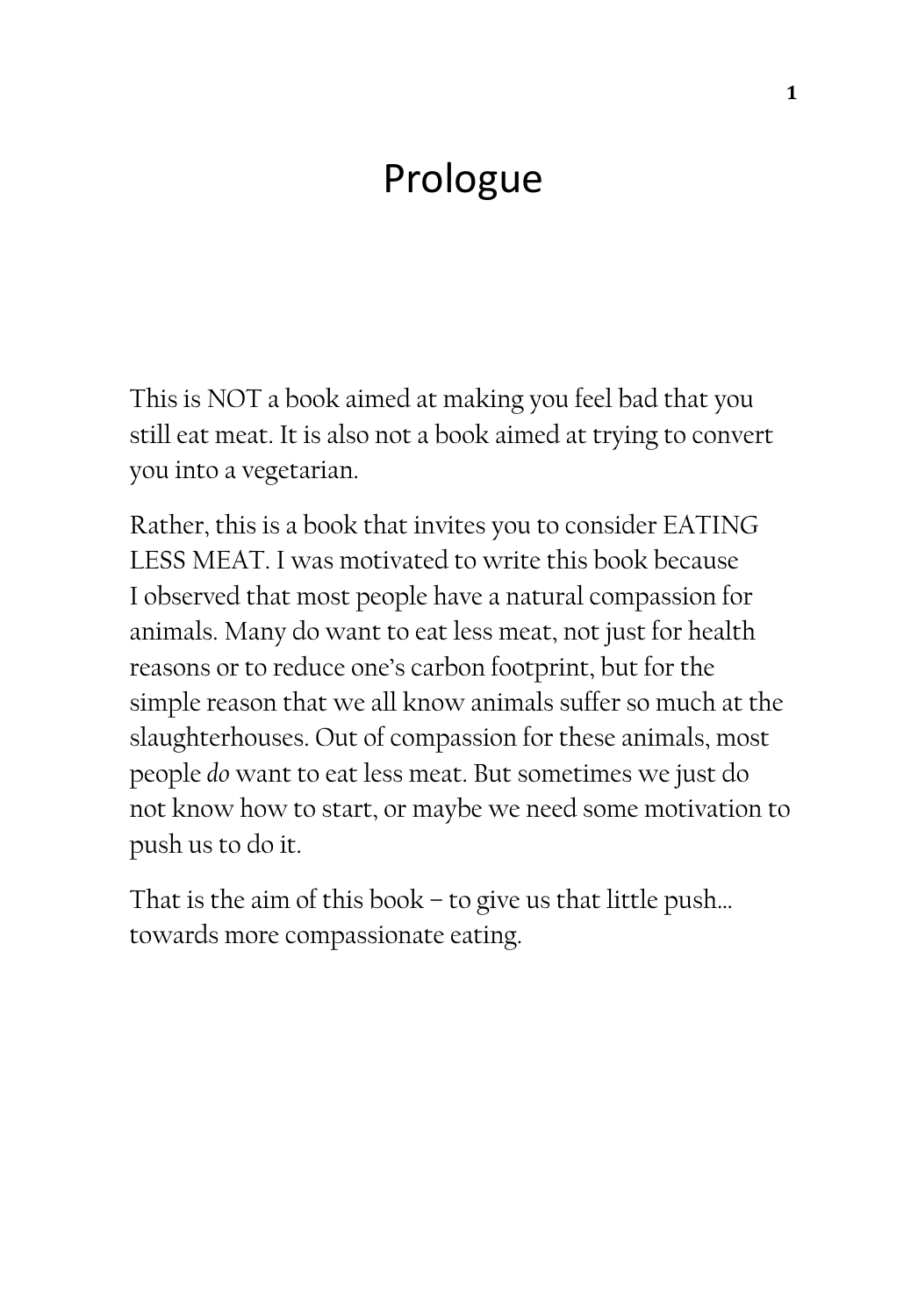

– John Ruskin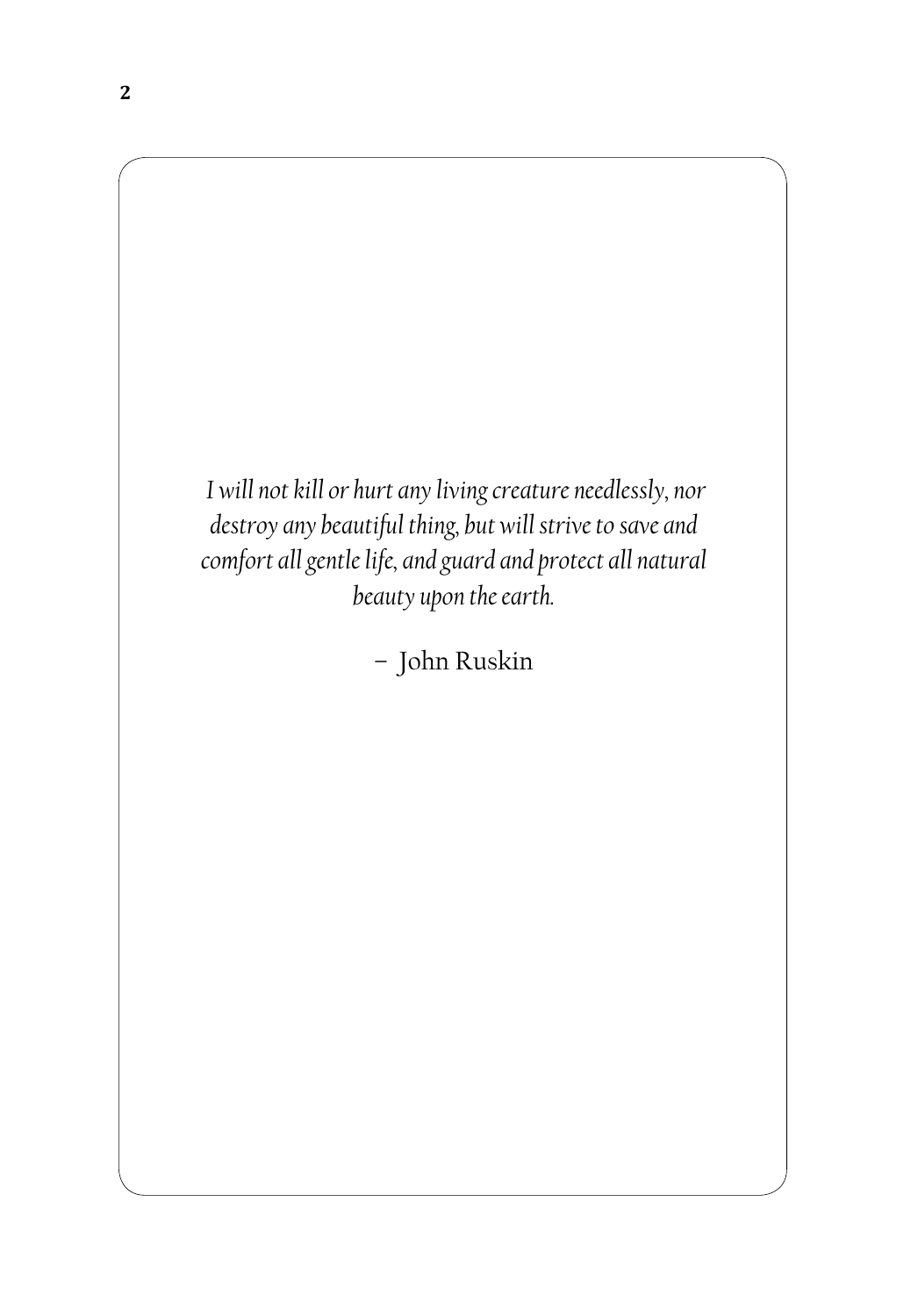## The Lady in the Orange *Saree* 1

I grew up eating meat, but not extravagantly. And not all meats too. Just chicken, fish and the occasional pork. Like many Chinese families, we did not eat beef or mutton.

I remember the first time I ever came across a vegetarian. I was seven years old then. My mum had brought me to a sports carnival at her school, and she pointed out this absolutely stunning Indian lady dressed in a pale orange *saree.* This lady was also a teacher in the school. She was so ravishingly beautiful; I was completely entranced. Her hourglass figure was "out of this world", and her complexion was flawless, but what caught my eye was the radiance which shone from her face. The first thought that occurred to me was that she must be a very kind and compassionate person. I decided there and then that only a kind person could possibly have such a beautiful face. Then, my mum whispered to me, "She is a life vegetarian. Her whole family is, too."

That was the first time it dawned on me that being vegetarian might not be such a bad idea, after all.

Till today, I still remember the radiant face of that beautiful goddess who descended upon this Earth, resplendent in a pale orange *saree,* and walked in front of me at the sports carnival.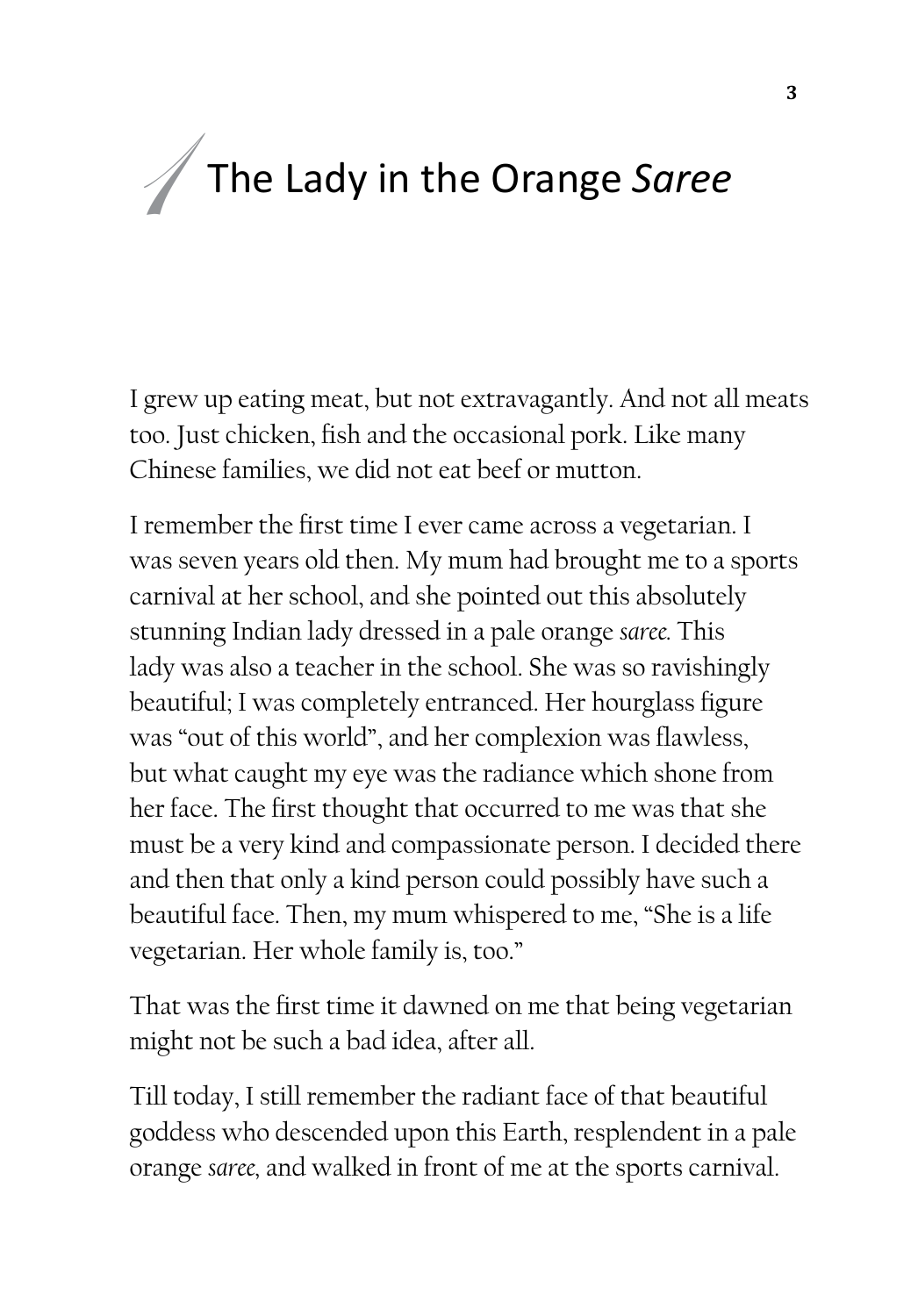John Keats was right: A thing of beauty *is* a joy forever.

My mum observed vegetarianism every new moon and full moon day, as did my grandmother. Like all good mothers, my mum never compelled us to follow what she did. She just let us watch, and if we asked, she would answer. And so, I grew up eating meat, but the idea of becoming a vegetarian was always at the back of my mind.

When I was twelve, my family embraced Buddhism. As with many Chinese Buddhists, we would observe vegetarianism every new moon and full moon day, and on our birthdays. I remember asking the nuns at the temple why they are fullfledged vegetarians whereas we don't have to be. "It's because you are still young and you need to grow, and your parents need to work, you need the energy", they told me. That made sense to me at that time. So I accepted it as it was.

But throughout my childhood I continued to remember the beautiful lady in the orange *saree.*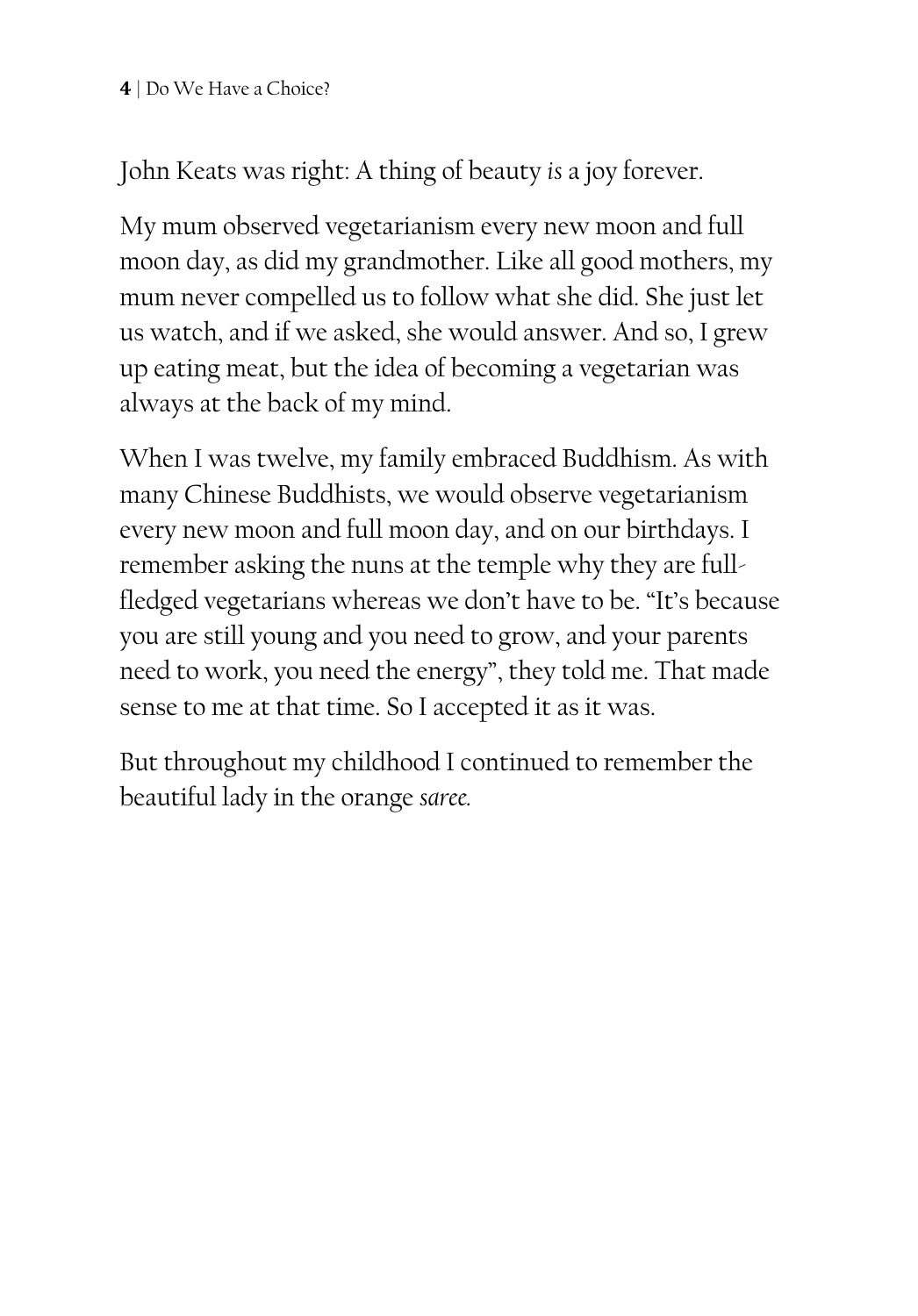

In my twenties, I began to feel very sorry for the pig, so I stopped eating pork altogether. I had never liked *Bak Kut Teh* (a popular Chinese pork dish) anyway, so it wasn't a big sacrifice.

When I was pregnant with my two children, my parents turned vegetarians for the entire duration of both my pregnancies. They believed it would be good for the unborn child. Similarly, when my brother and his wife were expecting their child, my brother too observed vegetarianism. He liked it so much he decided to be vegetarian for life. Soon after, his family and my parents became full-fledged vegetarians as well.

I had always considered going vegetarian. Since I cooked our meals at home, I was in control of what we ate. Gradually, I reduced our meat intake at home. I stopped cooking chicken stew and, instead, only used a small amount of minced chicken meat as a condiment in our vegetable dishes. Next, I stopped buying fish. My daughter and I did not miss the taste of meat. We figured it's all in the mind. The tongue may want, but the head and heart can control the tongue.

One day, my son saw a PowerPoint slide I was preparing for my talk on *Kindness to Animals*. It showed the picture of a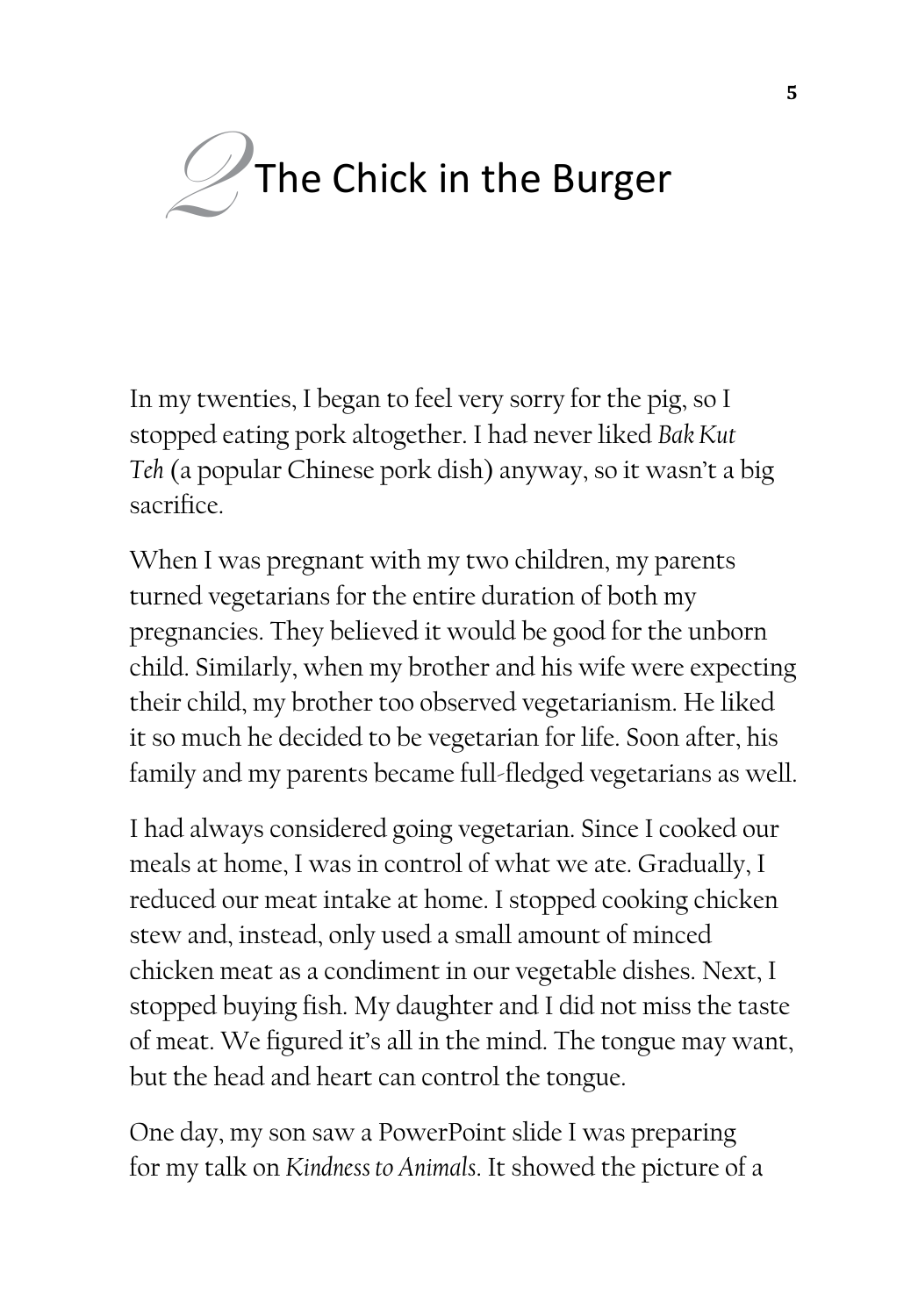live chick sandwiched between two buns, and I had put the caption "Do we have a choice?". Straightaway, he then told me we could dispense with the minced chicken meat. "Let's not cook meat at home anymore", he said.

#### So that was it.

I stopped buying minced meat, and, from that very next day, I stopped cooking meat altogether at home. Nowadays, the only meat I buy is chicken meat for the cats, and that is because cats are carnivores and they have to eat meat. We are omnivores, so we get to choose. We can be total vegetarians, or we could just eat less meat. We cannot force carnivorous animals to be vegetarian – that'll be going against nature and that wouldn't be fair.

For us humans, many are of the opinion that we need lots of protein daily, but do we really? Vegetables are actually already a very good source of protein. And, if you think about it, human babies grow perfectly well on mother's milk alone for the first 6-12 months of their lives, and I was told that mother's milk is just 3% protein!

I read that a typical cheeseburger provides 0.05 grams of protein per calorie whereas spinach provides 0.12 grams of protein per calorie and lentils 0.07 grams per calorie. Some nutritionists are also of the opinion that by eating a variety of vegetables, we can get most of the essential amino acids (protein) that our body needs. Variety is the keyword here.

Ever since the day my son said we'd stop buying meat, we do not cook any meat at home anymore. But, when we eat out,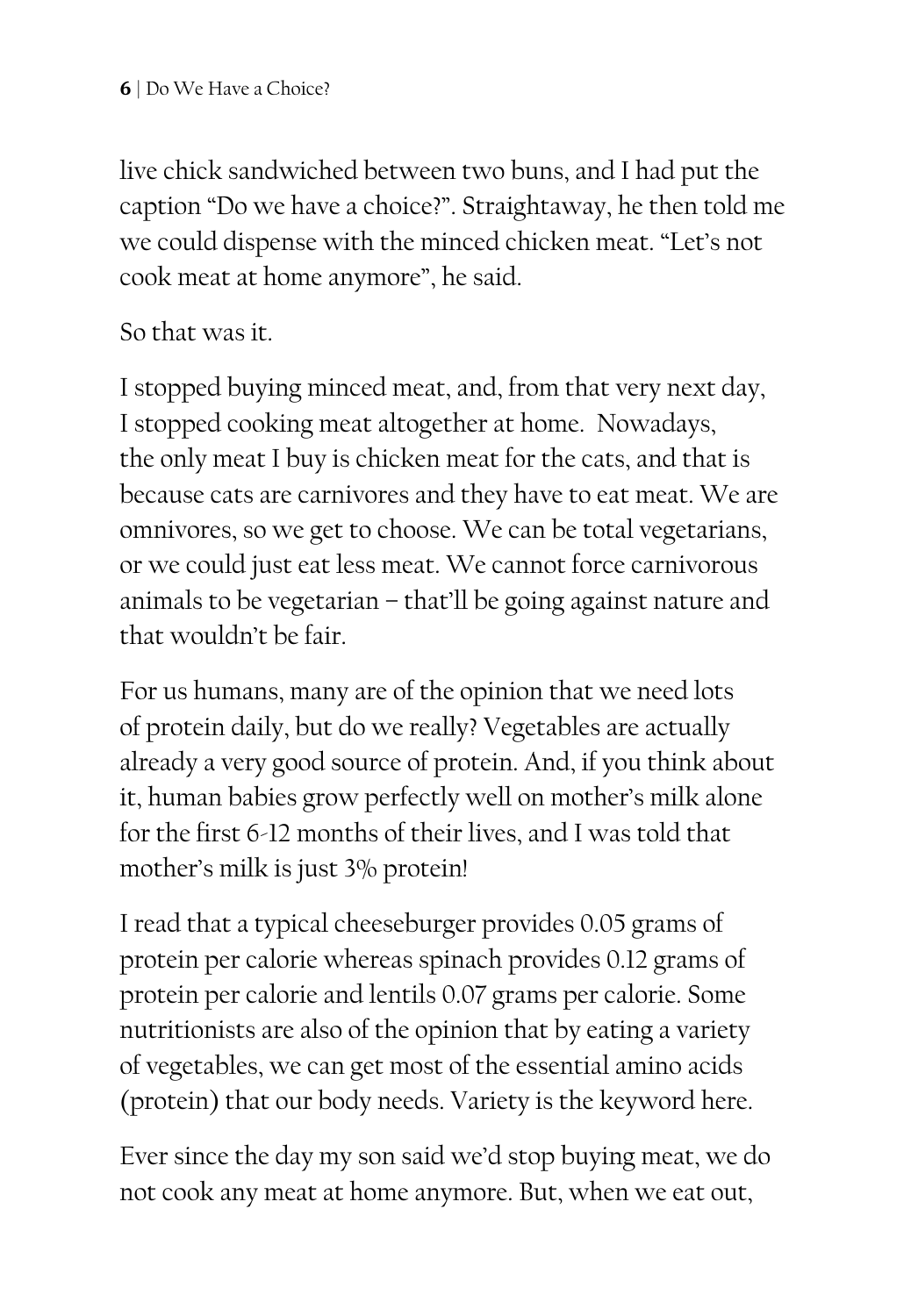take away or go for dinners, we eat whatever that is served. This is our personal preference of not being a burden to our hosts. Sometimes I just pick the vegetables in every dish, and that's really a very easy thing to do. There is no need to make a fuss and announce to the whole world that we choose to be vegetarian.

Since I give so many talks on kindness to animals, I'm very often asked if I am vegetarian. To this I answer, "I'm a flexible vegetarian", and that is the truth. When there are really no vegetables, I will eat whatever that is available. I am flexible. I eat out for lunch every working day, and I don't need to go to any special vegetarian stall. All I do is to pick 2-3 vegetable dishes at the local *chap-fan* ("economy rice", a convenient local fast food for rice and dishes at a very affordable price) stall with a plate of rice. It is so easy.

Becoming vegetarian is a personal choice. It is sometimes a hard one for many because we are so used to the taste of meat, and our tongue (and brain!) demands it, due to decades of conditioning. Also, for some people, their bodies may require some nutrients that are derived from meat.

However, eating less meat is definitely doable. So if you're game to try this, if you have enough willpower to do it, for the sake of saving those poor animals from being slaughtered and so that we do not contribute so much to the demand for meat, please read on…

This book is dedicated to you.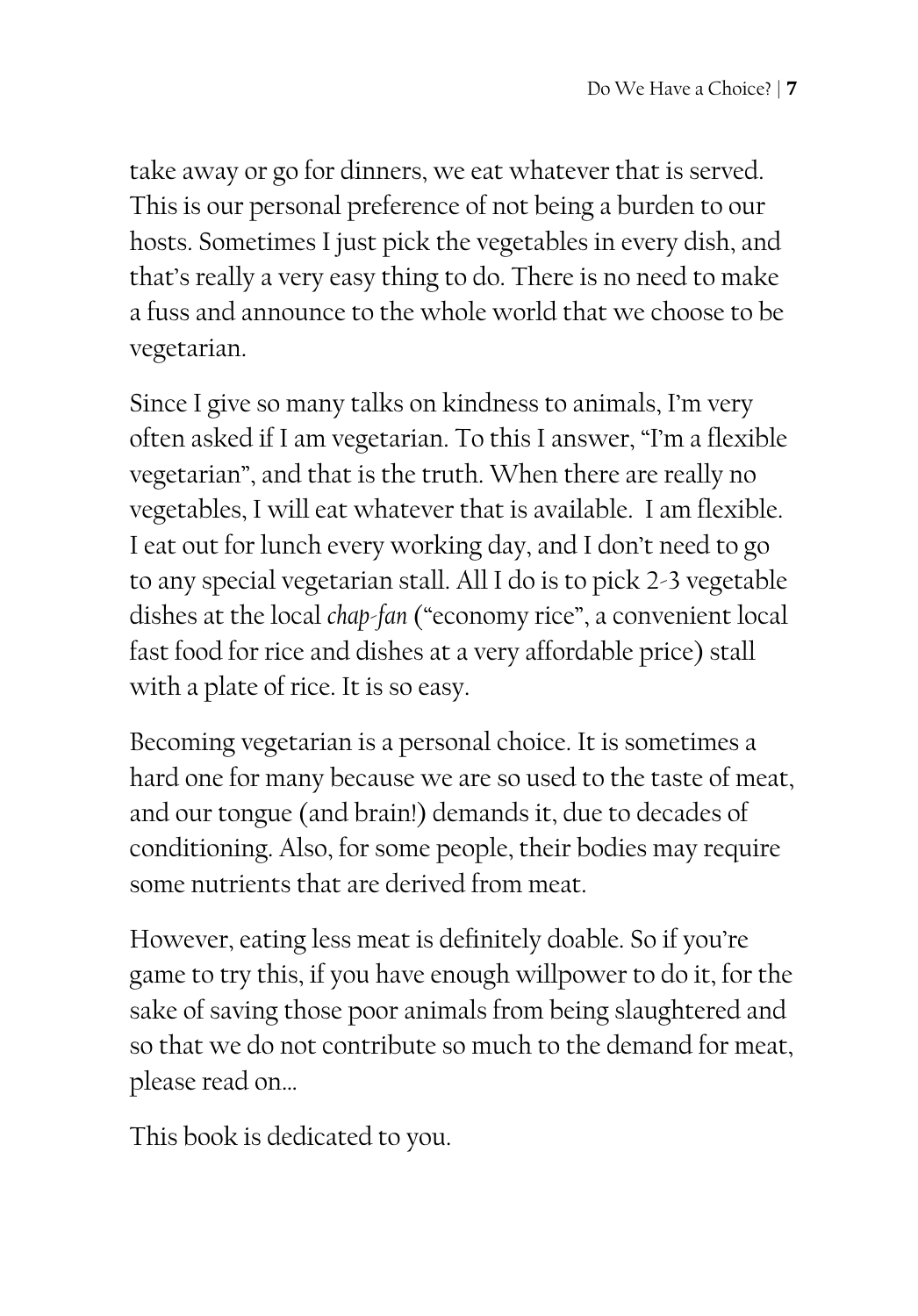*Oh, my fellow men, do not defile your bodies with sinful foods. We have corn, we have apples bending down the branches with their weight, and grapes swelling on the vines. There are sweet-flavored herbs, and vegetables which can be cooked and softened over the fire, nor are you denied milk or thyme-scented honey. The earth affords a lavish supply of riches, of innocent foods, and offers you banquets that involve no bloodshed or slaughter; only beasts satisfy their hunger with flesh, and not even all of those, because horses, cattle, and sheep live on grass.* 

*– Pythagoras*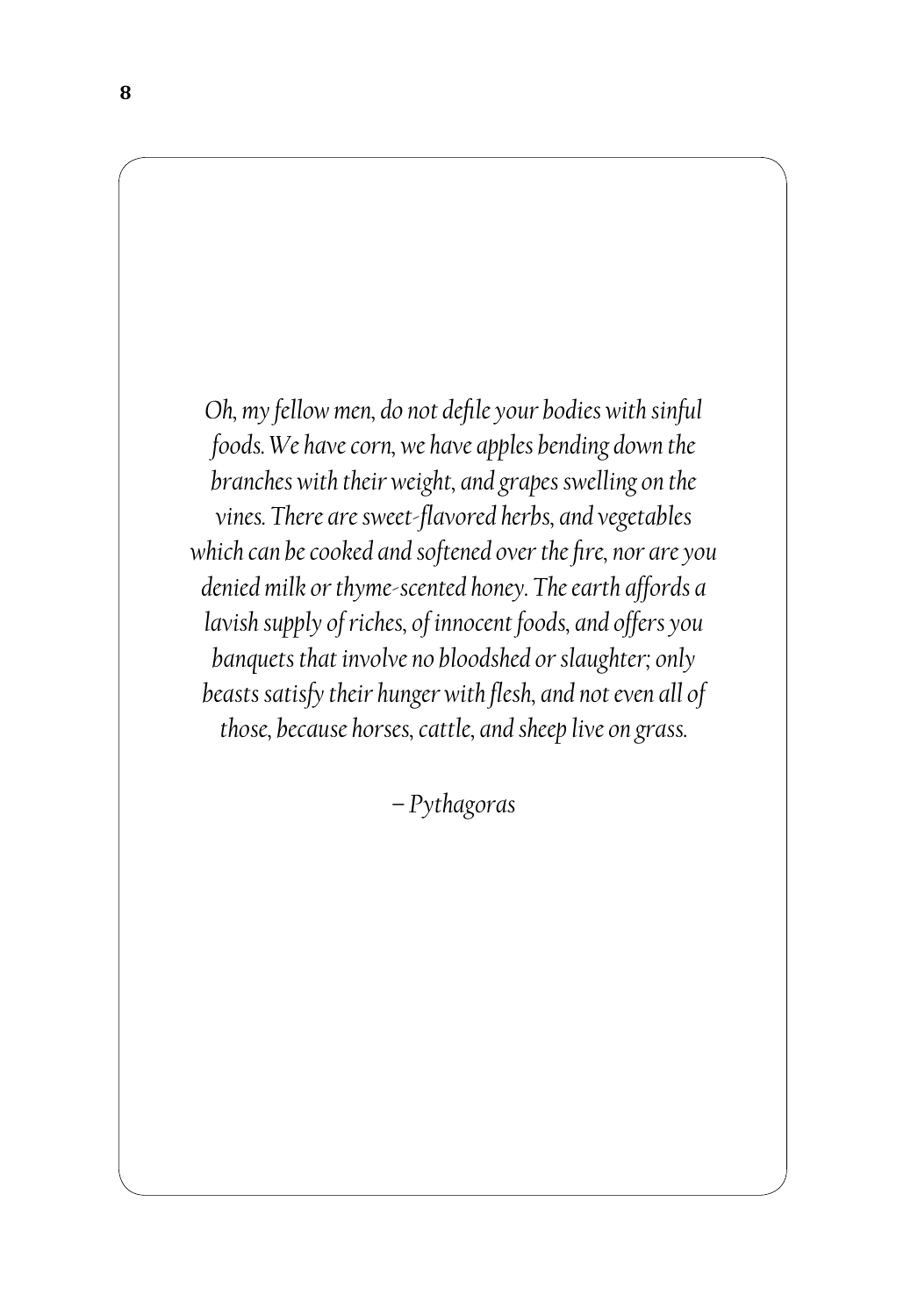## Are We Natural Vegetarians? 3

This chapter is extracted from http://www.alternativehealthzine.com/html/are\_we\_natural\_vegetarians.html

*A cat or dog salivates with anticipated pleasure at the sight and smell of raw meat, but very few humans exhibit this behaviour. For most meat eaters, their chosen cut needs to be cooked before it becomes attractive. This*  is just one factor that might make us wonder whether eating meat is natural *for us, and whether being a vegetarian is a realistic option.*

*Other clues can be found by comparing the anatomy and physiology of humans with different types of animals. It emerges that humans are far more similar to fruit- and nut-eating animals – vegetarians such as monkeys and apes, and to leaf- and grass- eating animals such as sheep, cattle, elephants and koalas, than to carnivores.*

*The following two lists show the characteristics, first, of carnivores, and then of non-carnivores, or vegetarians.*

*Carnivores generally:*

- *1. Have very short digestive tracts (three times their body length) to excrete decaying meat waste rapidly.*
- *2. Produce very strong stomach acid typically 20 times stronger than that of a non-carnivore – to digest bone, sinews and large quantities of meat.*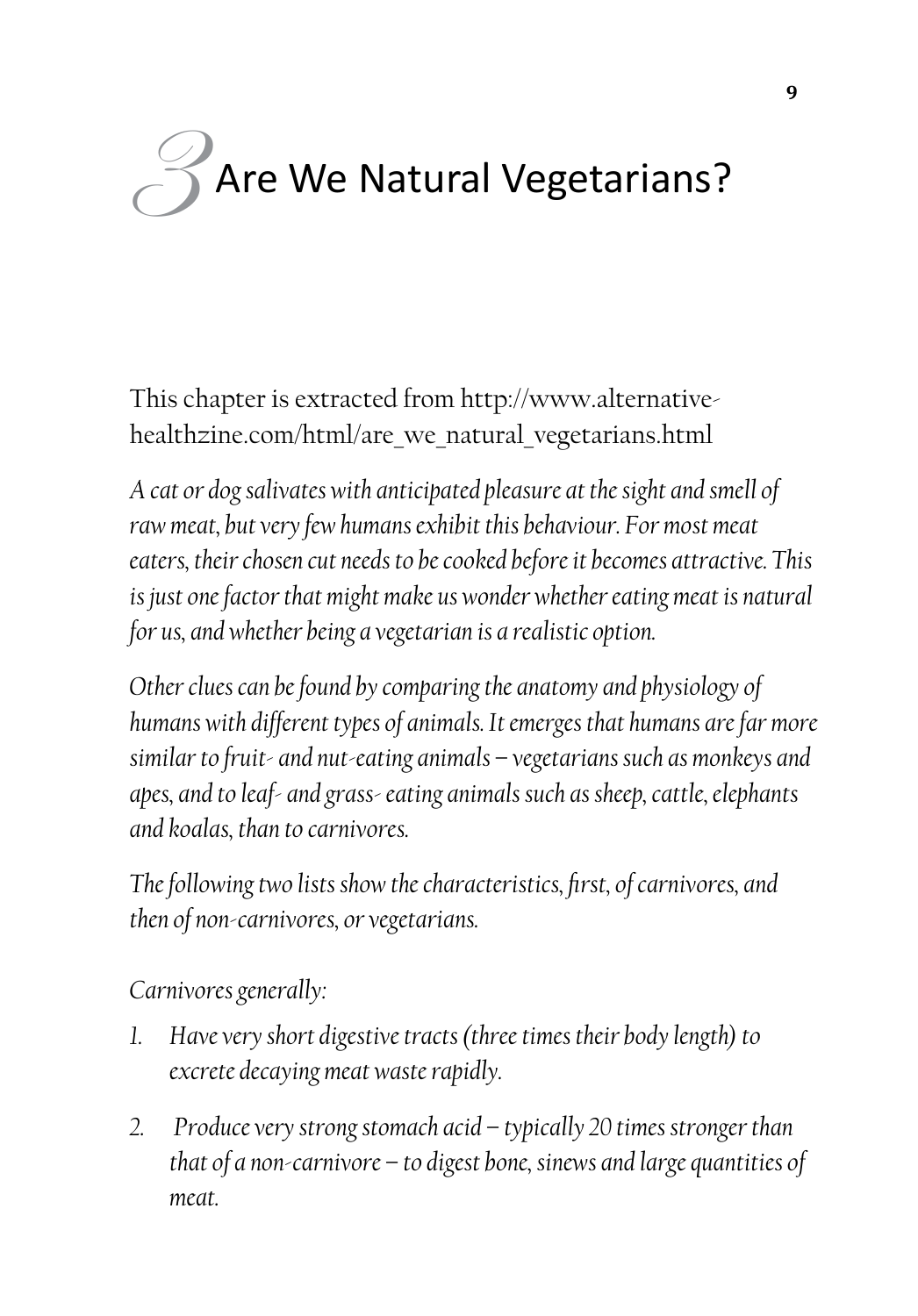#### **10** | Do We Have a Choice?

- *3. Produce small amounts of saliva because digestion does not begin in the mouth with carnivores.*
- *4. Tend to have jaws that can only move up and down, which means that they cannot grind their food and can hardly chew at all. Meat is torn off with their long, sharp incisors and their canines, and is swallowed in large chunks. The teeth are also shaped and angled to move with a shearing motion to cut through bone and tough sinews.*
- *5. Show great agility in catching prey, and have sharp claws and strong jaws to bring down, kill and consume prey.*

*However, vegetarians – non-carnivorous animals and humans – generally:*

- *1. Have long digestive tracts that are about 12 times the body length. The great length allows the longer period of time that is needed for fruit and vegetables to be digested completely.*
- *2. Have weak stomach acid, which is all that is necessary for the slow digestion of grasses, grains and vegetable matter.*
- *3. Produce a larger quantity of saliva, which also contains the enzyme ptyalin. The plentiful saliva and the ptyalin begin the digestion of grains, fruit and vegetables in the mouth. Carnivores neither eat these kinds of food nor do they chew their food, which means that digestive enzymes in their saliva are absent.*
- *4. Have jaws that move with a grinding motion. This grinding together of the relatively flat teeth reduces the particle size of the food and exposes it to the saliva and ptyalin in the mouth. Human canine and incisor teeth are small compared to those of a carnivore and are,*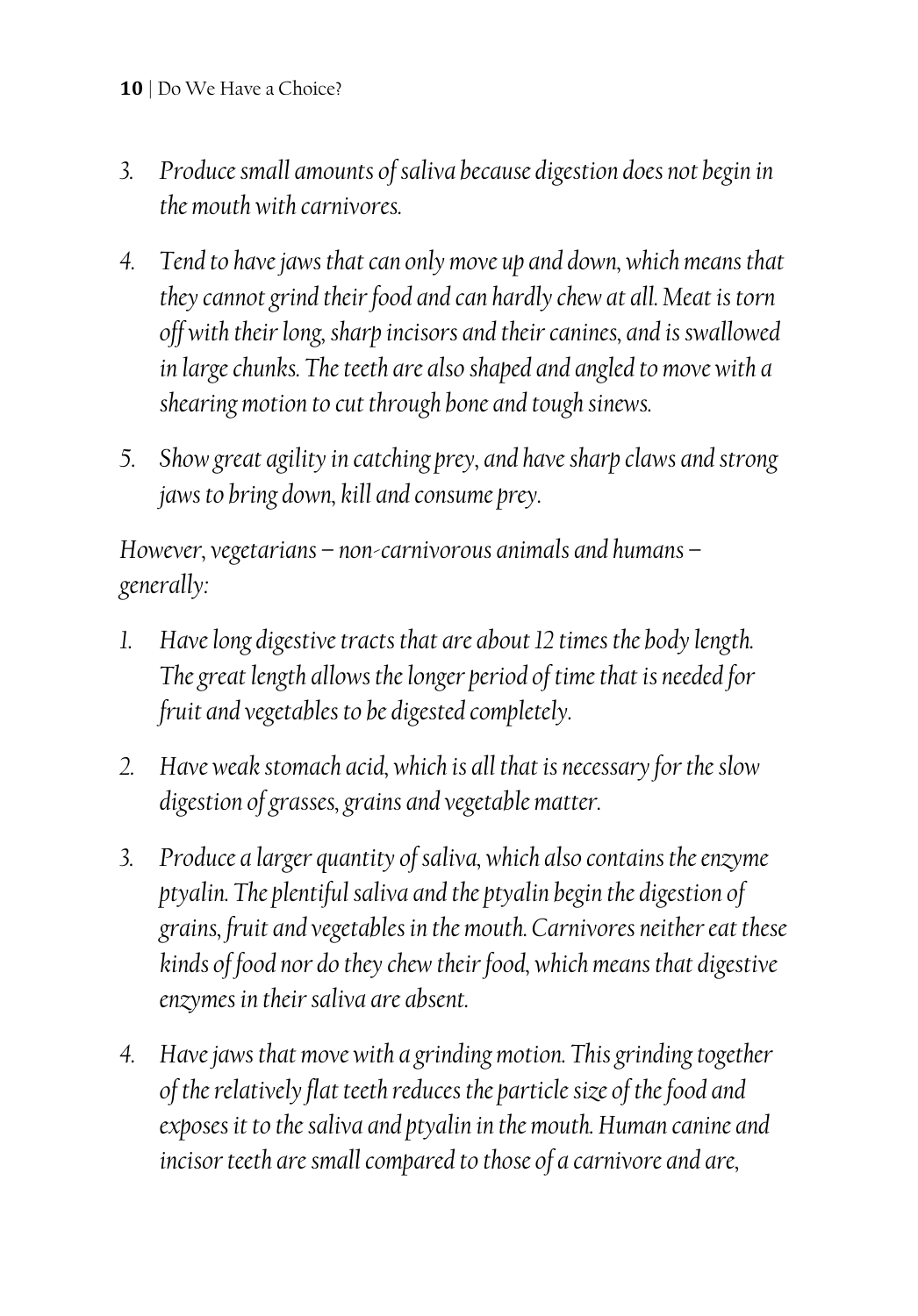*perhaps, better suited to biting tough vegetables rather than animal skin and bone.*

*5. Have no claws, relatively weak jaws and not a great deal of agility. For example, if a chicken is placed in an open space it would be extremely difficult for a human to catch it; we don't appear to be designed for that sort of activity.*

*The evidence seems clear that humans have evolved to eat little or no meat – to be vegetarian.*

To sum it all up, here's a quote I like:

*You put a baby in a crib with an apple and a rabbit. If it eats the rabbit and plays with the apple, I'll buy you a new car.*

– Harvey Diamond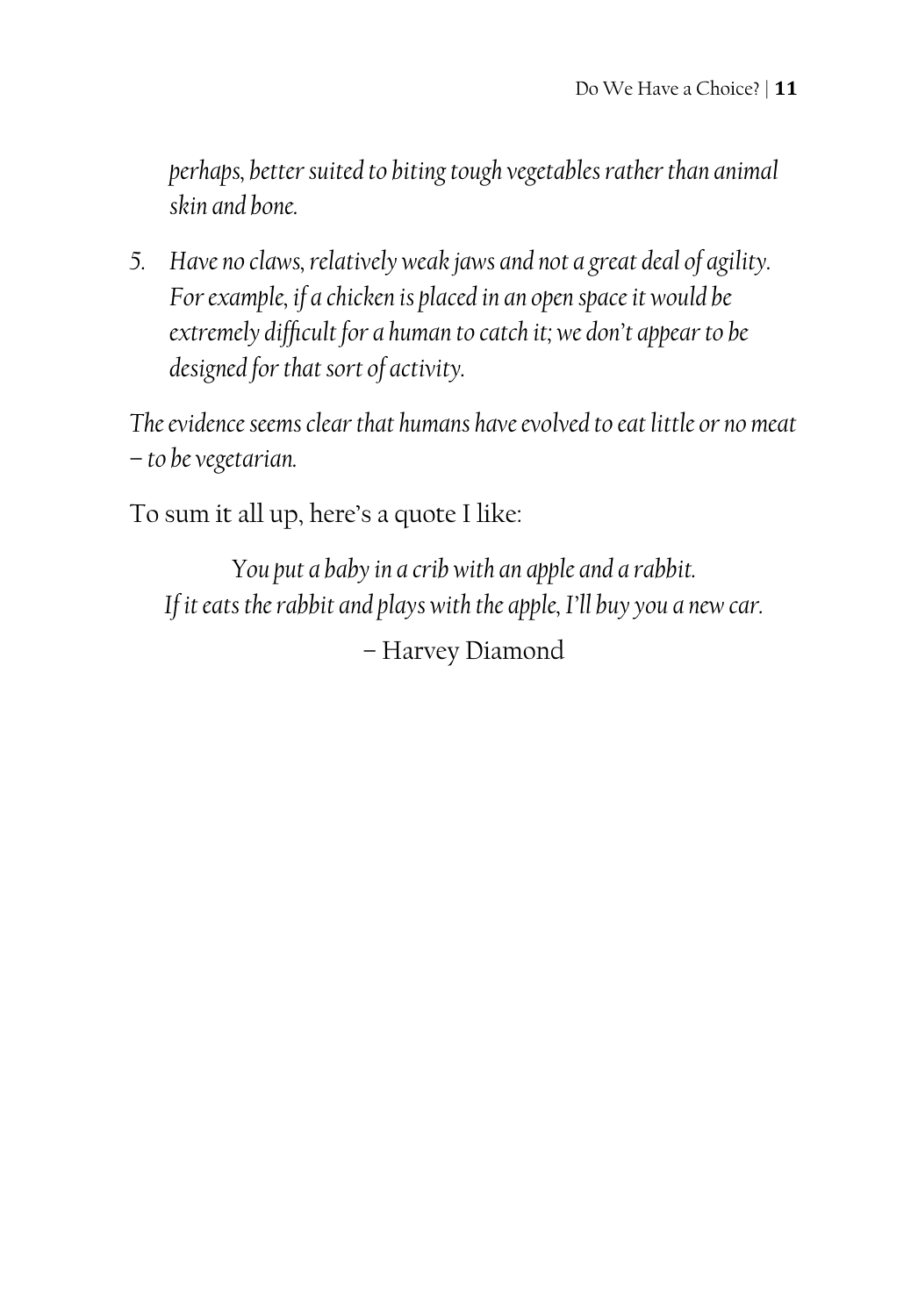*It is certainly not lions or wolves that we eat out of selfdefense; on the contrary, we ignore these and slaughter harmless, tame creatures without stings or teeth to harm us. For the sake of a little flesh we deprive them of sun, of light, of the duration of life to which they are entitled by birth and being. If you declare that you are naturally designed for such a diet, then first kill for yourself what you want to eat. Do it, however, only through your own resources, unaided by cleaver or cudgel or any kind of axe.* 

– The Roman Plutarch, in an essay "On Eating Flesh".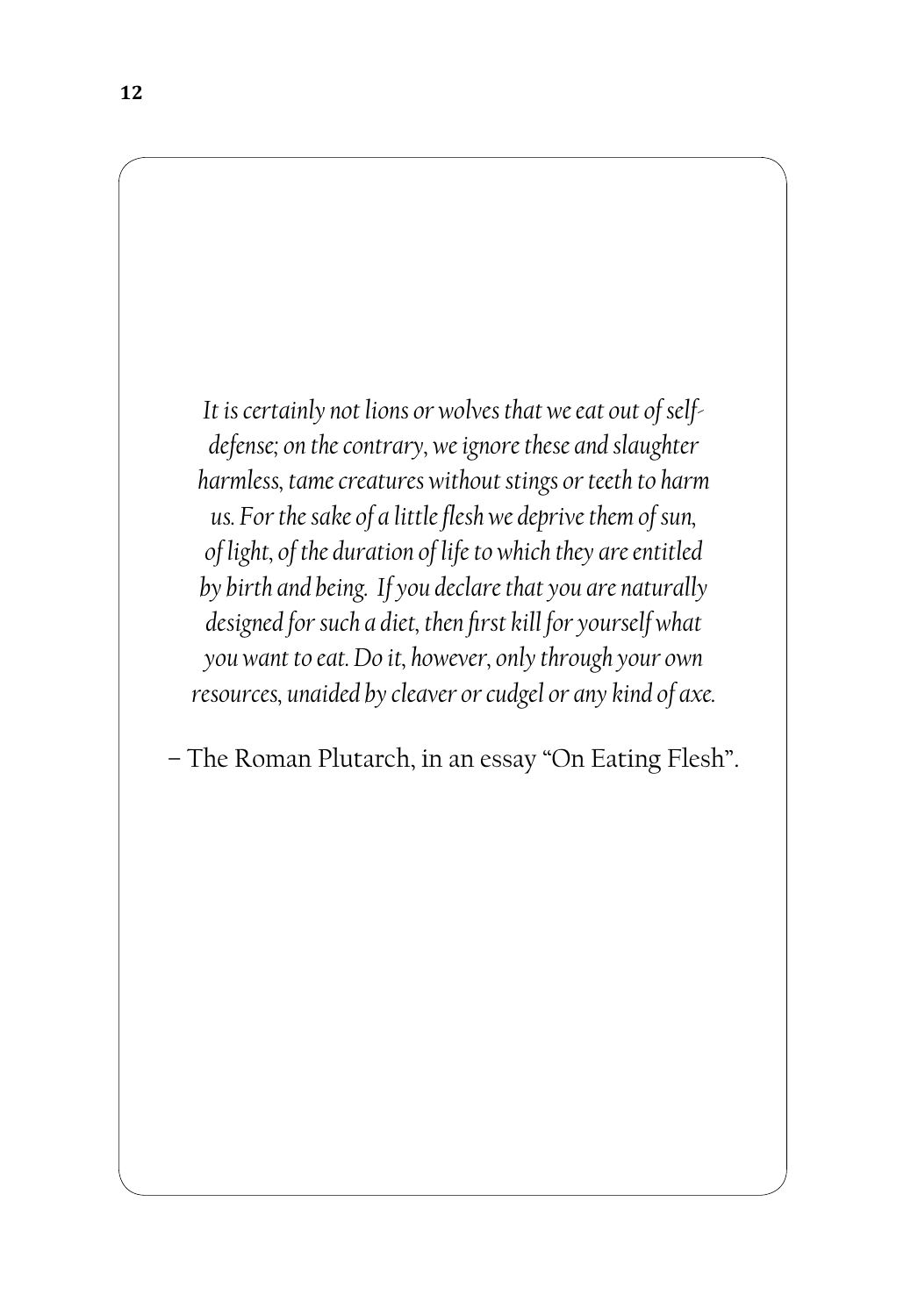## Old MacDonald's Farm 4

**Before you read on, please be forewarned that this chapter describes unpalatable things that happen in some animal farms, and you might feel discomfort reading it. We can choose to skip this chapter and not find out about the horrible sufferings that go on in factory farms. By doing that, we choose not to know the facts and probably might continue eating meat, as much as before. Or we might brace ourselves for the gore, read on and, at the end of the chapter, make an informed decision from what our conscience is telling us.**

**For the sake of the animals and for the sake of humanity, I hope you do read on.**

**Here we go…**

*If slaughterhouses had glass walls, everyone would be a vegetarian.*

– Paul McCartney

I think all of us know that modern-day factory farming is cruel.

In the days of yore, factory-farming was unheard of. Animals were allowed to grow up naturally, and they lived freely on the farm. Only once in a blue moon, when festivities arise, would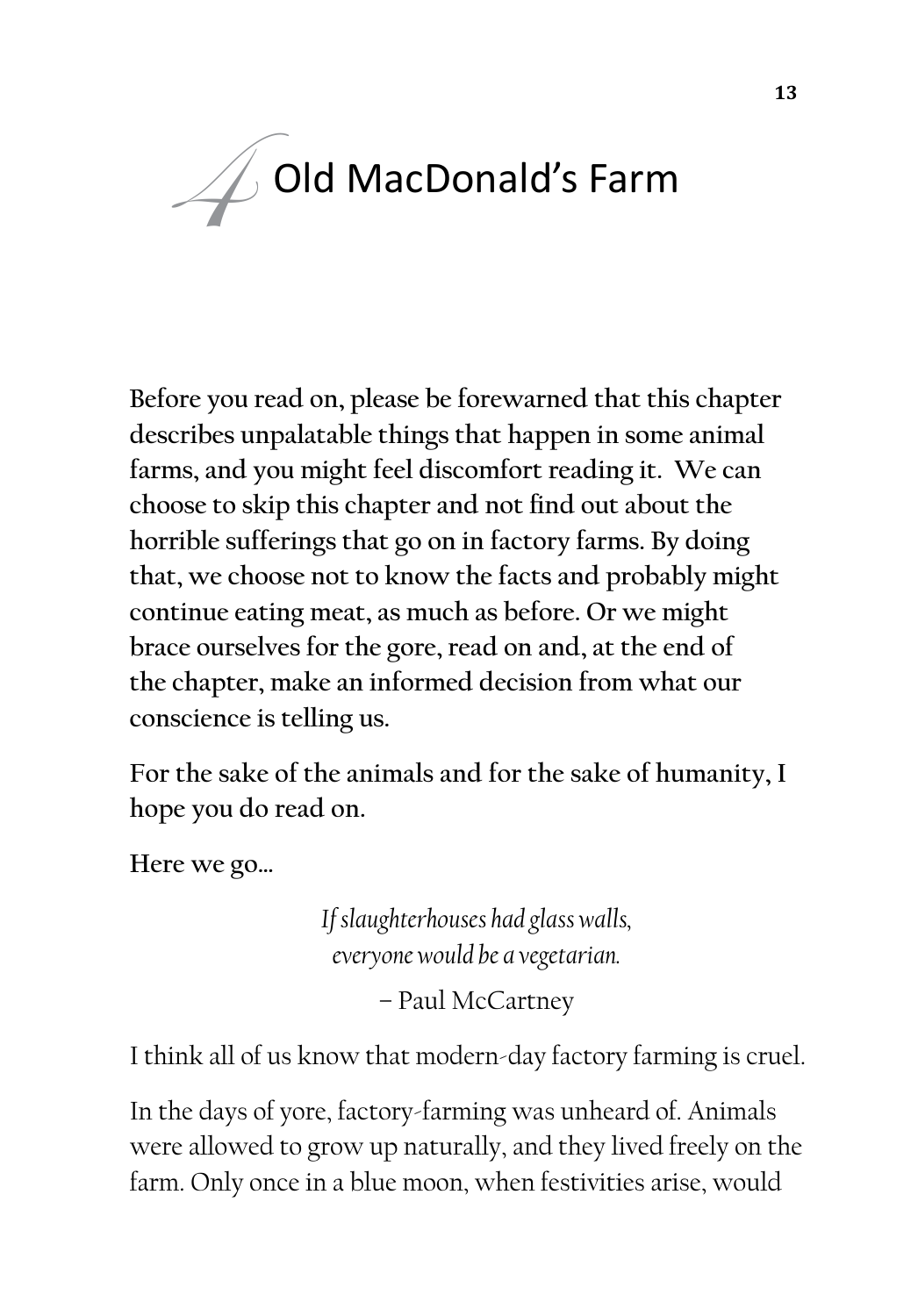the unfortunate animal be caught and slaughtered. Yes, that was cruel too, but definitely not as cruel as what goes on in modern-day factory farms, where animals are born and bred to be slaughtered as food, and in the shortest possible time too. Most of the meat we eat are baby animals who have never even had a chance to grow up, what more, to live a natural life. Some have never even seen the sun or walked on grass.

According to statistics from the book *Eating Animals* by Jonathan Safran Foer, people nowadays eat 150 times more chicken than they did 80 years ago. A survey in the UK estimates that a meat-eater would end up eating at least 11,000 animals in one lifetime. This means that a meat-eating person *indirectly* causes the death of thousands of animals in his lifetime, if one accepts the supply-demand theory. Staggering, isn't it? And the saddest part is how much suffering each animal has to endure before it is slaughtered.

A modern-day factory farm is no less than a torture chamber for these poor suffering animals. What I'm going to share with you here in this chapter is what I've gathered from watching, albeit reluctantly, some videos, which I never got to finish because they were too gory, and reading about the conditions in factory farms. Granted, maybe the practices in every farm are different, but how humane can killing be? Killing is still killing. Animals, having a heightened sixth sense, are traumatized before they get killed. They feel so helpless, so sad and so fearful. Just imagine for a moment if we are being carted down an aisle to be slaughtered, and we are watching our friends and relatives being slaughtered, wouldn't we be frightened too?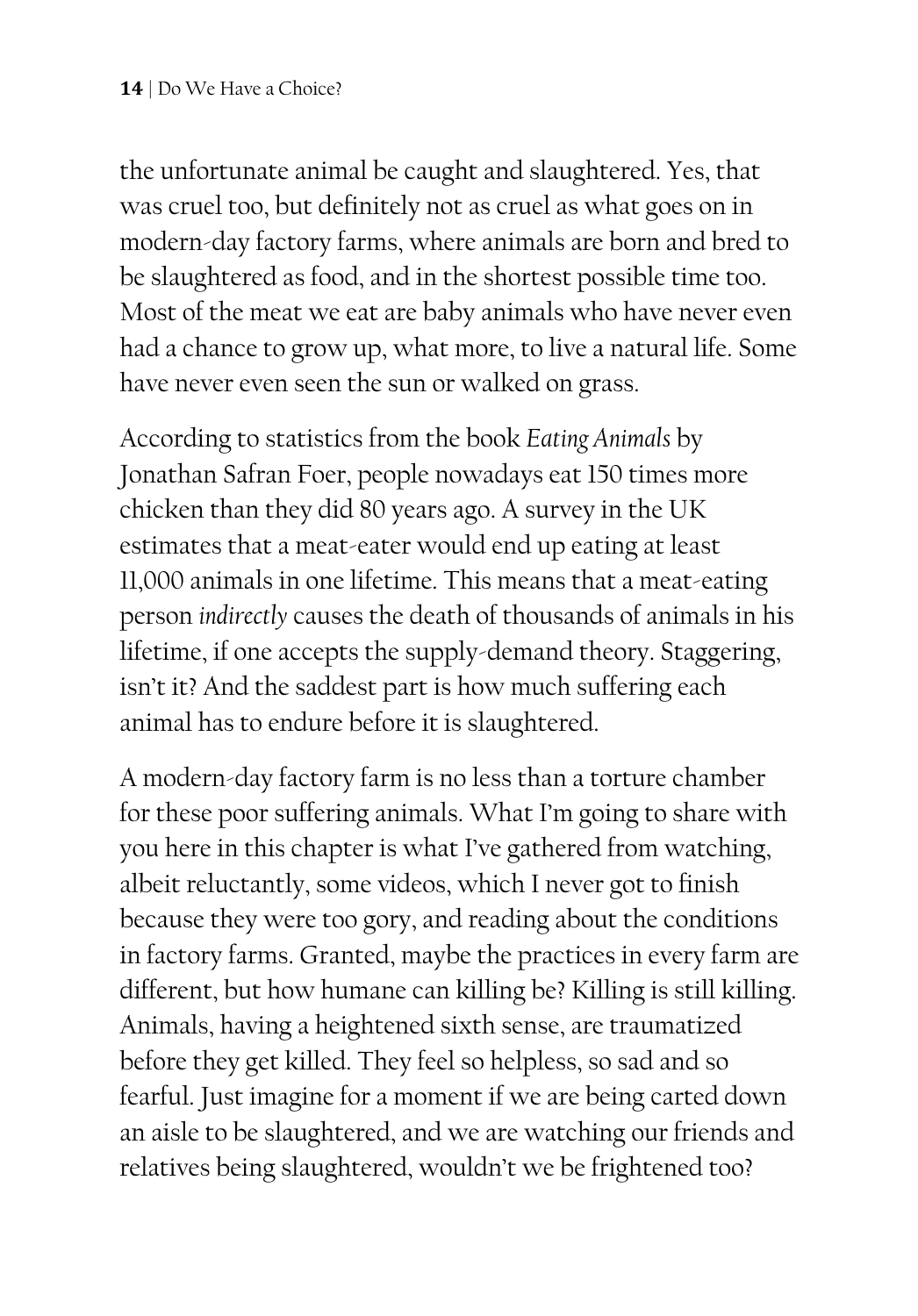I have never visited a factory farm before. I don't think I would dare to. I'd probably cry for weeks and be traumatized for the rest of my life.

Would *you* dare visit a factory farm or a slaughterhouse?

The following are written based on what I have read. Granted, these practices may not be implemented in all farms. But as I've written, killing is still killing. And killing can never be humane, especially when a living being does not even understand why he/she is being killed.

#### **At the chicken farm**

Broiler chickens – Baby chicks are separated from their mother at birth and kept in very crowded cages where there is literally no room to move. Some of these animals become severely depressed and feel intense stress, so they react by pecking each other and themselves. To prevent this from happening, the farmers sever the chicks' beaks. There is no anaesthesia; there is even a machine that cuts off their beaks. These animals live in extremely filthy conditions. Diseases abound. The overuse of growth hormones causes organ failure and the inability of their legs to support their body weight. Some of the chickens (ducks and turkeys, too) are forcefed through tubes inserted into their throats. Finally, in a matter of 45 days or less, they are sent for slaughter where, in some cases, their throats are cut and they are left to bleed to death.

Poultry chickens – Hens are starved to increase egg production.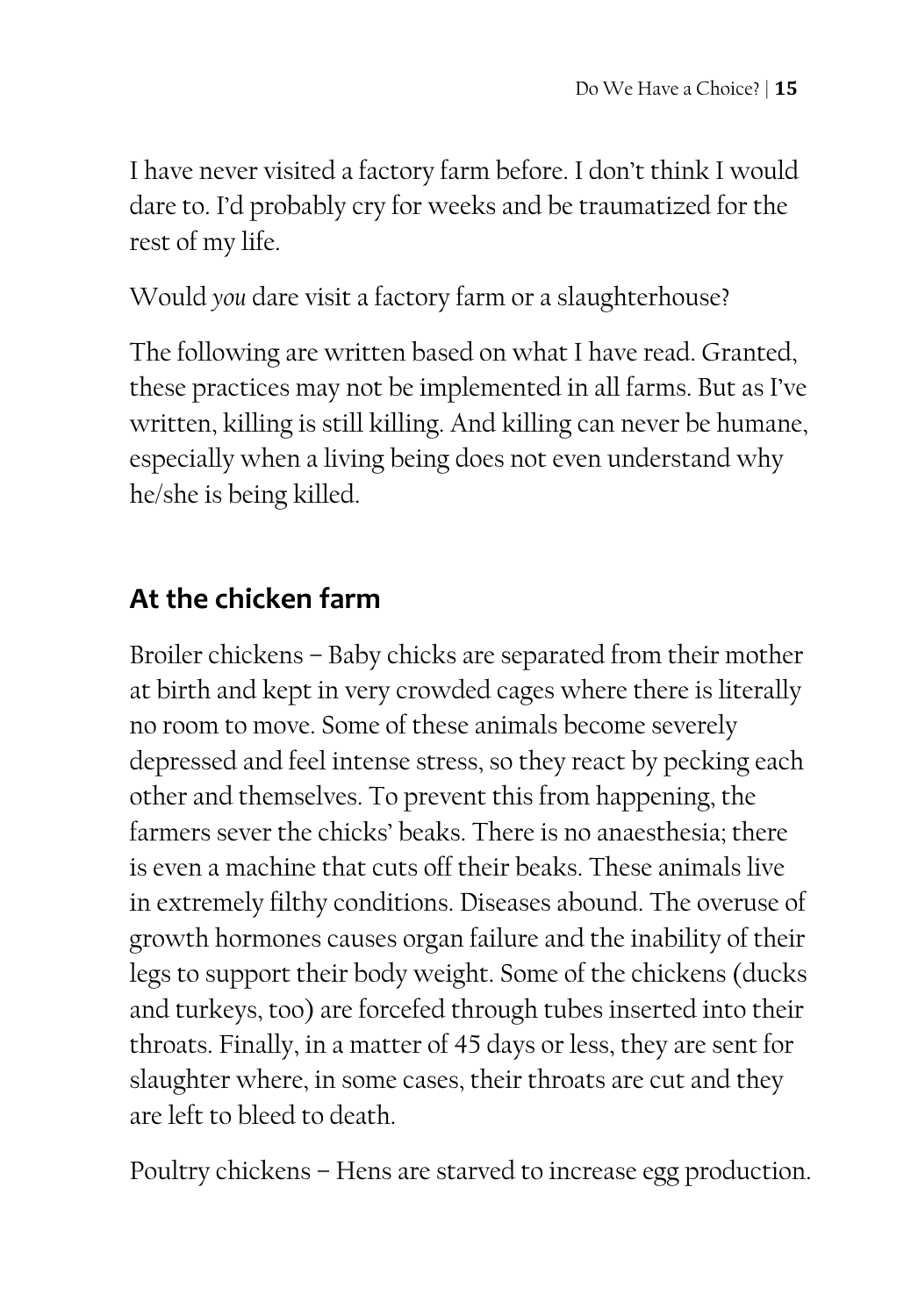The injured are left to die. Male chicks are ground up as animal feed because they cannot produce eggs.

#### **At the pig farm**

Piglets are separated from their mother at birth. The motherpigs cry when their babies are separated from them. The piglets' teeth and tails are forcibly yanked off with pliers, the male pigs' testicles are torn out by force. Again, this is to prevent the piglets from biting each other and themselves, so all possible extensions from their little bodies and their teeth are removed. Sows are artificially impregnated with insufficient recovery time. They live in crowded enclosures with no room to turn around or lie down. After several pregnancies, when the sow can no longer produce piglets, they are sent for slaughter. Even during transportation to the slaughterhouse, conditions are extremely crowded, and this sometimes results in death. Slaughter can sometimes be very inhumane; the pigs' throats are cut and they bleed to death. Their limbs are severed piece by piece while they are still alive. The injured and diseased ones are left to die of starvation.

#### **At the dairy and cattle farm**

Dairy cows – Dairy cows are hooked onto machines all their lives where their milk is extracted 24 hours a day. They are killed after 4-5 years when they can no longer produce milk. Some are made into soup, animal food or lowgrade hamburgers. Male calves (veals) from dairy farms are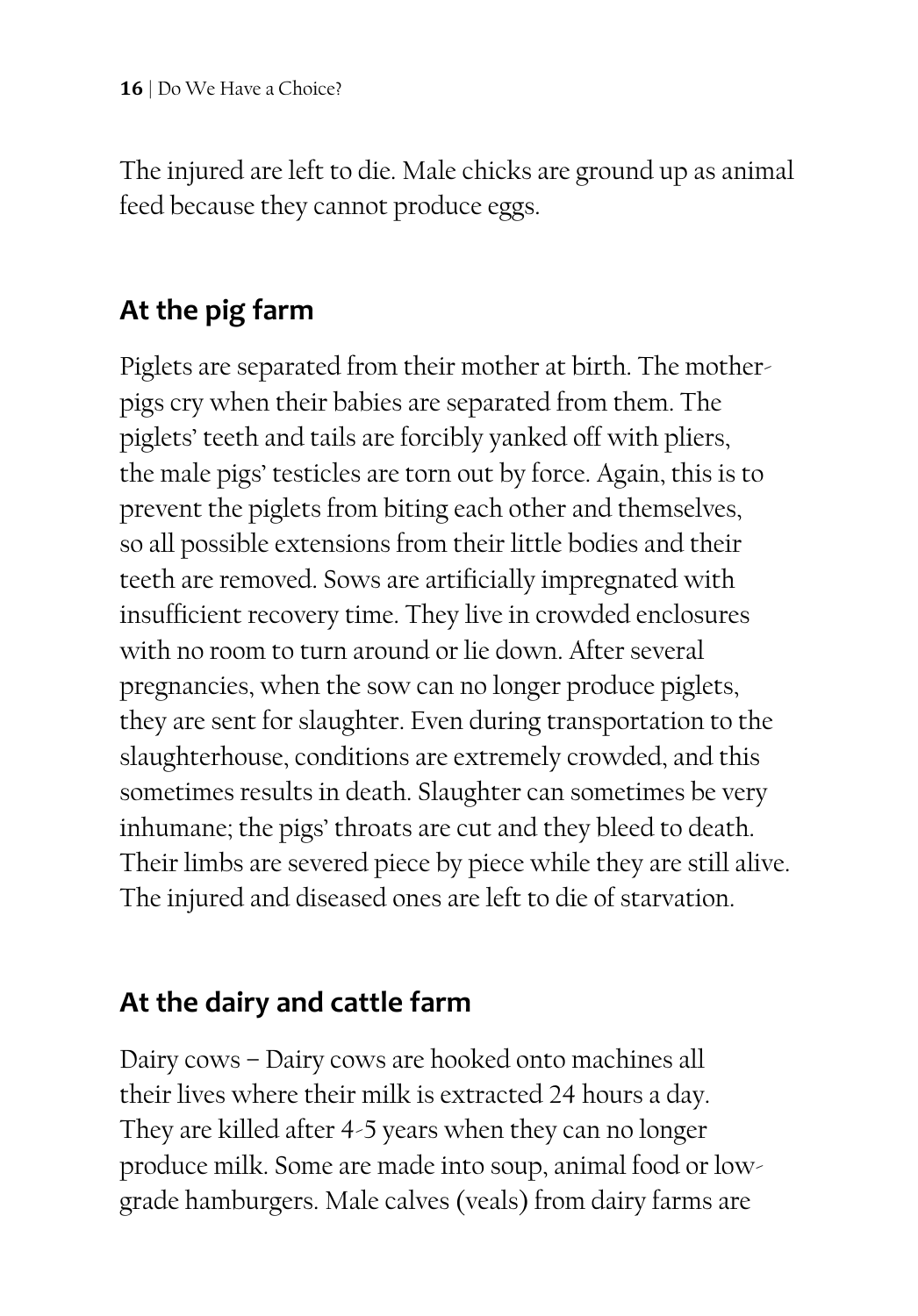separated from their mothers at one-day old and kept in tiny enclosures that have never seen the light of day. They are fed a liquid which is deficient in iron and fibre. This is done to ensure that their flesh would be tender and their leather pale in colour. That is why veals are known as "tortured calves".

Cattle – The horns of these cows and bulls are pulled out by force to prevent them from butting each other. During transportation, there is sometimes no food and water for hours. There is overcrowding in the trucks and old cows starve to death. Slaughter is inhumane; their limbs are severed piece by piece while they are still alive.

> *Think occasionally of the suffering of which you spare yourself the sight.*

> > – Albert Schweitzer

Looking at the terribly crowded conditions that these poor farm animals are kept in, it is no surprise, therefore, that diseases abound in the farms. We hear of the Japanese Encephalitis in pigs, the Mad Cow Disease and the Bird Flu. When there are such outbreaks, the poor animals are culled, sometimes in a very brutal and inhumane manner. We blame them for causing the outbreak of diseases, but aren't we the actual culprits?

#### **At the fish farm**

Even fish slaughtering can be very inhumane. The fish is sometimes killed by crushing its head with a mallet. Even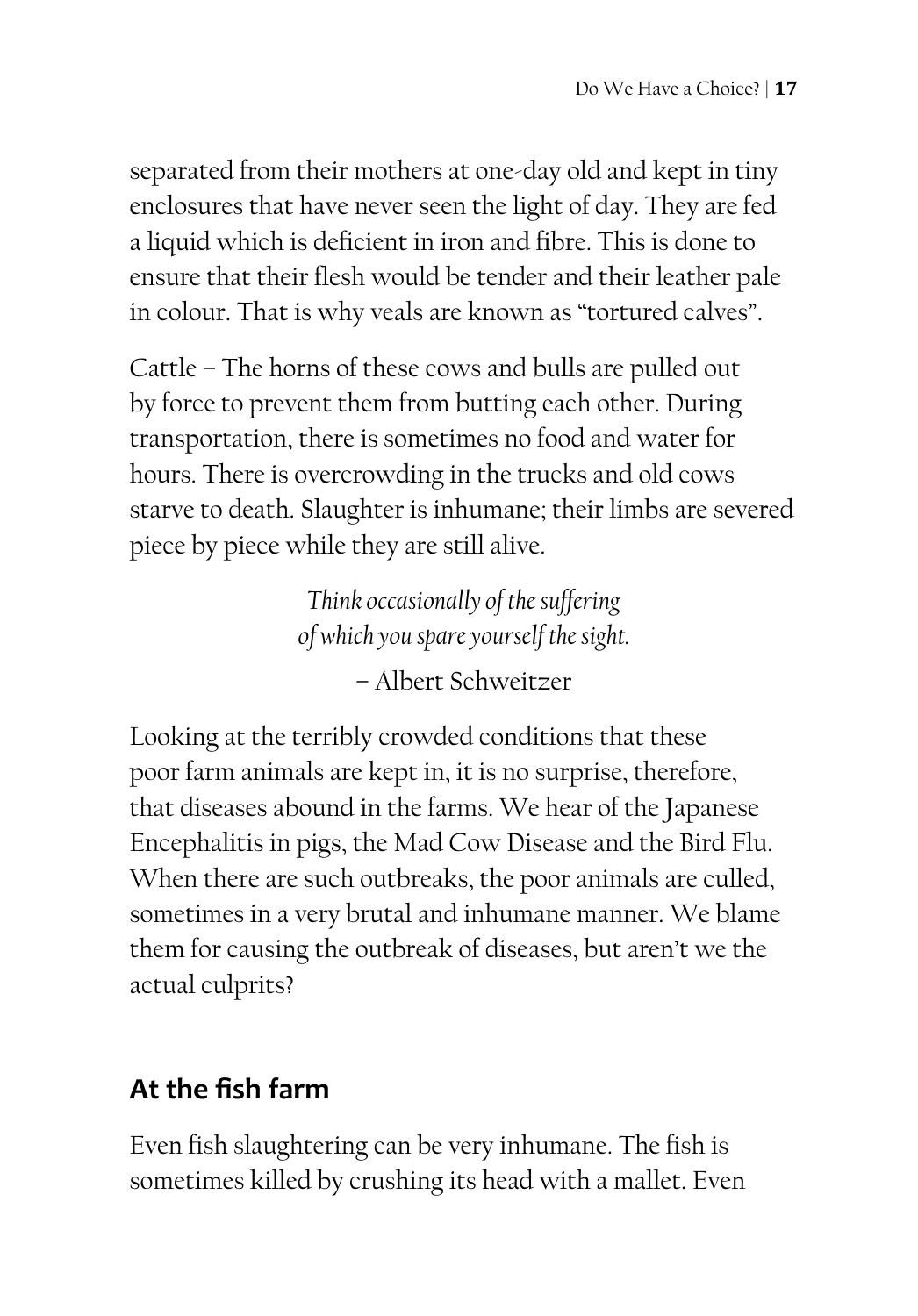before they are killed, "fish grading" can be a very stressful and frightening process for the fish. "Death crown" is a term to describe how the head of the fish is intentionally mutilated by parasites causing fish to be in deep pain.

#### **Out in the ocean**

Sharks' fins are severed and the sharks are thrown back into the sea to die a slow death by drowning, because they can no longer swim without their fins. Dolphins and turtles are sometimes trapped in fishing nets resulting in their deaths.

#### **Just before slaughter**

I read from somewhere that just before slaughter, the animal is so frightened that its body would generate large amounts of adrenaline (the fight-or-flight hormone). Some of the animals are not even dead yet when they are skinned and dismembered; this gives rise to even larger amounts of the hormone. This excessive adrenaline remains in the dead animal which then becomes the meat that is eaten. Excessive adrenaline is toxic.

I know many people justify meat-eating by saying that the manner in which the animals are slaughtered is "humane". My contention is how can any form of killing ever be humane?

> *Recognize meat for what it really is: the antibioticand pesticide-laden corpse of a tortured animal.*

> > – Ingrid Newkirk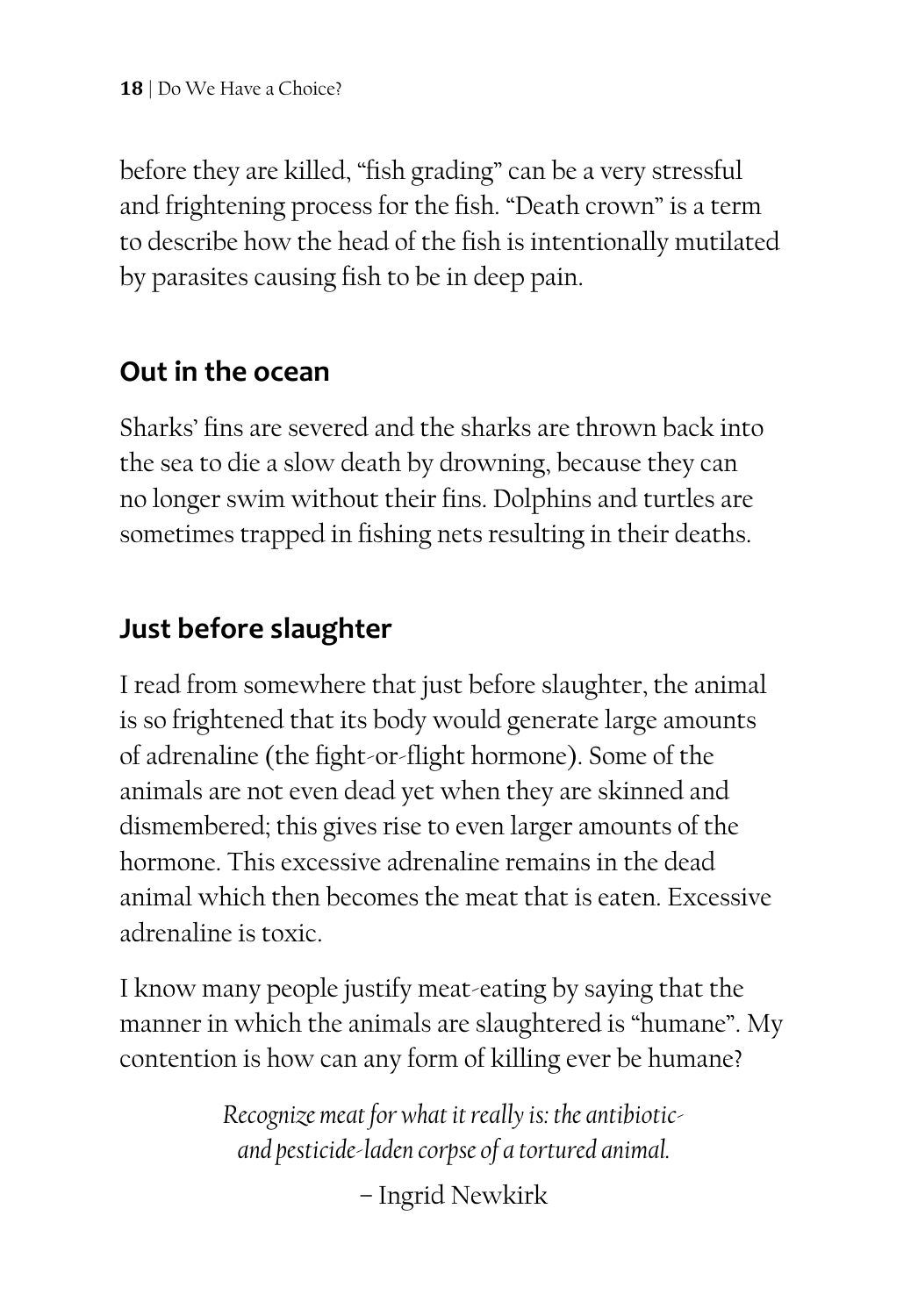For more information on what goes on in the slaughterhouses, please refer to www.meat.org.

\* \* \*

**You have survived through the most "difficult" chapter in the book. It took me a lot of courage to actually write it. These graphic details have to be told so that you know how meat is produced. And, believe it or not, what I have written has already been toned down. I would also need to qualify that whatever is described in this chapter may not happen in all farms, but killing, in any manner, is still killing. Being killed is very frightening when one does not understand why one is being killed – the farm animals face this heart-wrenching situation, by the billions. We can make a difference to some of them by simply eating less meat. That's all it takes, really. If everyone eats a little less meat, many animals would not have to be bred to be slaughtered as meat.** 

**A friend who read this chapter before I sent it in for publication said she would drop chicken, pork and beef from her diet and only eat fish now, plus lots of vegetables, of course!**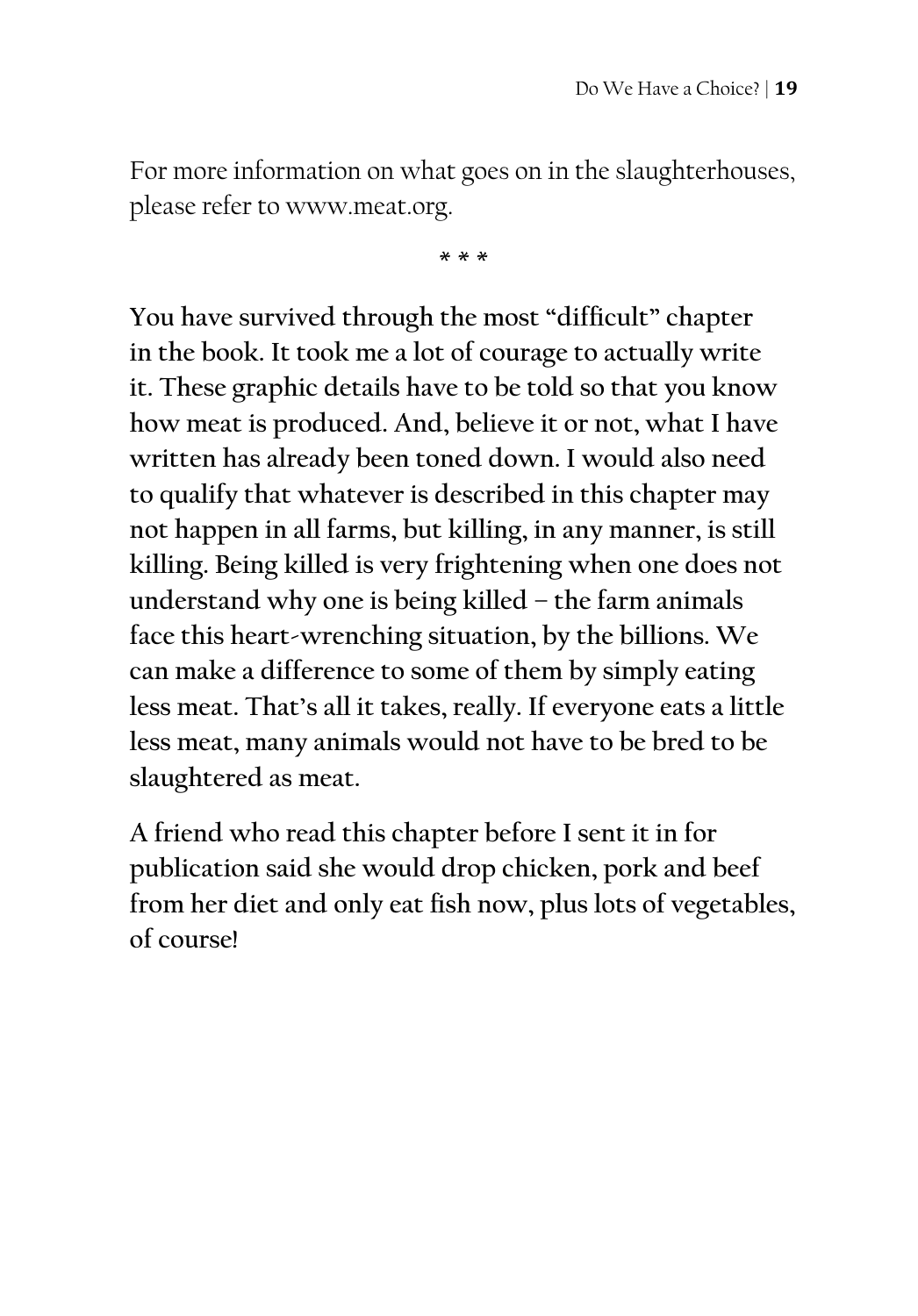*I'm no shrinking violet. I played hockey until half my teeth were knocked down my throat. And I'm extremely competitive on a tennis court… But that experience at the slaughterhouse overwhelmed me. When I walked out of there, I knew I would never again harm an animal! I knew all the physiological, economic, and ecological arguments supporting vegetarianism, but it was firsthand experience of man's cruelty to animals that laid the real groundwork for my commitment to vegetarianism.*

– Peter Burwash, champion tennis player in his book, "A Vegetarian Primer".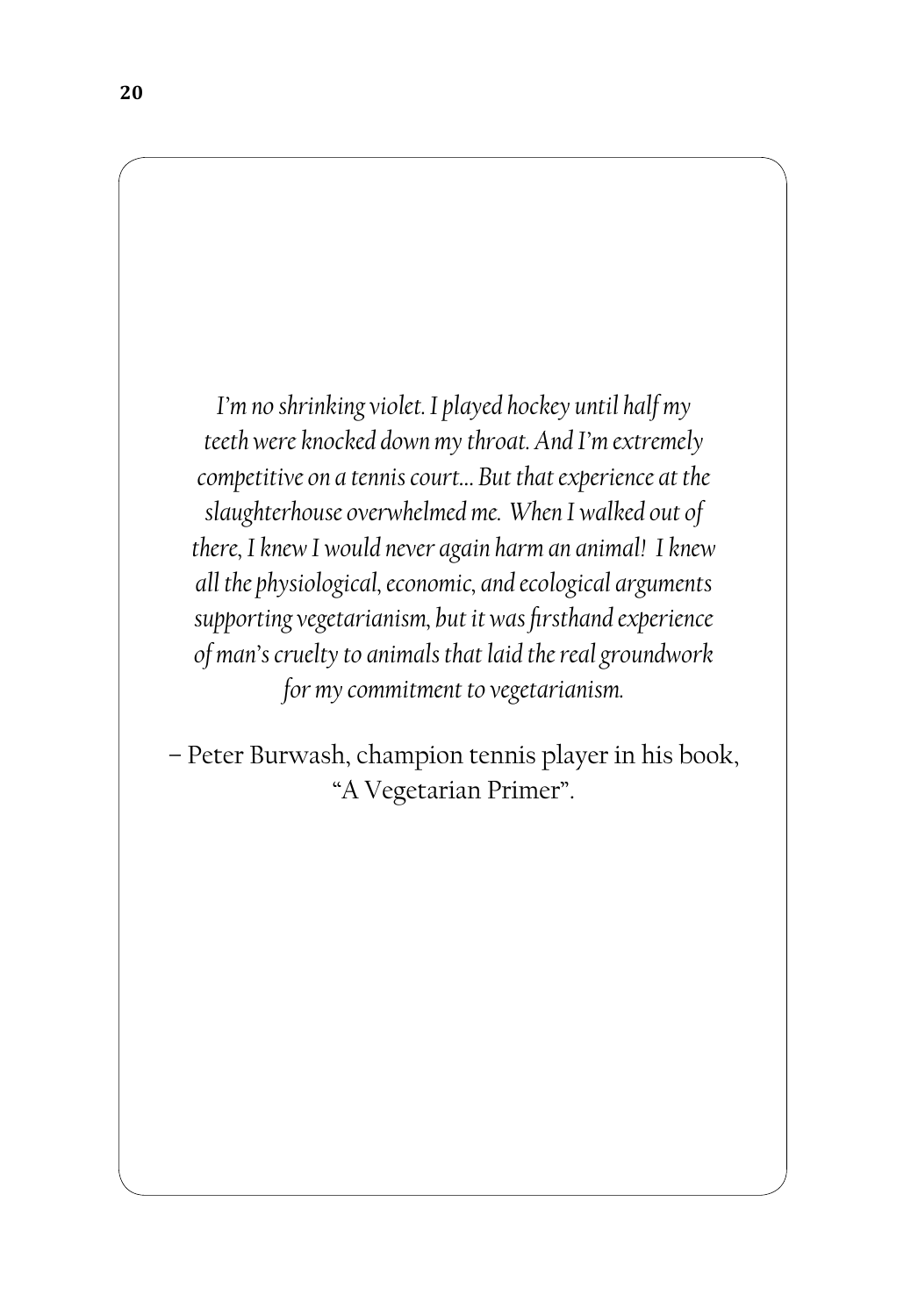

*I think that spiritual growth compels us at a certain point to stop killing our fellow creatures for the satisfaction of our physical wants.*  – Mahatma Gandhi

There are four stories here, and they are remarkably similar in nature, yet they must be told.

#### **The Slaughterhouse Worker and the Animals**

Way back when we were living in the small town of Kuala Kangsar, my parents knew a person who worked in the local slaughterhouse. There came a point in time in his life when this person wanted to seek a more spiritual life, so that was the time he befriended my parents. Through them, he learnt that animals have feelings too – they may not be able to rationalize as intelligently as we can, but they are capable of feelings like love, loyalty, sadness and fear. He reflected on his experience in the slaughterhouse, and he totally agreed. He told my parents how the animals would cry and howl every morning at 5am as he carted them down the aisle to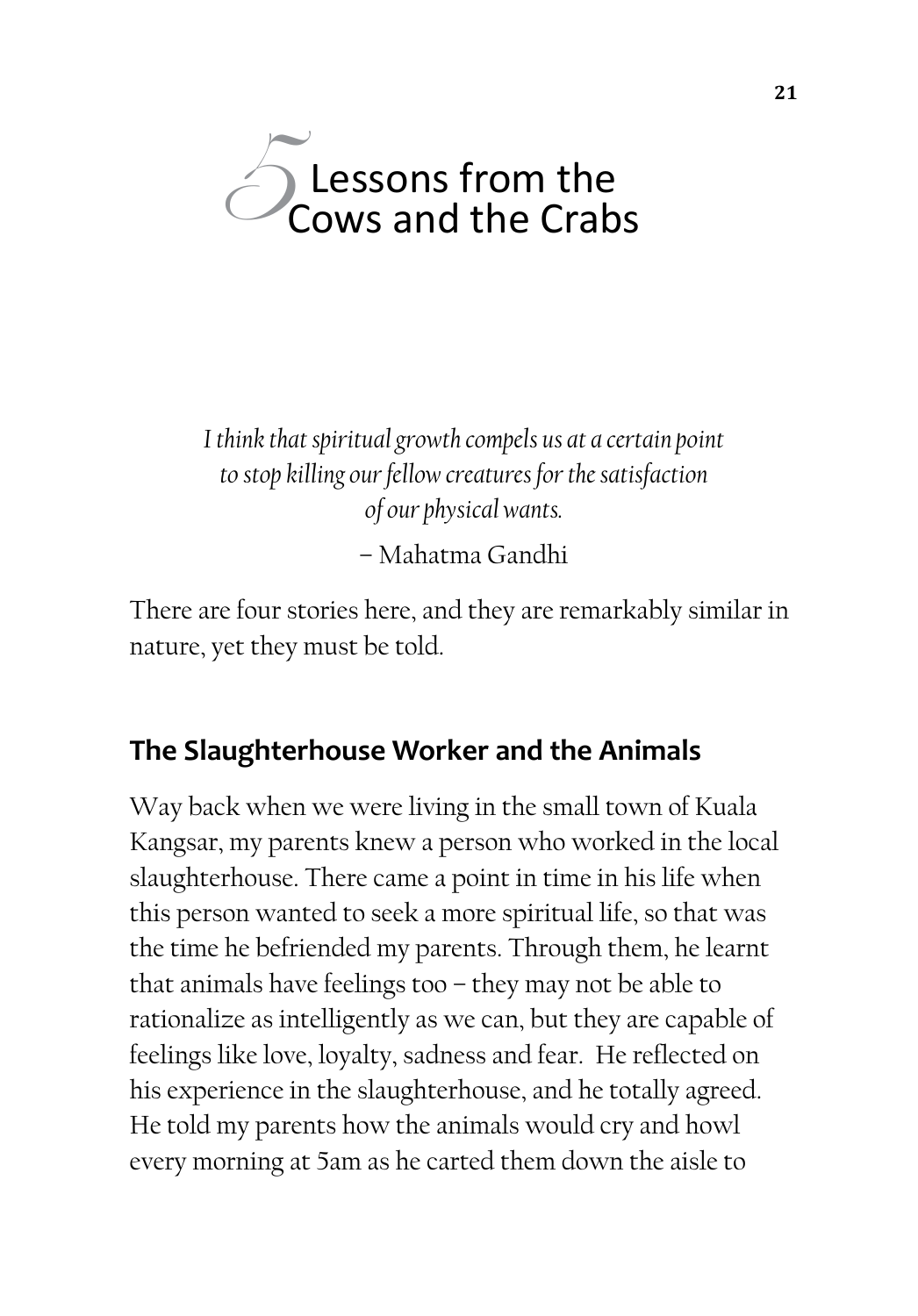be slaughtered. He even told them he had difficulty sleeping at night as he would hear the animals' cries in the still of the night. He realized then that that was the reason he had never been able to sleep peacefully. After some time, he changed jobs and became a much happier person.

#### **The Convicted Murderer and the Cow**

This is a story I heard from an Australian monk. This monk goes into the prisons to help rehabilitate the prisoners and some of these inmates range from the mild-mannered to the most hardcore convicted criminals.

One such prisoner was this extremely hardcore murderer who had previously killed quite a number of people. Now, over in the Australian prisons, the prisoners have to work for their sustenance, and part of this work includes having to plant their own vegetables, rear their own animals or work at the slaughterhouse.

Mr Hardcore decided he'd do the job of the slaughter-man. That would be the "executioner", so to speak – the person who stuns the animals and kills them after they are carted down the aisle every morning.

Mr Hardcore had no qualms about killing animals. After all, hadn't he already killed a few humans before he was arrested and thrown into the slammer? Humans, animals – what's the difference, he thought. Killing is killing, and he could do it without blinking an eye.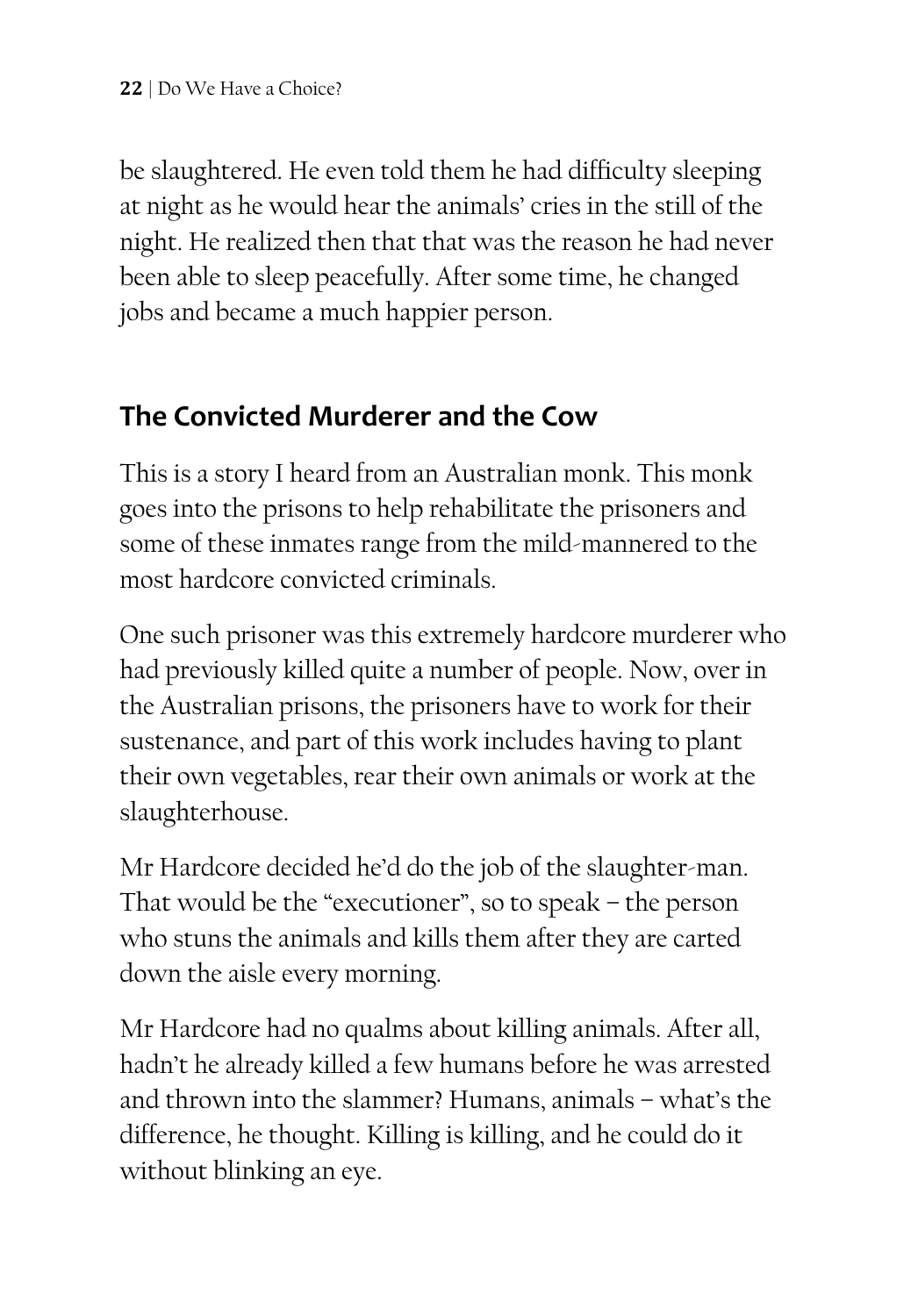So, day in, day out, Mr Hardcore went about his job dutifully. One shot to stun, one shot to kill. It was routine. The animals would be howling, screaming and crying for mercy, but Mr Hardcore was unmoved. Until….

One day, the cows were howling and crying as usual as they came down the aisle. But there was this one cow who was absolutely calm as it neared her turn.

Mr Hardcore could not help noticing her unusual and almost frightening calmness.

When it came to her turn, the cow looked straight into Mr Hardcore's eyes…and tears rolled down her face.

There wasn't a sound. Just tears.

Mr Hardcore was stunned. Immediately, he dropped the stun-gun and ran out of the slaughterhouse, yelling, "I've had enough of killing!! I've had enough of killing!". From that moment on, Mr Hardcore declared he would be a lifelong vegetarian.

It took a cow to give a hardcore criminal a moment of enlightenment which changed his entire life.

#### **The Chef and the Crabs**

This is a story of my friend, Ah Seong, who now runs a vegetarian food stall with his mother in the foodcourt near my workplace. One day, Ah Seong came to sit with me as I was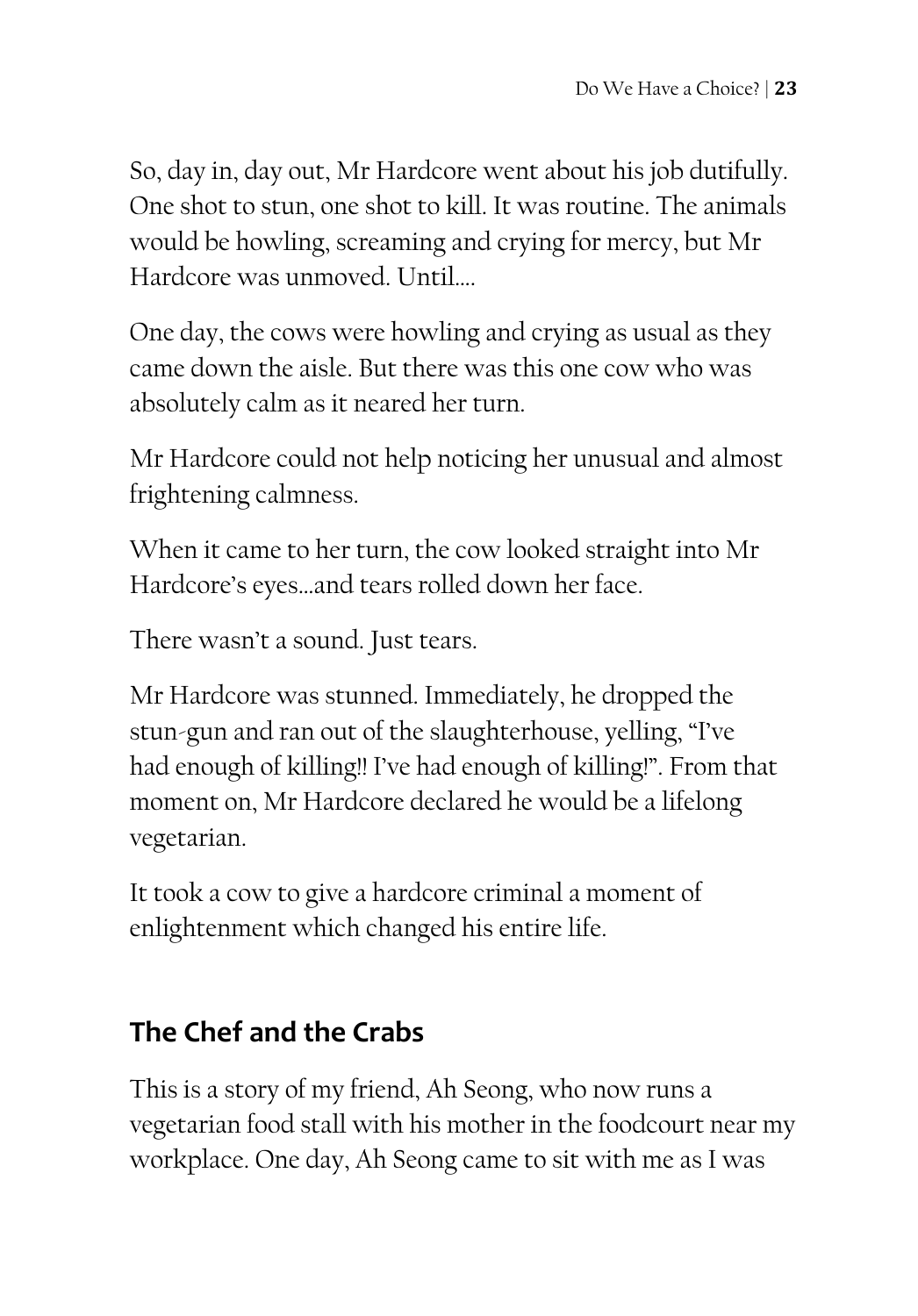having lunch at his stall, and he told me his story. He said, "Do you know, sister…I used to be a bigtime gourmet chef in my heyday. I earned thousands. But, one day, someone took me to a talk and this lady-speaker spoke about the moral wrongness in killing. After listening to that talk, I could not sleep peacefully at night. I kept seeing the live crabs and fish that I clobber to death every day in the restaurant. I couldn't even do my job properly anymore at the restaurant, and this affected my livelihood. So I went back to the lady and told her it was all *her* fault for causing me this misery and ill-fortune. I told her she had to solve my problem for me now. The lady said: No worries, I'll teach you how to cook vegetarian dishes."

And so, Ah Seong learnt the art of vegetarian cooking and perfected the skill in no time. He then opened his vegetarian food stall with the help of his mother. Never mind if he did not earn as much as he used to, but at least he could now sleep peacefully at night.

Ah Seong then proudly told me that he used to have very bad eczema all over his body that no doctor could cure. The rashes would flare up and the itch would be unbearable. But, ever since he switched his culinary skills over to cooking vegetarian, his eczema disappeared! I looked at Ah Seong, and his face shone with a radiance that could only come from a kind heart. He had found happiness in his job now and is enjoying better health, and all it took was a lady-speaker who spoke from her heart and a young man who was willing to look deep within and find the truths in *his* heart!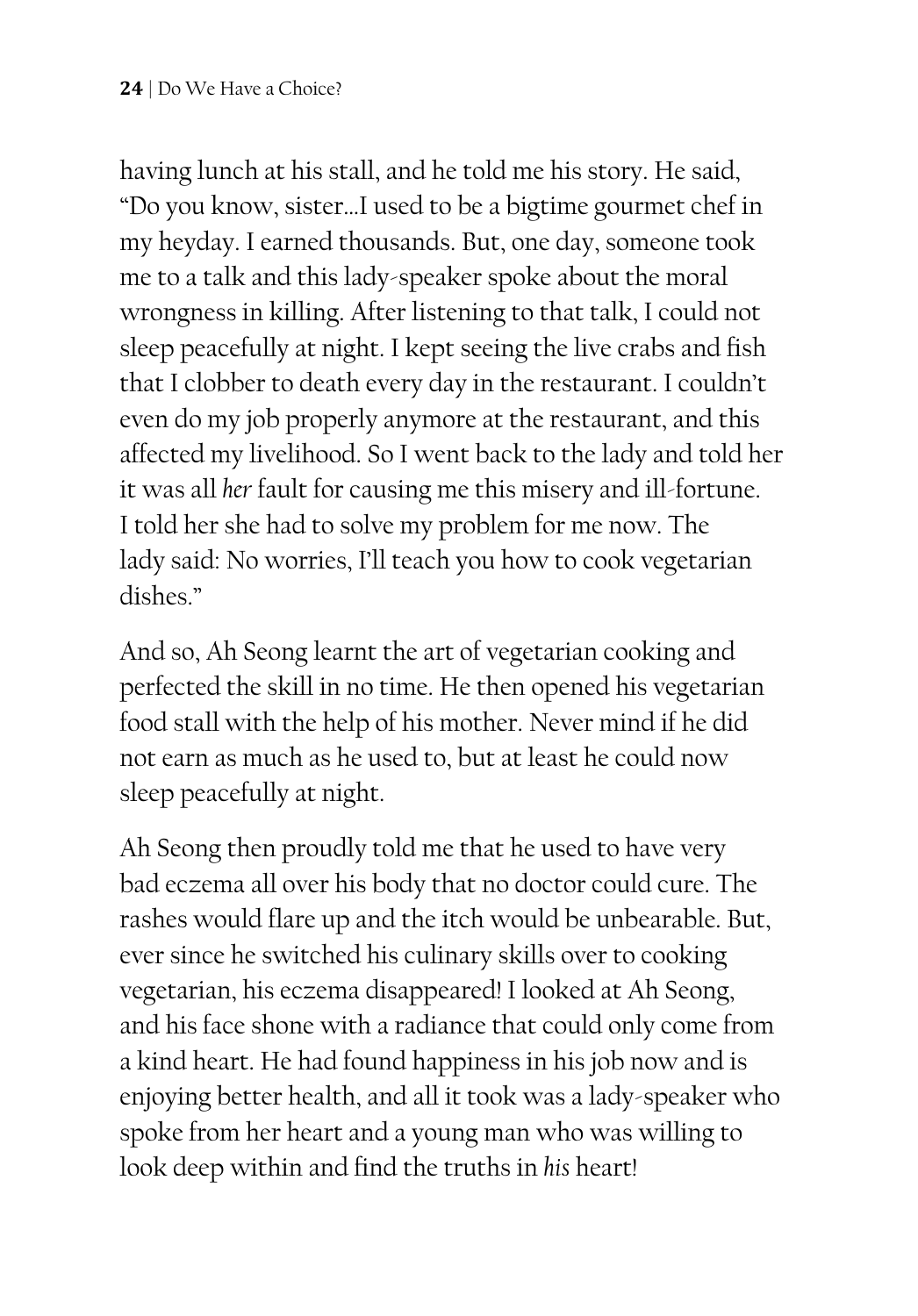#### **The Aged Loyal Cow**

This is a story from my colleague, Jas. Jas grew up in Sarawak. Her parents were dairy farmers. They kept cows to provide milk for the family and also to generate income. Their cows lived a long life and, even when they could not provide anymore milk, Jas' parents continued looking after them until they passed on.

One day, many years after having served the family, one cow developed a bad infection on her front hoof. Apparently, such an infection is very hard to heal and would cause great pain. Many farmers would sell these cows to the butcher rather than nurse them.

One such opportunist-butcher came to know about this cow with the infected hoof and offered Jas' parents a fair price to purchase the cow.

Jas' parents, despite being in need of the money, flatly refused to sell the cow. They told the butcher, "This cow has served my family and provided milk for my children for so many years. How can we sell her now that she is old and injured?"

After the butcher went away, the cow walked towards Jas' parents.

She held up her injured hoof.

And she cried.

I would like to believe these were tears of gratitude.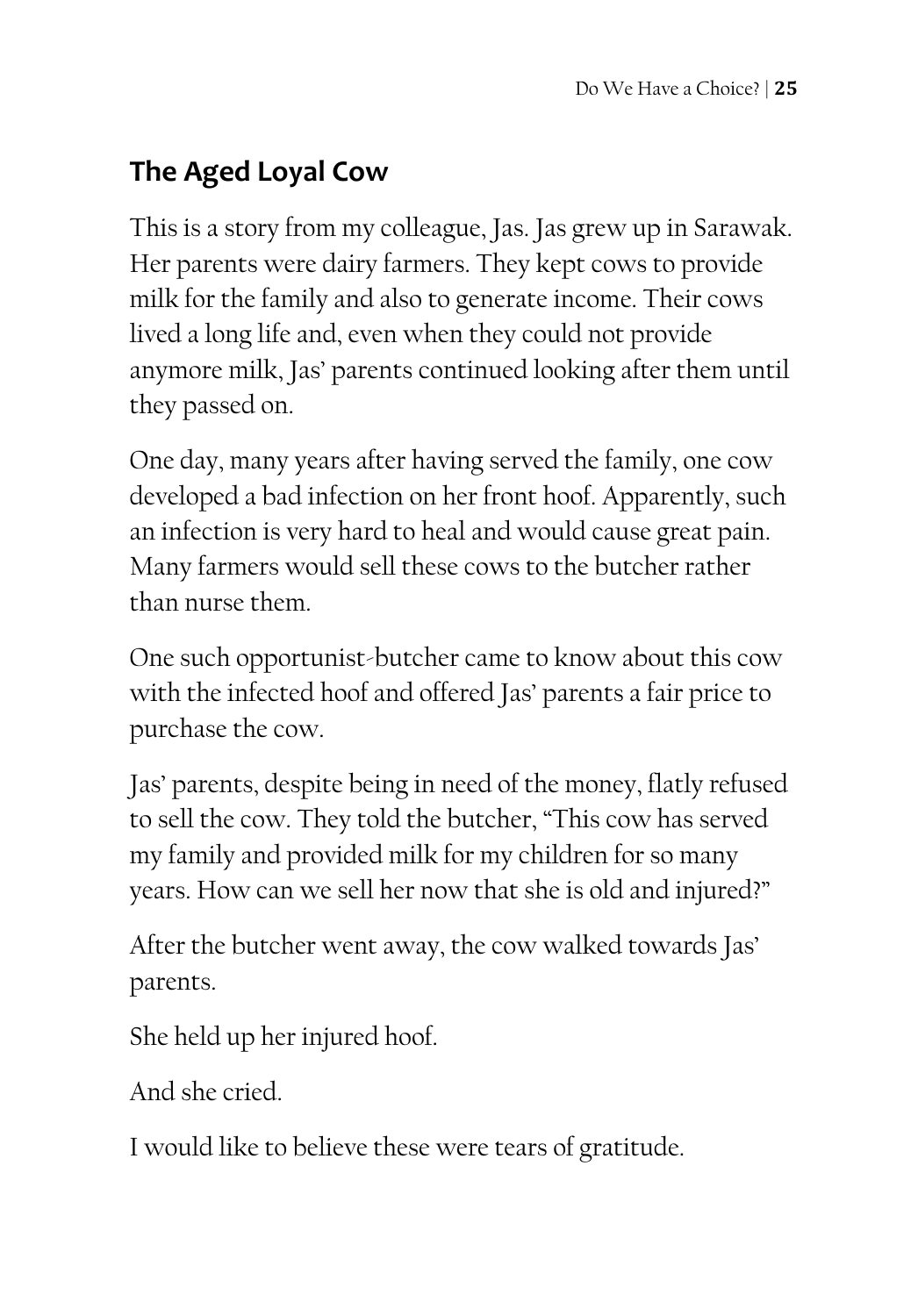The cow lived on until she finally passed on peacefully at a ripe old age.

I think I will let these three cows and those crabs speak for the billions of animals who are born and bred to be killed in the slaughterhouses as food for humans.

> *The question is not, Can they reason? nor, Can they talk? but, Can they suffer*? – Jeremy Bentham.

*Animals share with us the privilege of having a soul.* **–** Pythagoras

Are you ready to eat less meat now?

If so, please read on…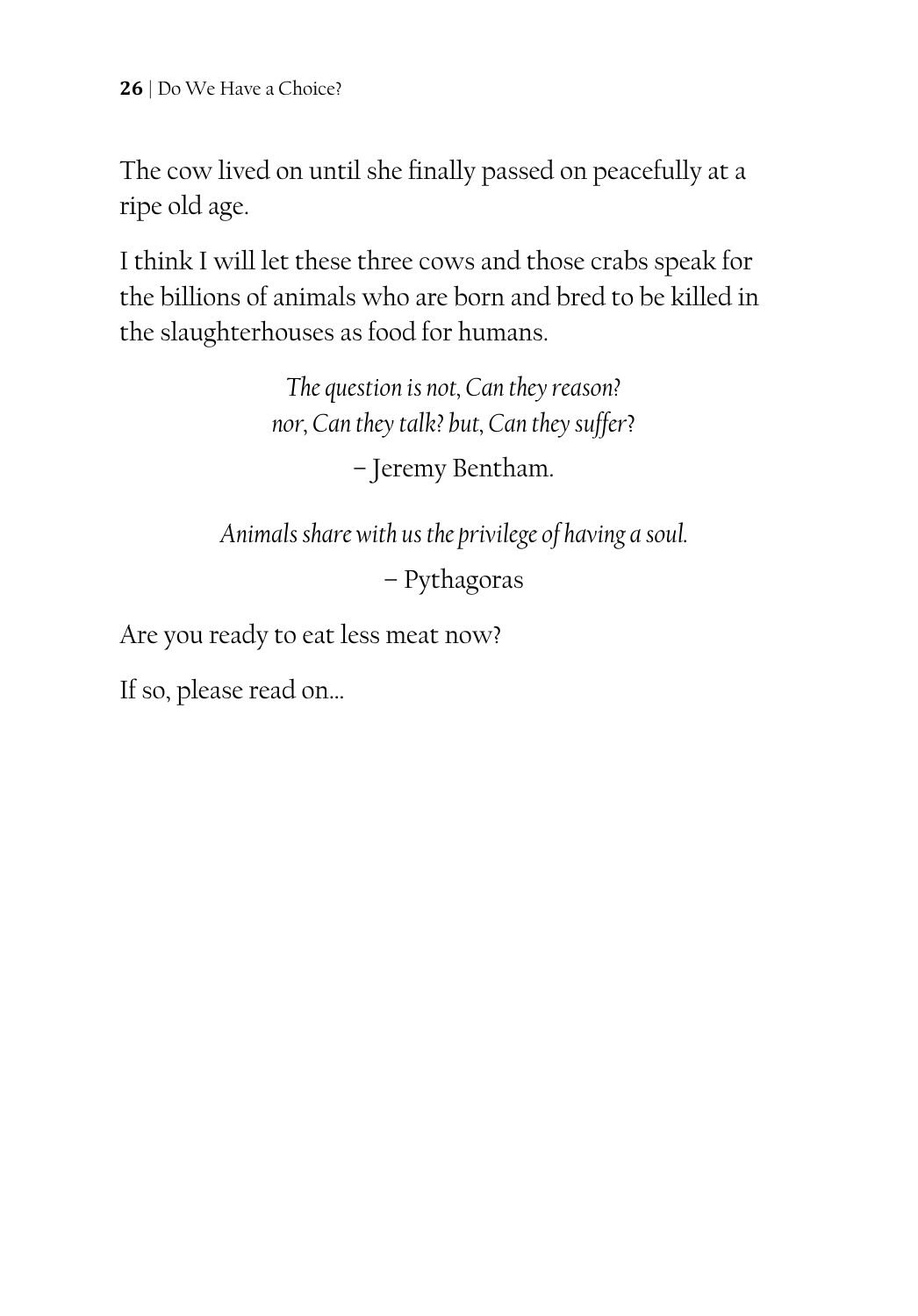### Going Meatless Once a Week 6

On 12 May 2009, the city of Ghent in Belgium declared a meatless day (Meatless Thursday) once a week in their city. I believe they were the first city in the world to officially declare a once-a-week meatless day. Other cities in Belgium followed after that. Cape Town was the first African city to declare a Meatless Monday too.

On 30 June 2011, a total of 29 organizations in Singapore (including a student environment group in the National University) endorsed a Veggie Thursday where participations would go completely meatless for just one meal every Thursday.

Going veggie once a week has been an age-old practice amongst many Hindus and some Christians. It is also a Chinese cultural practice to go vegetarian twice a month (on the new moon and full moon day).

Former US President Bill Clinton has recently adopted a vegan diet. While many people adopt a vegetarian or vegan diet to reduce their carbon footprint or for health reasons, which are all valid and noble reasons, let's also consider it from the compassionate viewpoint. Animals suffer so much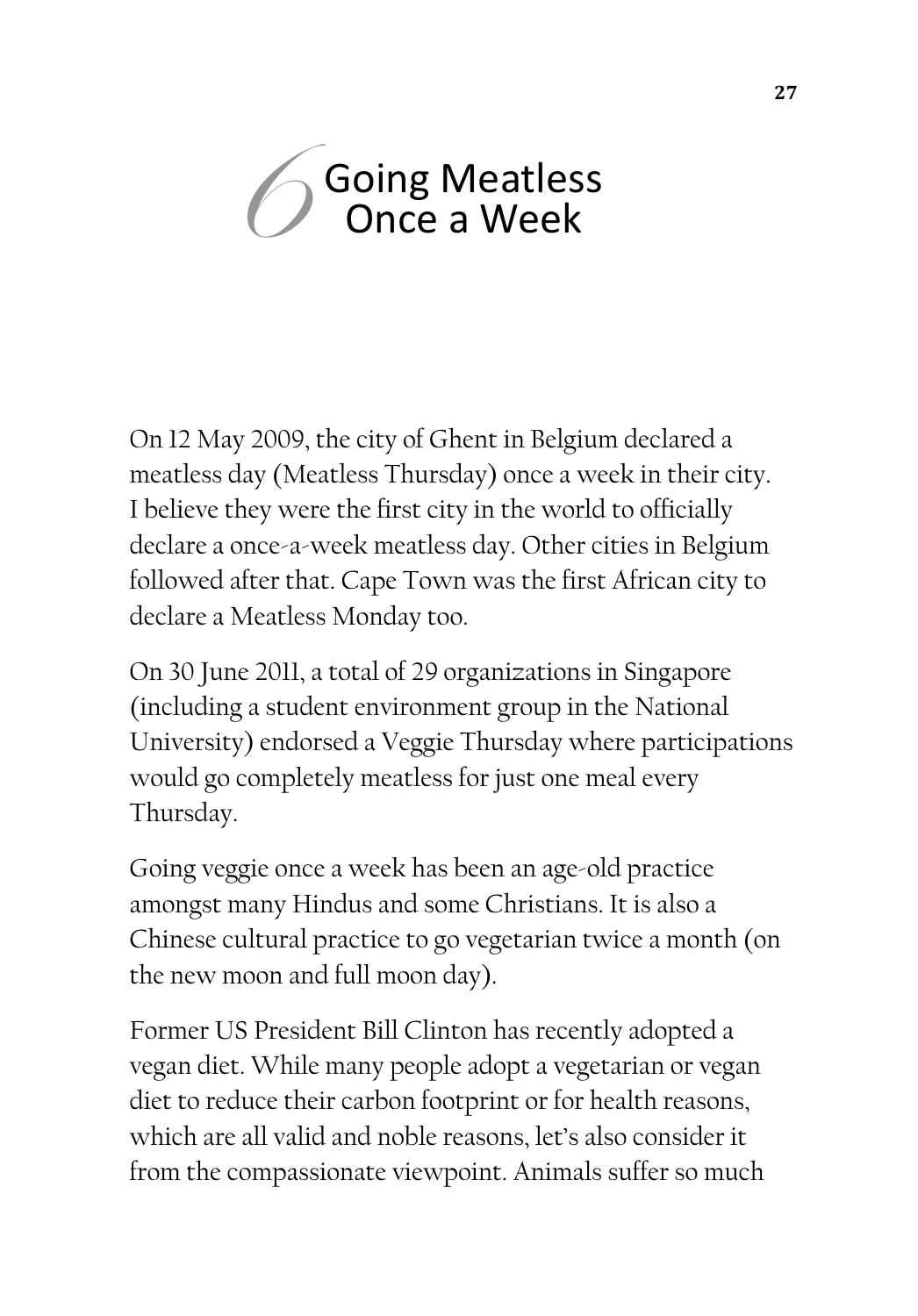in the factory farms and slaughterhouses. Let's reduce their suffering by eating less meat so that the number of animals born and bred to be slaughtered can at least be reduced.

I read that 269 million chickens are killed each day in the US alone. What about the cows, pigs, goats and other meatproducing animals? And these are not free-range animals who have lived a natural life, but animals that are born and bred (in terrible conditions) for one sole purpose – to be slaughtered as food for us.

I know it isn't easy to drop meat entirely from our diet and go veggie immediately. Some people, depending on their body constituency, might also need some meat in their diet. The Dalai Lama, for example, was a lifelong vegetarian, but his doctor advised him to take some meat since his health required it, so he does that now. But minimally, of course.

Hence, for many of us, it may not be easy or feasible for us to be strict vegetarians. If that is the case, why not go meatless once a week, for a start? Then, if we like what we do and we see the benefit of doing it, we could gradually increase it to twice or thrice a week!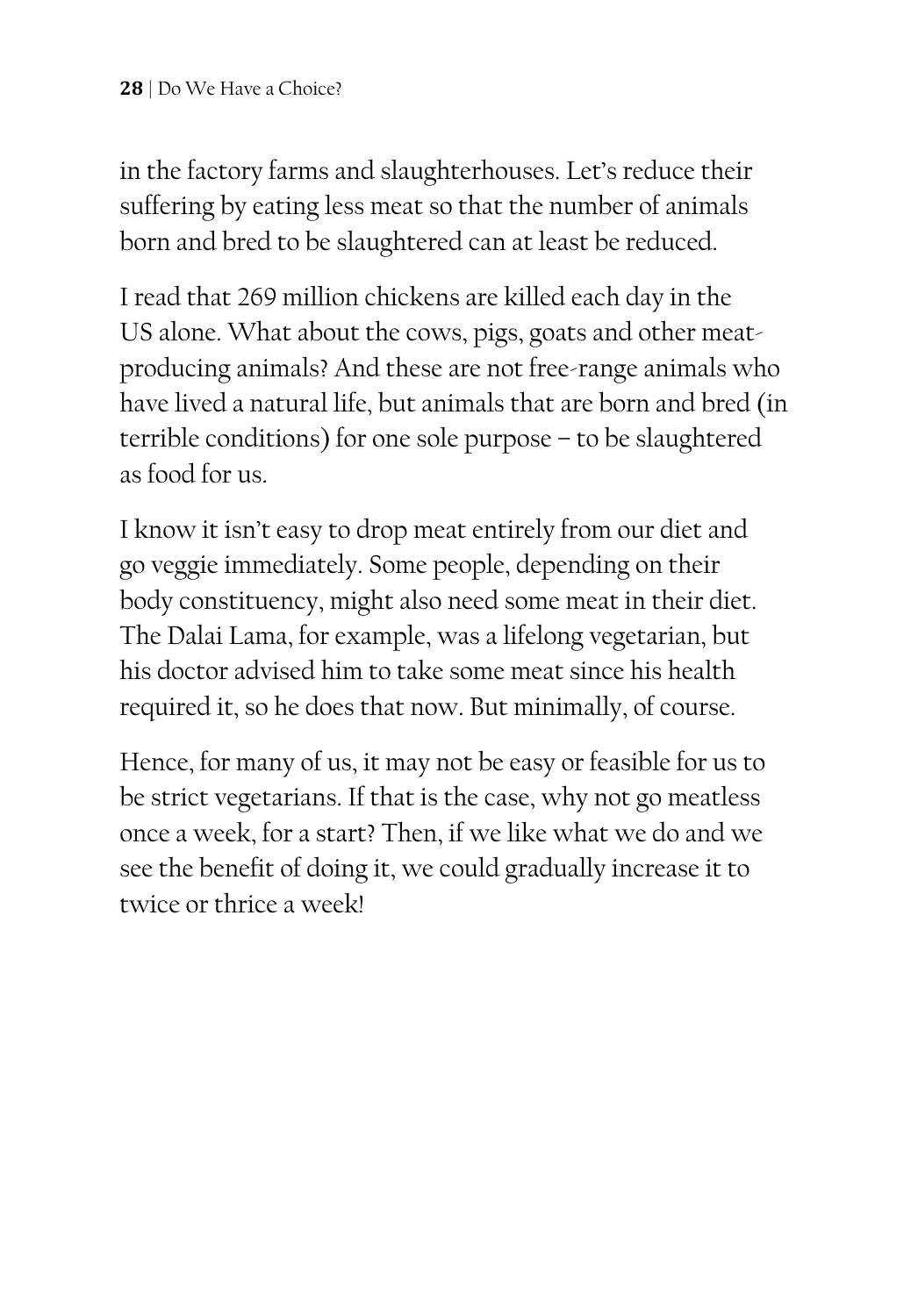

If you're all motivated to go meatless once a week or reduce your meat intake every day, let's get started now.

Whenever you're supposed to go meatless but you feel the urge to revert to eating meat, think of how the animal would be slaughtered and how much it would suffer. Then, remind yourself that you are a kind person and you do not want to contribute to the suffering of these poor animals. Your conscience will discipline your heart, your mind and your tongue. Believe me, this really works! It wasn't easy for me to convert to forgoing meat initially too, and that was when I realized how much I needed to discipline my tongue and my brain! Ultimately, your heart will speak to you. Listen to your heart…it knows the truths.

If you simply cannot go meatless, then reduce your meat intake. Instead of having two types of meats, cut it down to one. Instead of having chunks of meat, use sprinkles of minced meat. Use meat as a condiment and not as the main dish. When eating out, choose dishes that have lesser amounts of meat. Here's a good guideline: Get meat out of the centre of the plate.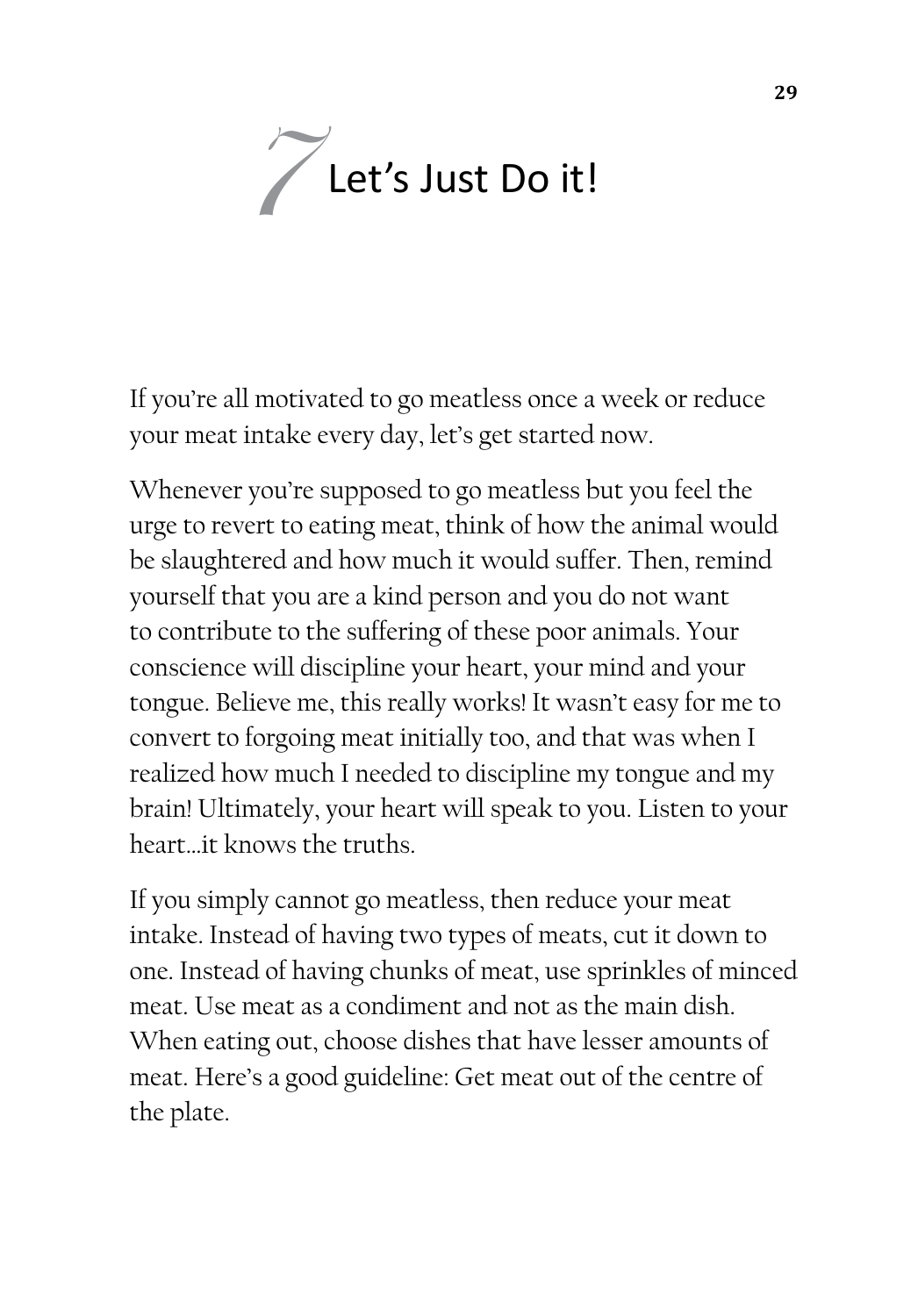### **What to eat**

Eat fruit on an empty stomach, in between meals. Not as dessert.

For your meals, eat a variety of vegetables: 5-6 different colours would be good. For example, you can stir-fry a mixed veggie dish of cauliflower, carrot, red capsicum, pumpkin, broccoli, and brinjal. Make sure you always eat a green leafy vegetable every meal.

Chew slowly. If you gulp down your food, you'll definitely end up eating more. By chewing slowly, your digestion would be better as it begins with the saliva in your mouth.

Avoid excessive soya and gluten products, and PLEASE avoid those fake "vegetarian meats". I was told these heavily seasoned fake meats are even more toxic than real meat itself!

My personal favourites are home-made vegetable soup, stirfried mixed vegetables, and, if I eat out, Indian vegetarian dishes.

Remember that going veggie means eating a variety of vegetables. There is no need for fake meats.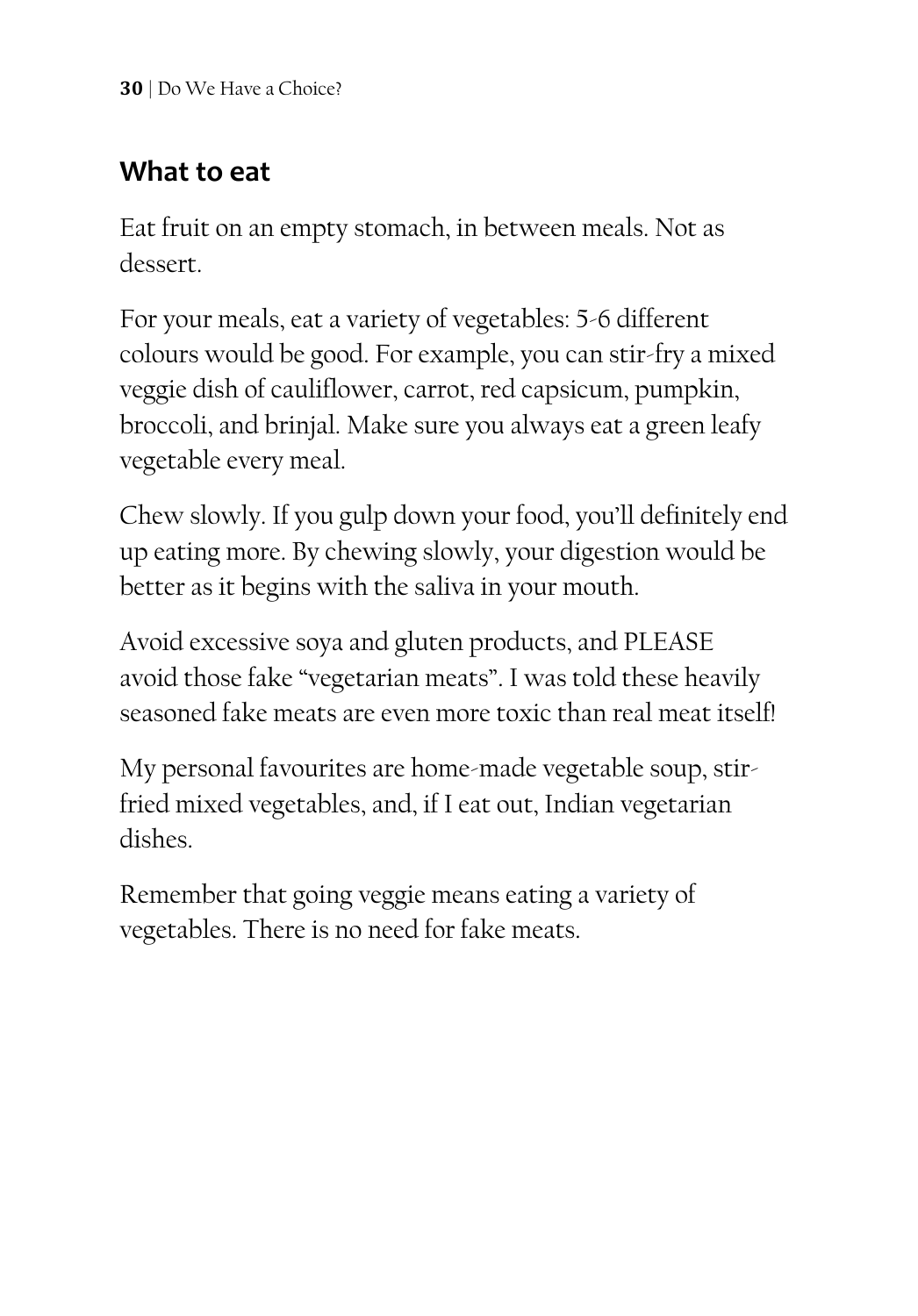### Of Onions, Garlic and Special Chopsticks 8

I'm often asked in my public talks why some vegetarians abstain from onions and garlic. Well, as far as I've been told, there are two reasons: First, these condiments give us a rather unpleasant breath. To put it bluntly, it stinks up our mouths! For monks and nuns who would want to do chanting after eating, it would be quite embarrassing if one belches in the company of others, especially during a chanting session. Second, I was told that onions and garlic are aphrodisiacs. Many vegetarians are aiming to become more spiritual in their way of life, renouncing sense pleasures and the likes of it, hence, aphrodisiacs won't be very helpful in this department.

Then, there are those who insist on special cooking utensils, special crockery and special cutlery for them to go vegetarian. Ahh…I will reserve my comments on this, but for me this is unnecessary. Eating a vegetarian meal means not eating meat. Never mind if the utensil has been used for meats before. But that's just my opinion, of course.

So, yes, I *do* eat onions and garlic, and I only need one dining set at home!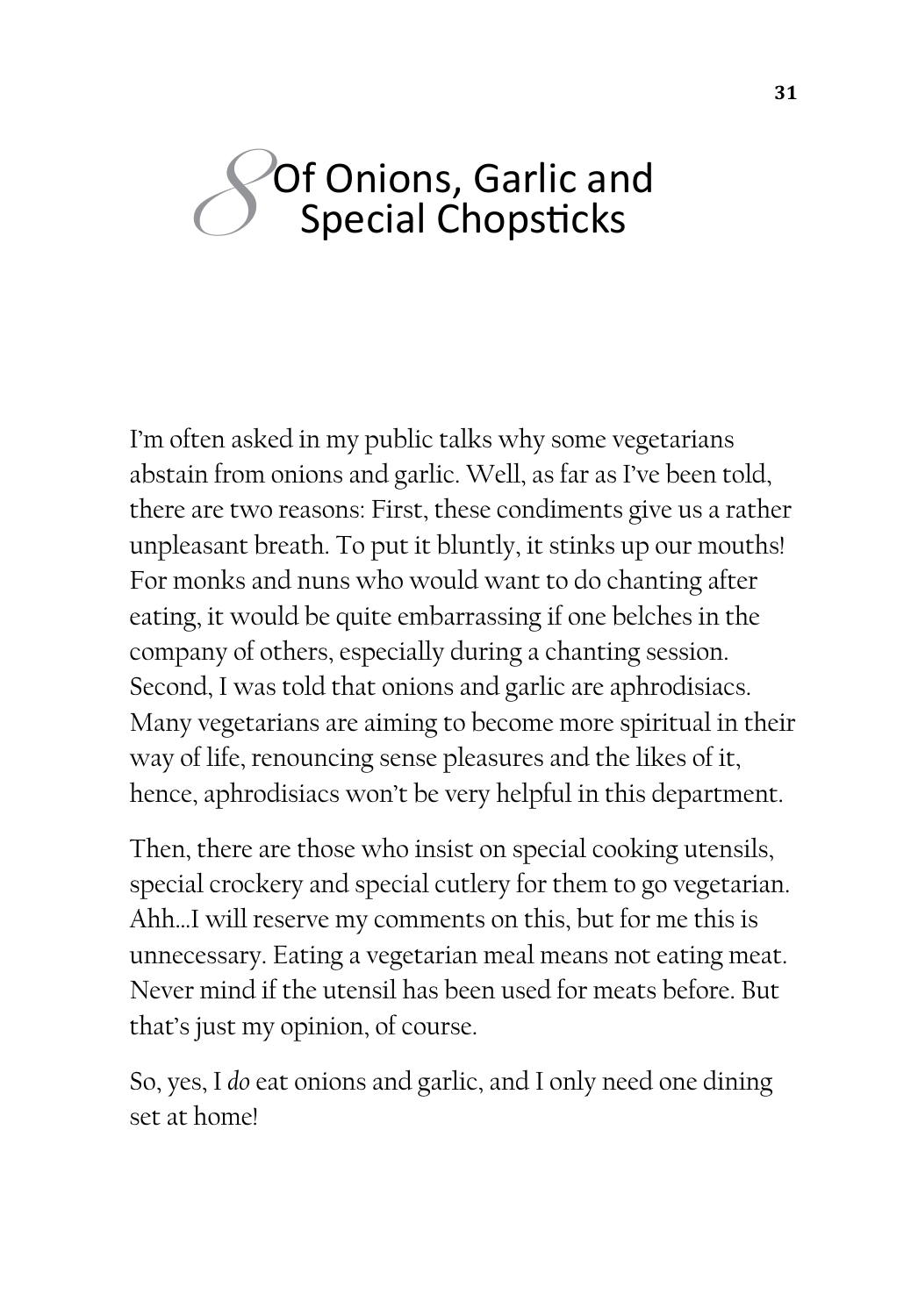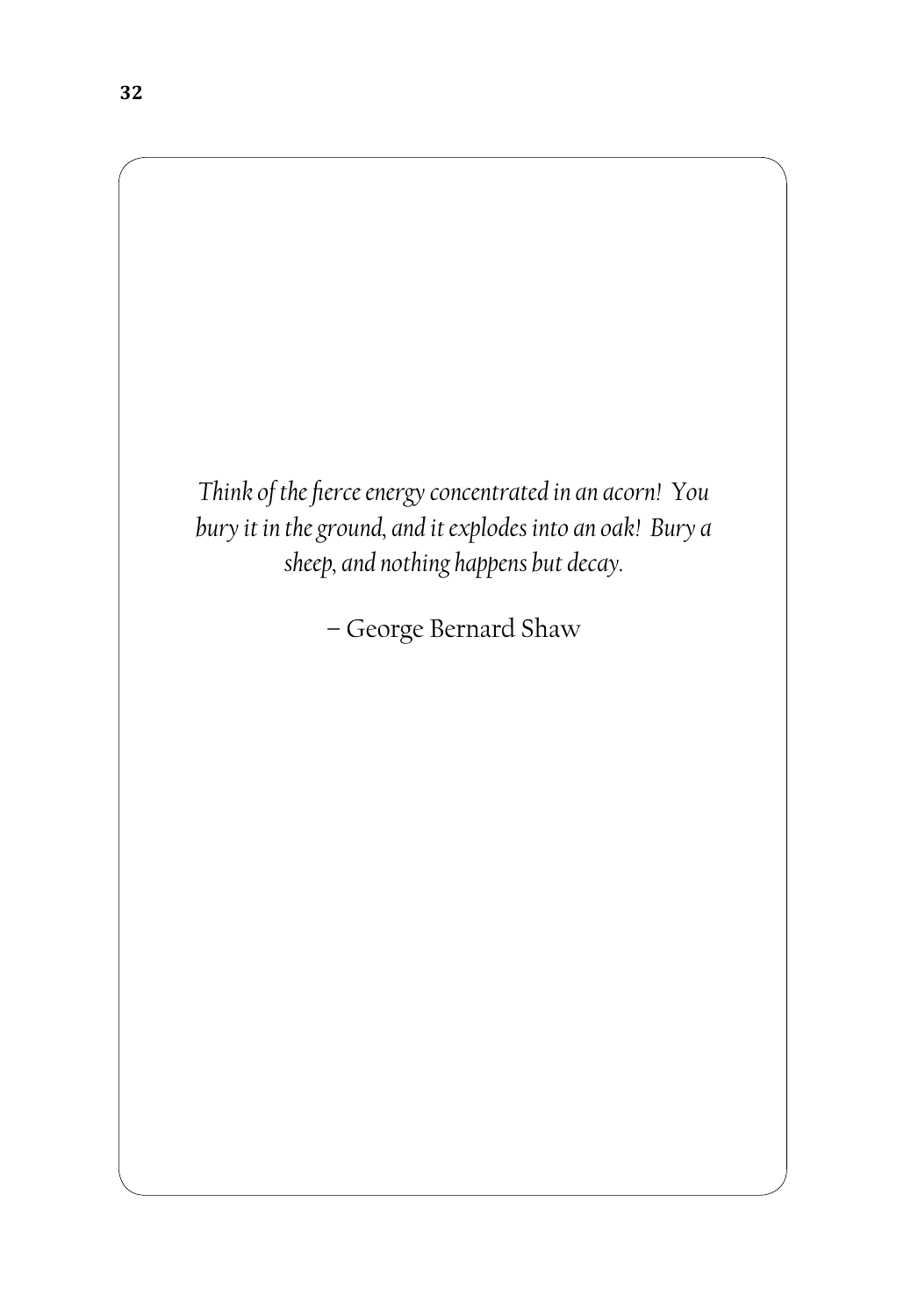

*Hara Hachi Bu* means eat until you are 80% full.

Instead of adopting a meatless day once a week, you could also opt to just consciously reduce your meat consumption every day.

The traditional Okinawa diet, with its emphasis on vegetables, whole grains, fruits, legumes and fish with limited amounts of lean meats, serves as a model for healthy eating and healthy aging. It is purported to reduce our risk of cardiovascular disease, and it also helps to minimize free radical production.

Stopping at 80% capacity is actually a very good strategy to avoid obesity without going hungry, because the stomach's receptors take about 20 minutes to tell the body how full it really is. So when you *feel* 80% full, you are actually *already* full!

In Okinawa, heart disease rates are 80% lower, and stroke rates are also lower than in the US. Cholesterol levels are typically under 180, homocystein levels are low and blood pressure is at goal levels. Rates of cancer are 50-80% lower – especially breast, colon, ovarian and prostate cancer. Hip fractures are 20% lower than mainland Japanese and 40% lower than in the US. Dementia is rare.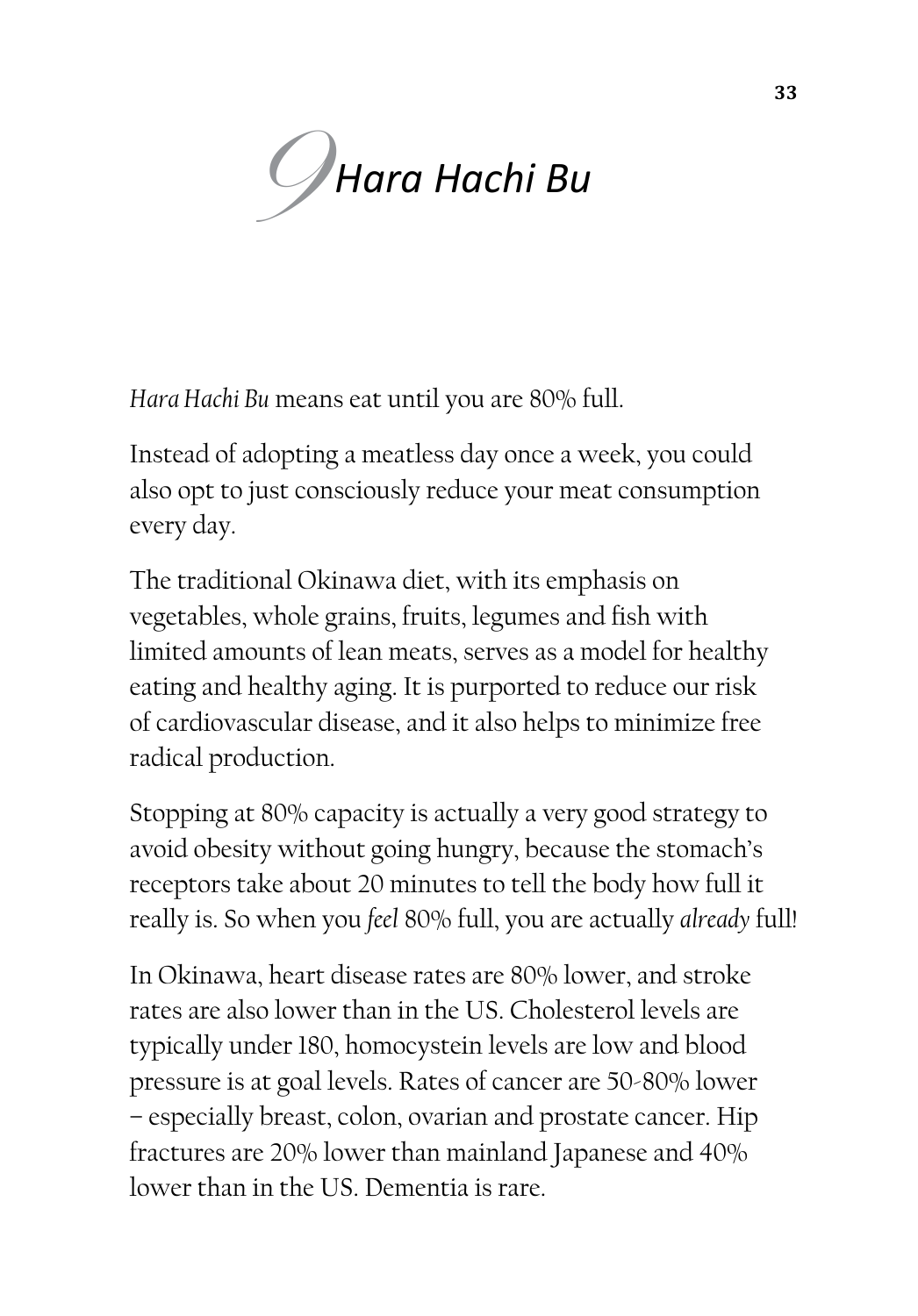However, Okinawans who adopt Western eating styles have similar rates of heart disease as in the US. Young Okinawans, eating more processed foods, have a higher risk of heart disease than their elderly relatives. A study of 100,000 Okinawans who moved to Brazil and adopted local eating habits showed a life expectancy 17 years lower than in Okinawa.

The Okinawans are known to be the longest-living and healthiest humans on Earth.

The longer we live healthily, the more good we can do.

So, let's *hara hachi bu*, and eat less meat!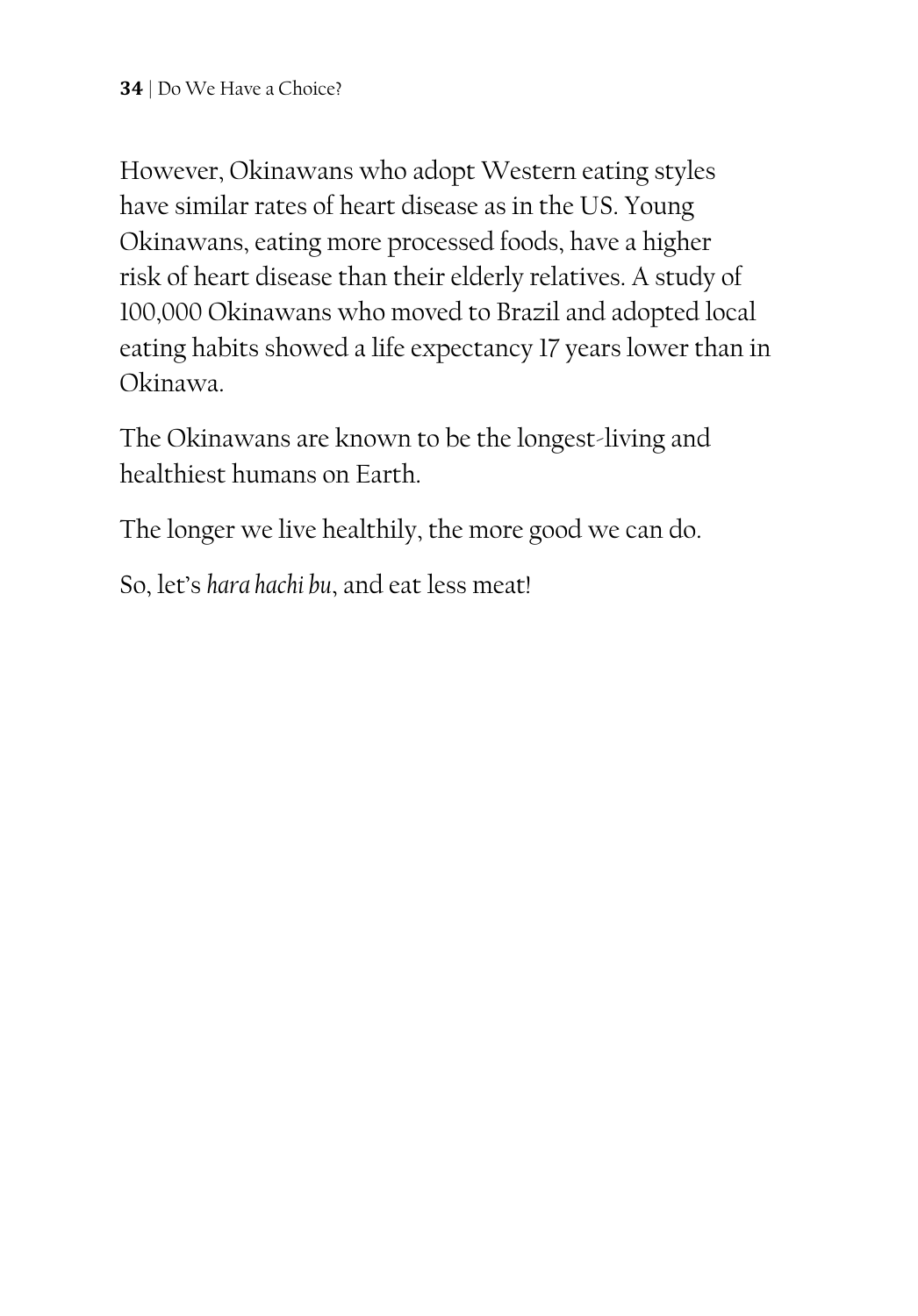# The PB&J Club The PB&J Club<br>(for the Young-at-Heart)

### **How One Lunch Helps the Environment AND Saves Animal Lives!**

It's all based on eating *lower on the food chain*. Everything we eat comes from plants. No matter what you eat – beef or barley, chicken or chickpeas, pork or peanut butter – *all of it comes from plants*. We eat some plants directly – the vegetables, the peanut butter – and we eat some of it converted by animals into meat, eggs and milk.

### **Animals are inefficient at converting energy**

The basic problem is that animals are inefficient at converting plants into meat, milk, and eggs. Relatively little of what *they*  eat ends up in what *you* eat because animals use their food to keep them alive – to fuel their muscles so they can stand up and walk around, to keep their hearts beating, to keep their brains working.

The result is that it takes several pounds of corn and soy to produce one pound of meat, or one pound of eggs, one pound of milk, etc. The same goes for protein, other nutrients or calories.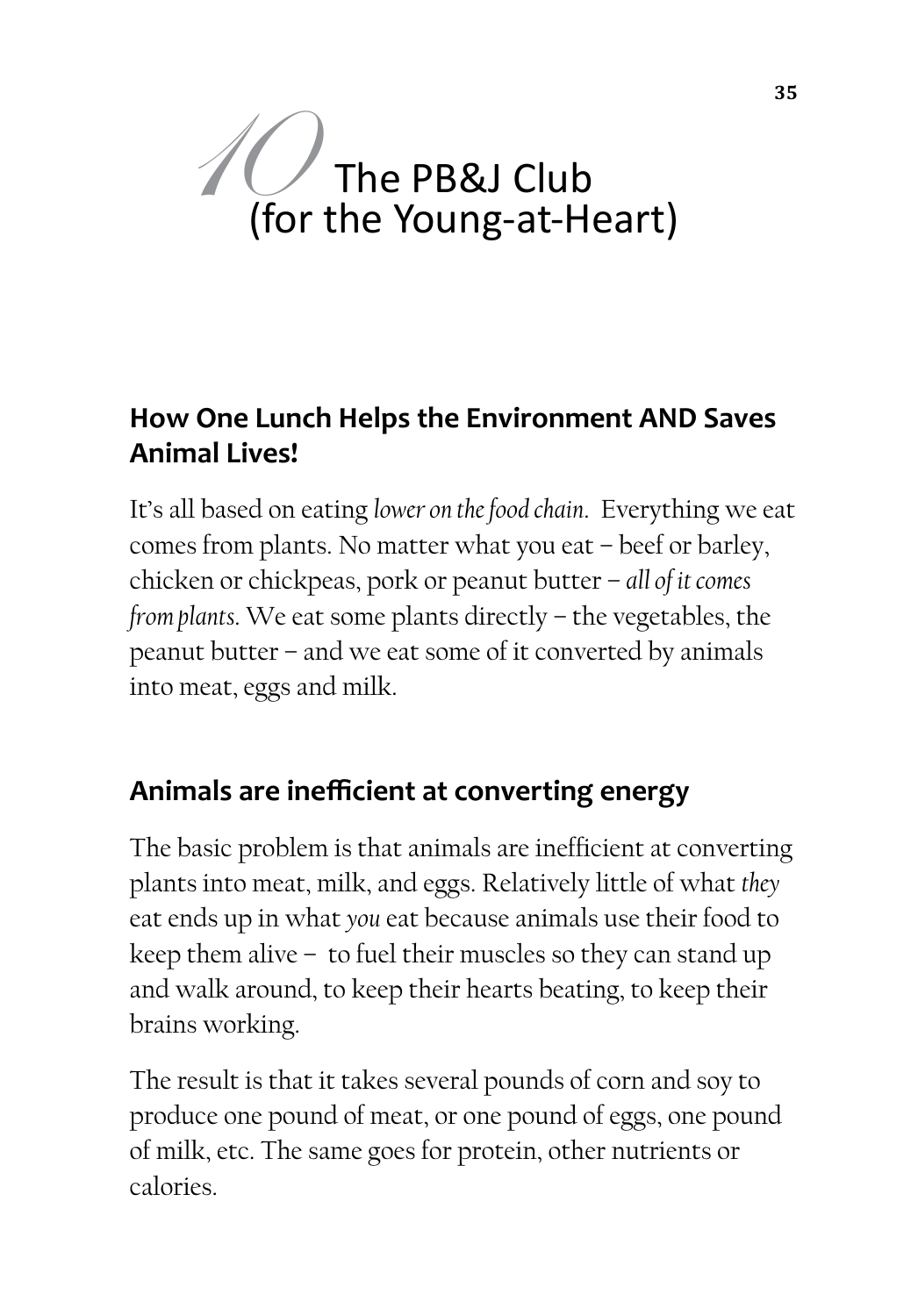It also takes several times more resources than what it took to grow those plants: several times more land; several times more water; a lot more fertilizers and pesticides; not to mention diesel and gasoline to operate the machinery, pump the water for irrigation and produce the chemicals.

What about seafood? Skip the fish and prawns and help the planet just like you do by avoiding other animal products. It takes a lot of fuel to catch fish. We catch about half of the seafood we eat, and that fishing produces greenhouse gases because fishing boats use fuel.

### **Concerned about the environment?**

If you would like to slow global warming, do your part to save water, slow deforestation and overgrazing, and cut back on the pesticides and fertilizers used to grow your food, what you could do is to change your lunch today (or tomorrow, if you're reading this after lunch).

### **Make a difference one lunch at a time**

Every time you eat lunch, you've got the option of cutting out the middleman, or the middle-cow, middle-chicken or middle-pig, and helping the environment.

This is where it gets *really easy*.

Pack a peanut butter and jelly (PB&J) sandwich instead of buying a lunch based on animal products, like a meatburger,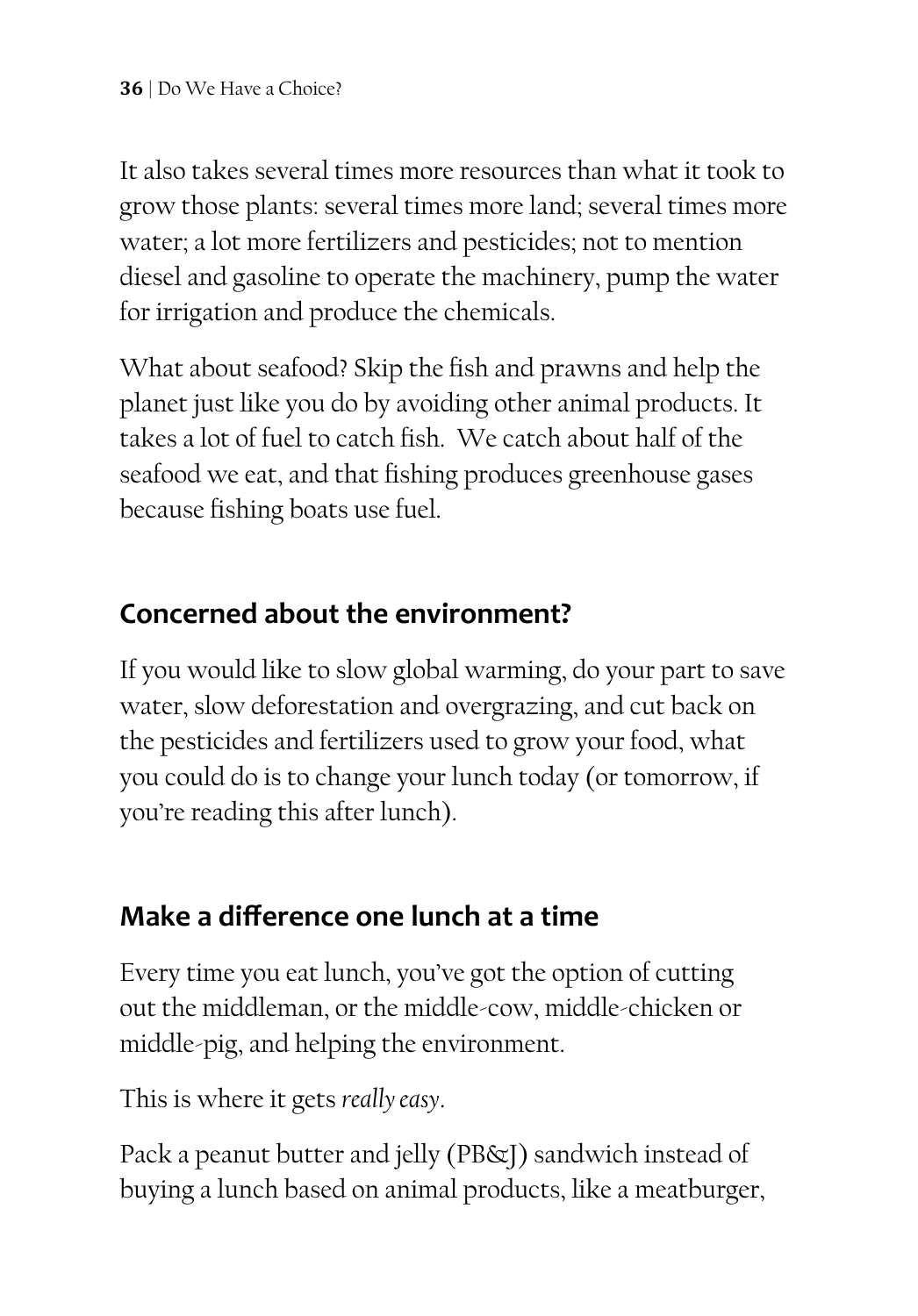fried chicken or tuna sandwich. Want to do more? Have another PB&J sandwich tomorrow.

Tired of eating the same thing….?

Make your own veggie sandwich!

All you need is bread, butter/mayonaise/tomato sauce, lettuce, cucumber, carrot, tomato, or any of your favourite vegetables. Be creative! Have fun!!

### **Concerned about animals in our food system?**

If every meatburger, box of chicken nuggets, or *bak kut teh* meal is a signal to slaughter more cows, chickens or pigs (by way of telling the restaurant or the market to buy more meat), a meal that doesn't have any animal products is a vote to stop.

Animals endure so much suffering in the modern-day factory farms. Let's help them by not eating them, shall we?

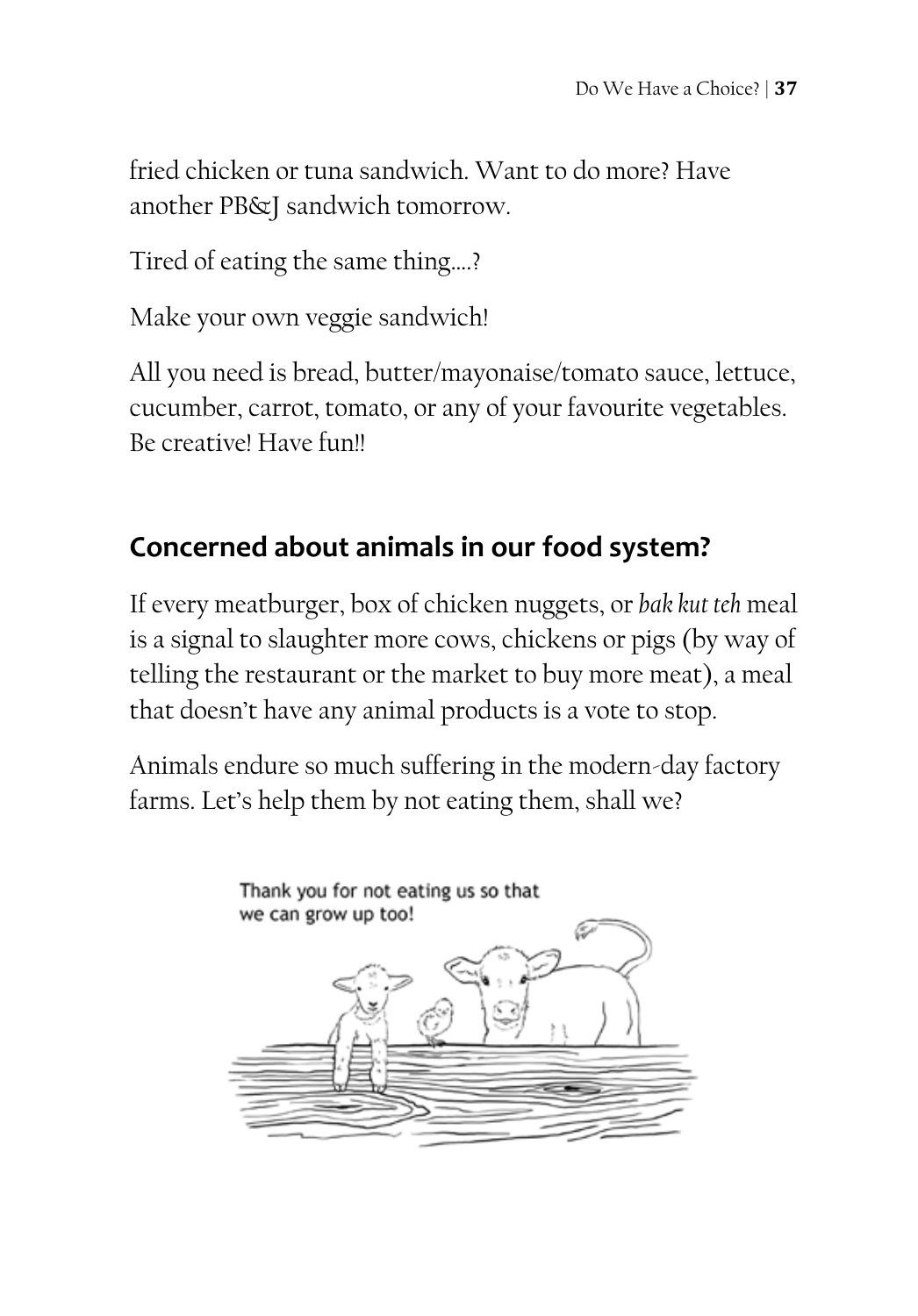Not everyone can change their entire diet, but every decision like that, where you eat a meal based on plants instead of one based on animals, has a *big* environmental impact and is a vote *for* animal welfare. You are saving lives. You are practising compassion!

*As custodians of the planet it is our responsibility to deal with all species with kindness, love, and compassion. That these animals suffer through human cruelty is beyond understanding. Please help to stop this madness.*

– Richard Gere

**Websites to motivate you:**  www.loveusnoteatus.com www.themeatrix.com www.meat.org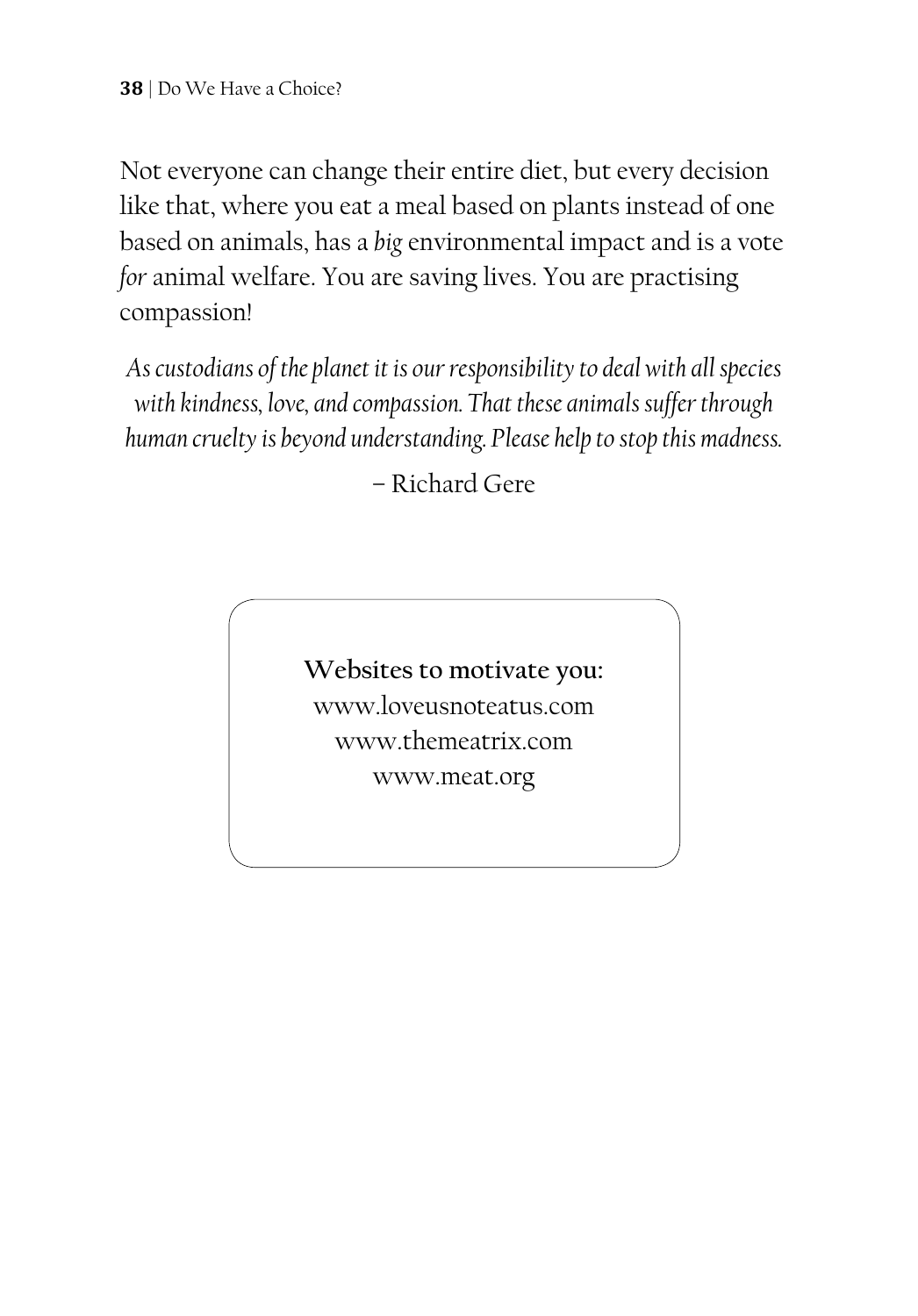## Of Aliens and Futuristic Apes 11

After I completed the first draft for this book, I sent it to my friend, Andy Koh of PetFinder.my, for feedback since Andy had indicated to me some months back that he was supportive of eating less meat.

Andy sent me very constructive feedback and further thoughts on this issue, which I'd like to share with you in this chapter.

Here are Andy's thoughts:

*One key reason why meat consumption has increased significantly is our conditioning by the meat-producing industry for their financial benefits. They are making meat so abundant and affordable by introducing massproduction methods – at the expense of the animals' well-being and humane treatment.*

*Second is the powerful marketing-in-action. From elegantly packaged meat at the supermarkets to fun-filled experience at fast-food chains to delicacies portrayed as prime at fine dining restaurants, people are far detached and shielded from the ground zero cruelty of how the animals are treated before ending up on their plates.*

*For those of my friends that cannot properly visualize the cruelty of eating animals, I like to tell them a slightly gross Alien Invasion Theory:*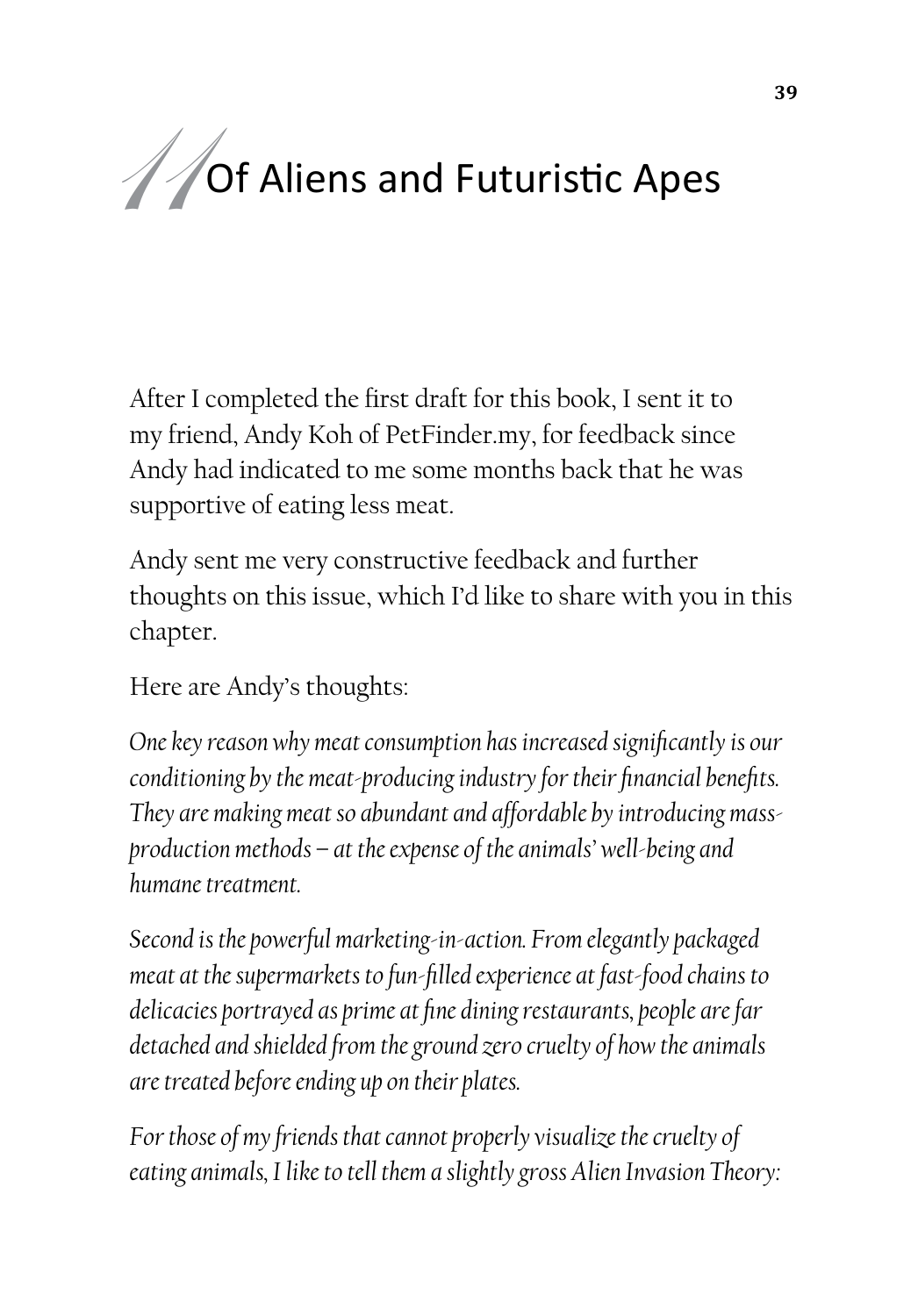*Imagine Earth was invaded by carnivorous aliens that consider humans as delicious food. We are being hoarded into pens packed with thousands of people lined up every single day to be decapitated, skinned alive or have our throats slit, and to have our bodies dismembered, packaged and graded separately for sale. Babies a few months old are taken away, fried crispy and served as a delicacy (think suckling pig, or spring chicken). Food stalls have half-mutilated human bodies hanging around for aliens to choose the parts they'd like to devour.*

*This is exactly what we're doing to the animals every day, but we do not see anything wrong with it as we're always on the winning side of the bargain.*

*Then again, on the contrary, when animal lovers tell me how disgusted and inhumane people are in eating dogs and cats (as some people in certain cultures do), I would tell them that is only as wrong or as right as us eating pigs, cows, sheep or chickens. We only feel disgusted because we are very emotionally attached to dogs and cats as pets, but the lives of other animals we eat are in no way less precious nor are they dumber or deserve to die more. So, whether we eat a dog, cat, chicken or cow, we are still equally as bad or good.* 

*If children grew up with cows and pigs as friends, I doubt they would ever want to eat these animals.* 

You are absolutely right, Andy. I've always felt that way, too. Meat-eaters cry foul when they hear of other humans eating dogs and cats but do not realize that they themselves eat chickens, cows, pigs and goats. That is precisely why my vet, a dog- and cat-lover, does not despise people who consume dogs and cats. He says he has no right to do so when he himself is a meat-eater.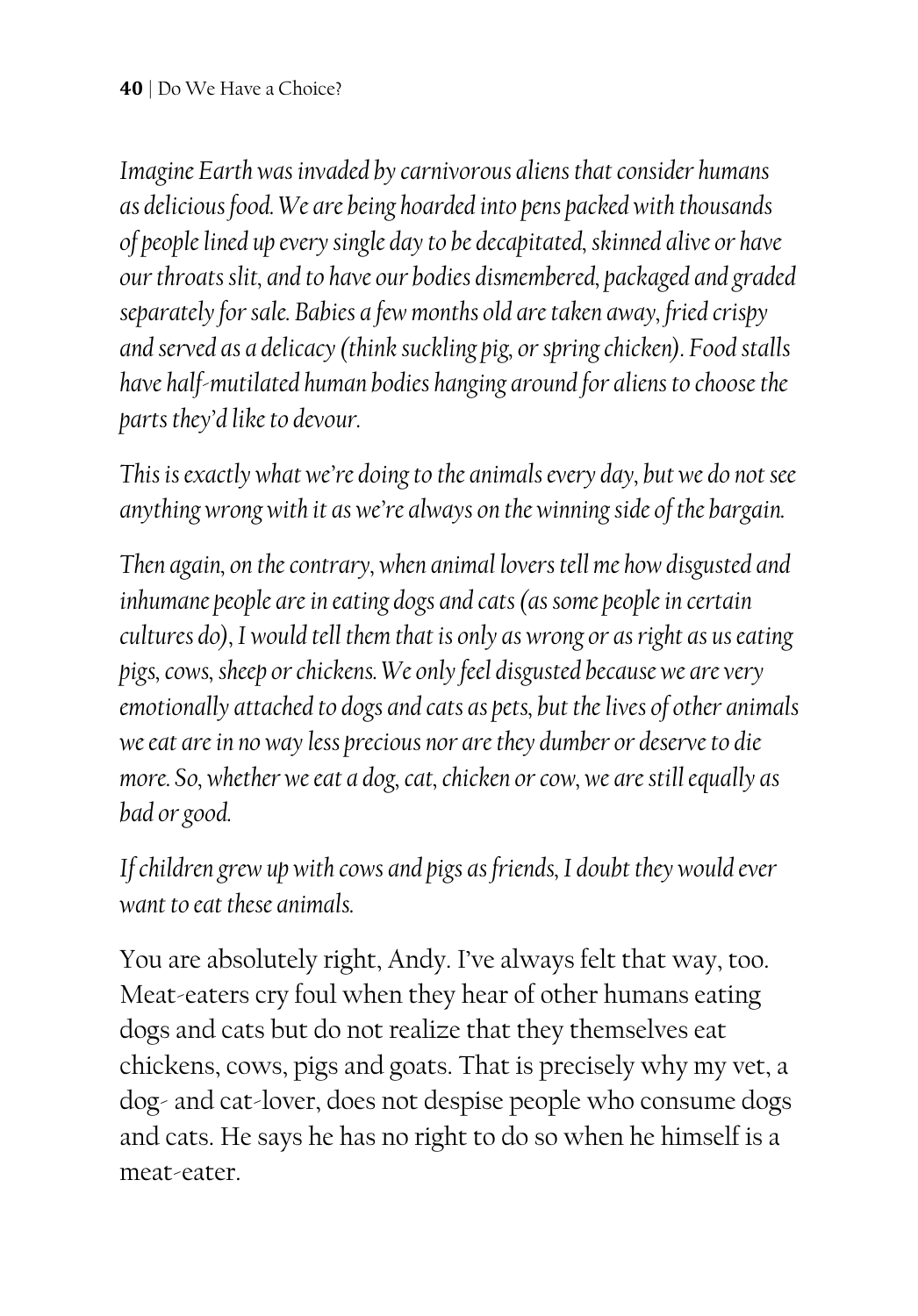This also brings to mind a young boy who attended one of my talks. I had asked for a show of hands to see who, amongst the audience, were animal-lovers. The boy later told me that, although he loved cats and dogs, he could not bring himself to say he was an animal-lover because he still ate meat (other animals). I told him I salute him for his honesty, something I seldom see in adults.

As for Andy's alien invasion theory, I love that too! In my first book, *Pawprints on My Heart,* written in 2008, I shared a similar alien story taken from the Vegetarian Society of Singapore:

*Humans eat other animals for food, even though we humans can be perfectly healthy without eating meat. We continue to eat other animals despite the fact that these fellow animals are thinking, feeling beings who suffer greatly, who are deprived of any semblance of a natural life. Why do we humans do this to other animals? One reason we continue to unnecessarily use other animals for food is that we have the ability to do so; our intellectual gifts have allowed us to achieve dominance over other animals.*

*One way to help humans empathise with the plight of our fellow animals would be to encourage us to imagine another species coming to Earth, a species more intelligent than humans, a species who decide to eat us because we taste so good, a species that can do with us what they want because they are more intelligent. The members of this species don't hate humans; in fact, they think we're cute, at least some of us. Furthermore, this species aren't monsters, any more than we humans are monsters because we eat other animals. It's just that eating humans has become a tradition for them; it's what they're accustomed to. It's easy and convenient, plus, many of their doctors tell them that human meat has lots of essential nutrients.* (VSS eNewsletter (2007)).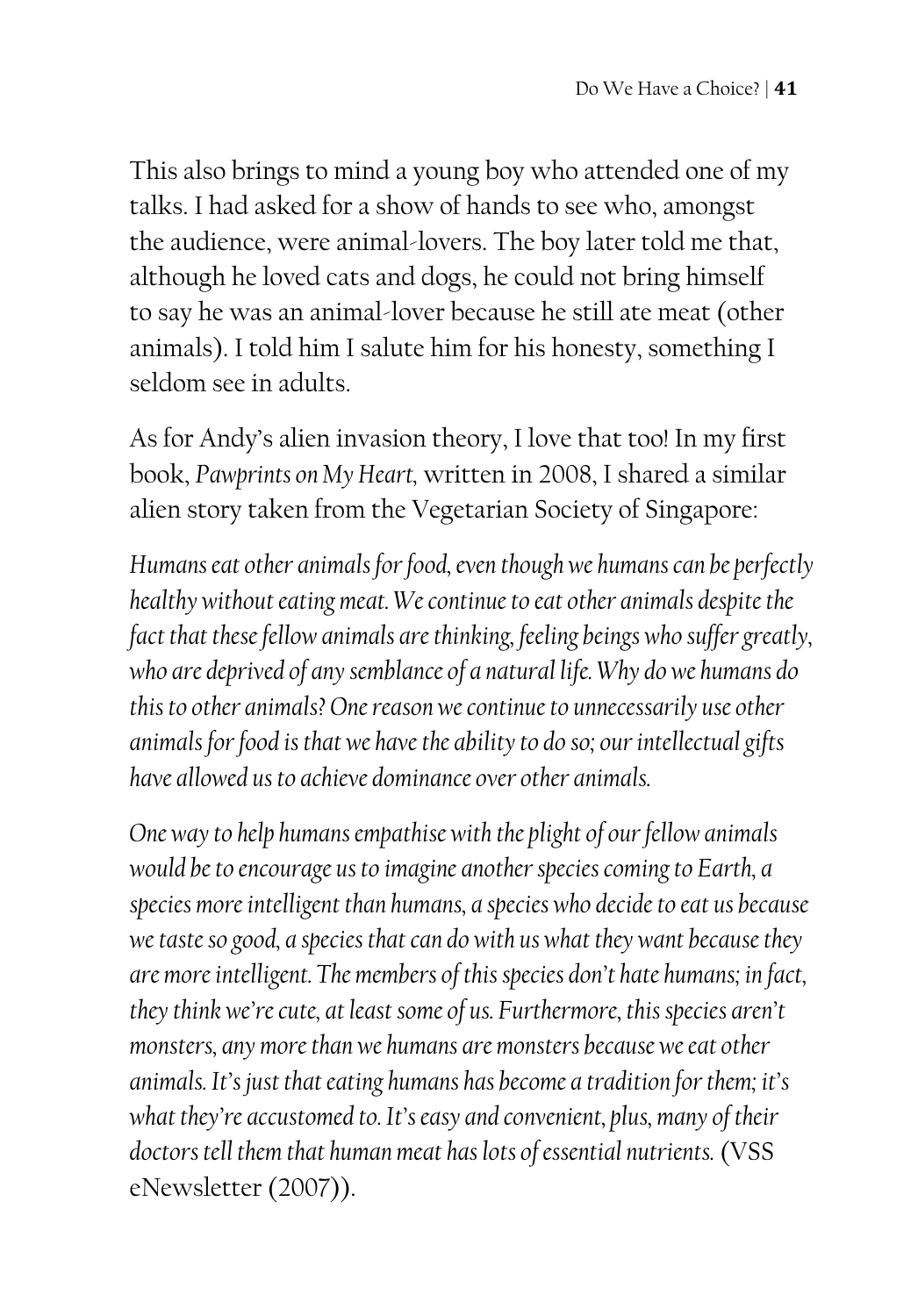Remember the movie *Planet of the Apes*? Way back in the early seventies, it was my all-time favourite movie. The movie was so popular, it had four sequels and even became a television series. At the point of writing this book, a remake has just hit the silver screen.

The original 1968 movie tells the story of an astronaut crew who crash-land on a strange planet (which they later found out was our Earth) in the distant future. Although the planet appears desolate at first, the surviving crew members stumble upon a society in which apes have evolved into creatures with human-like intelligence and speech. The apes have assumed the role of the dominant species and humans are mute animals.

In the series, the apes did not eat humans (because apes are vegetarians!). Rather, their scientists kept humans in cages and used them as specimens for testing in their laboratories (exactly as how humans use guinea pigs, rabbits, monkeys, dogs and cats for animal-testing). They also used humans in sport-hunting, like what humans have been doing for ages in fox-hunting.

When I watched the movies and the subsequent television series, I remember overhearing some adults saying that the apes were such "savages". How could they do such things to the humans, they bellowed. As a child, I did wonder why these adults did not reflect on how we humans have been (mis)treating animals. What the apes did were exactly what we humans have been doing to the animals for a long, long time. Why couldn't they see this?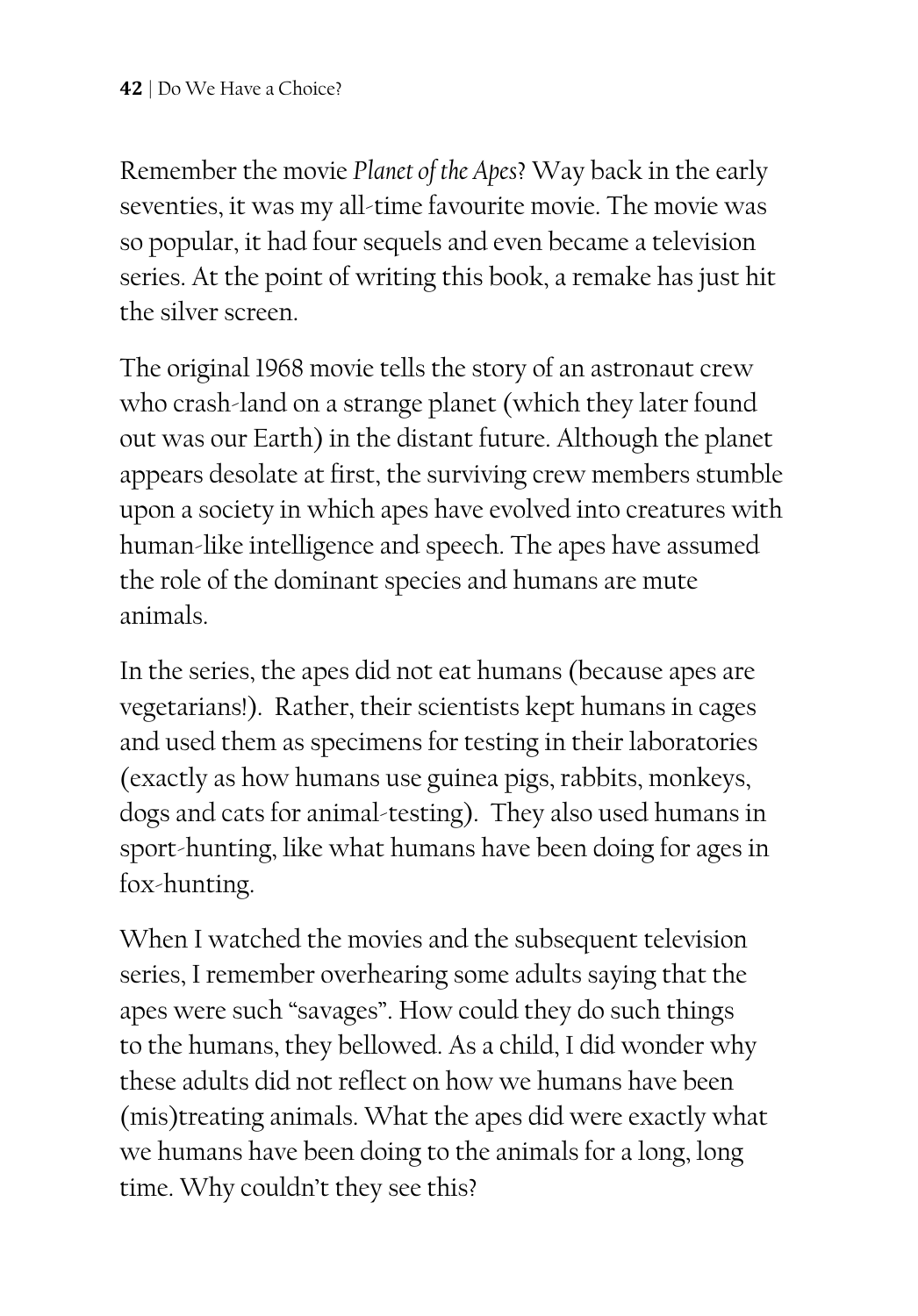I also read that when the Nazis used human-Jews for testing at their laboratories during World War II, the world was appalled at such "uncivilized and brutal" acts, yet isn't this exactly what (civilized) scientists do with animals in the laboratories – pump chemicals into their eyes, stick electrodes into their brains, lop off their limbs, while they scream in pain and agony?

Animal-testing (or vivisection) is another issue which I speak out against. With modern technology and advances in medical science, there are alternatives to animal-testing for our food and drugs. Qualitative Structure-Analysis Relationship (QSAR) uses mathematical modelling to calculate the efficacy of a product. Using cultured human tissue is another alternative, and would definitely be more accurate too, since we are biologically different from rodents and other animals. Why are we testing our products on animals when they are so different from us? Is it because supplying animals to the laboratories is yet another moneymaking venture for humans? What works for the animals may not work for us, as proven, so tragically, in a drug developed way back in the fifties to combat the effects of morning sickness in pregnant women. This drug worked beautifully when tested on animals, but became a disaster when used on humans. It was reported in 46 countries that thousands of babies whose mothers had taken this drug were born with deformed limbs, fingers and toes. The deformity did not happen when tested on animals, but it did when used on humans. One wonders if there was a retributive factor at play here…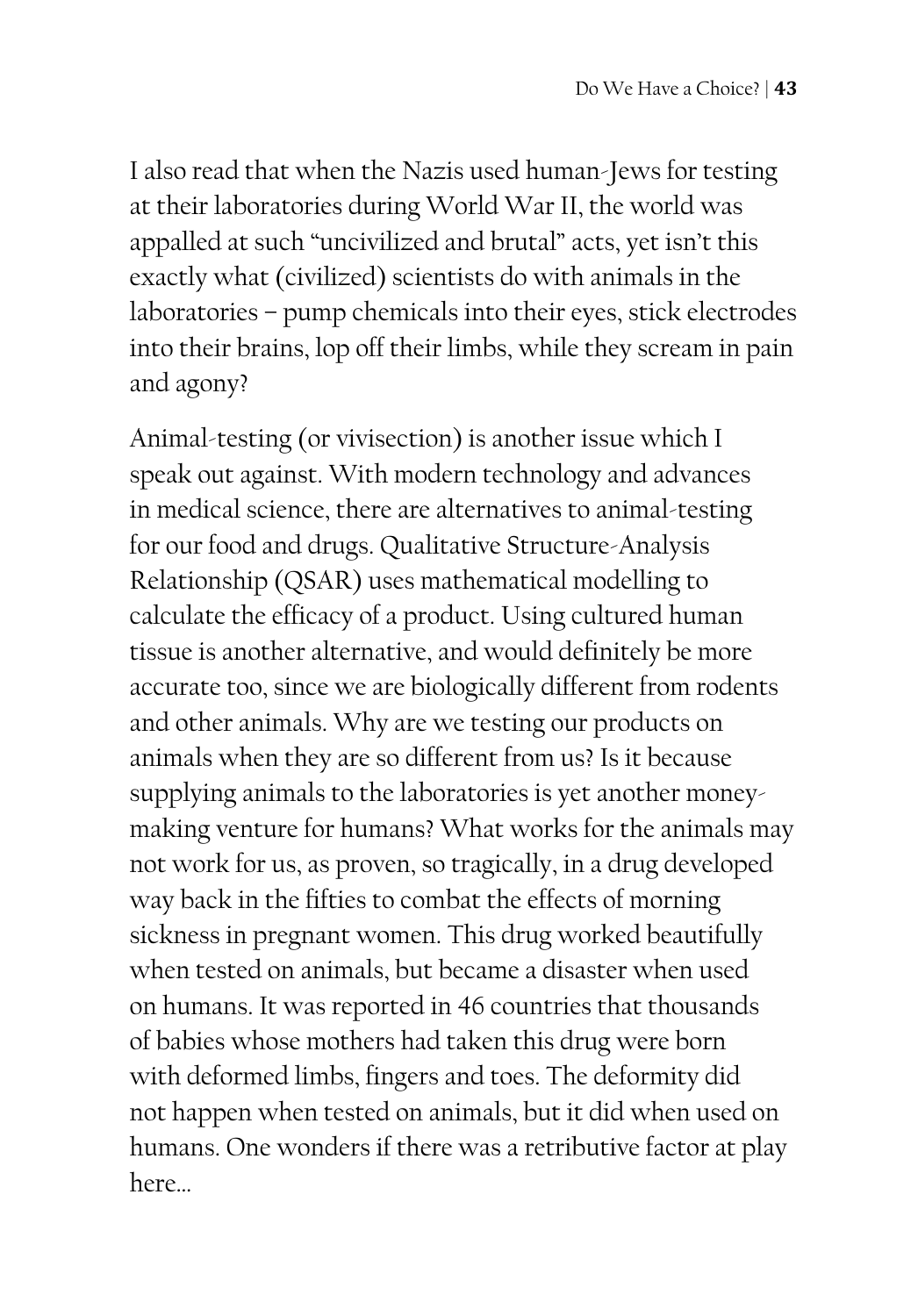Animal-testing is required by legislation before a drug can be approved, but some scientists and biotechnologists are of the opinion that animal-testing is not necessary.

*I have studied the question of vivisection for thirty-five years and am convinced that experiments on living animals are leading medicine further and further from the real cure of the patient. I know of no instance of animal experiment that has been necessary for the advancement of medical science; still less do I know of any animal experiment that could conceivably be necessary to save human life.*

– H. Fergie Woods, M.D.

Consider the following facts taken from http:// whitecoatwelfare.org/aat-text.shtml: Penicillin kills cats and guinea pigs but has saved many human lives.

- 1. Arsenic is not poisonous to rats, mice or sheep but is deadly to humans.
- 2. Morphine is a sedative for humans but a stimulant for cats, goats and horses.
- 3. Digitalis dangerously raises blood pressure in dogs but continues to save countless cardiac human patients by lowering heart rate.

*Animal experiments confuse the issues and their results will never have scientific precision. There is absolutely no connection between vivisection and human health. The general belief in the value of animal experimentation is the result of brainwashing that the public has been submitted to for a long time. Behind*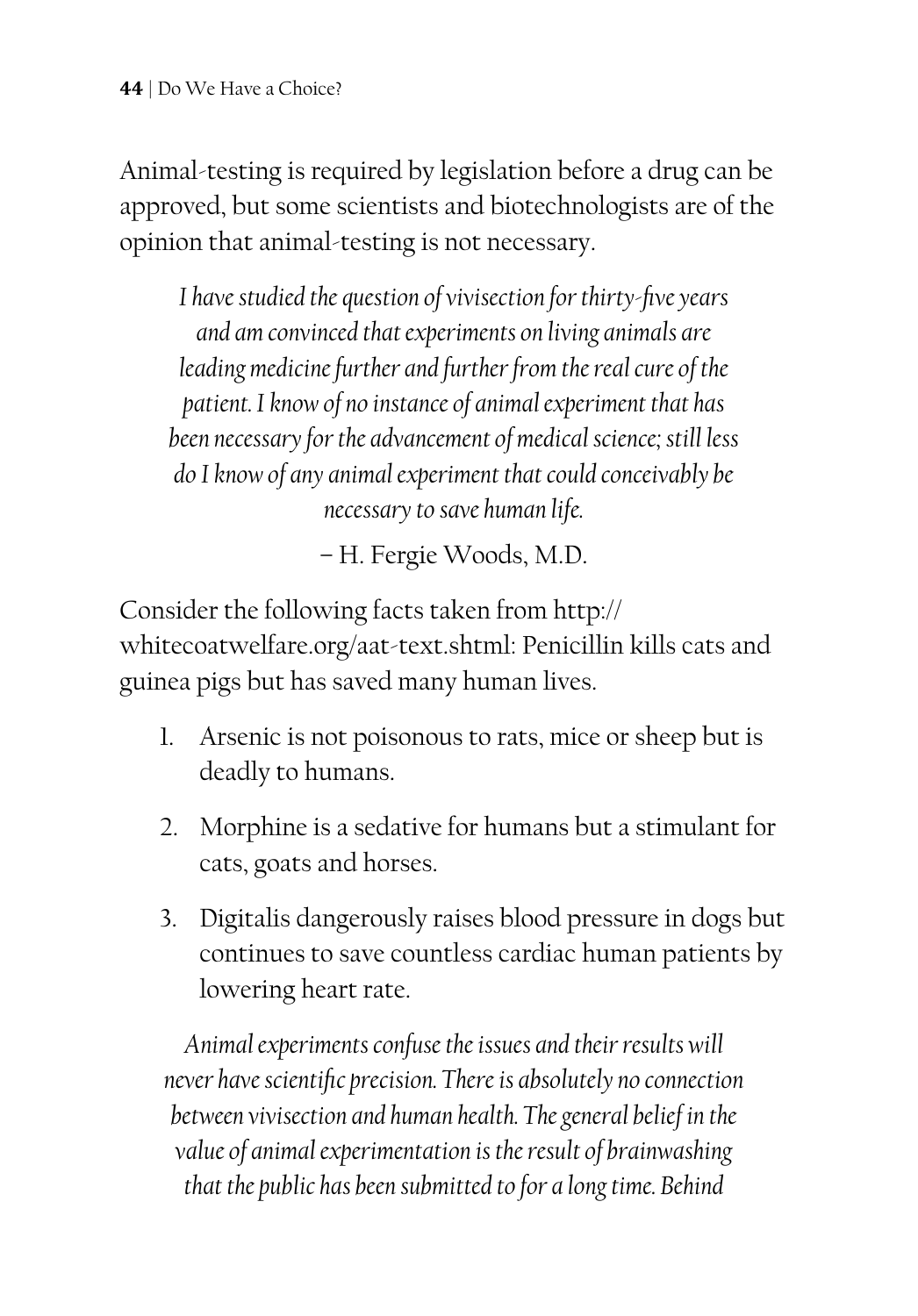*it are the pharmaceutical industries, which spend fortunes on publicity and finance the research institutes and the universities.*

– Arie Brecher, M.D.

As for using animals to test cosmetics, there are many companies that do not use animal-testing anymore these days. Patronize and support these companies, please. Animals are tortured and mutilated for the sake of human vanity. It doesn't make sense to me why they have to die just because we want to look more beautiful. That is why I made the decision not to use cosmetics when I was fourteen. I only use toothpaste, soap and shampoo, and only those that have not been tested on animals. For me, there is no need to look younger than my age. I want to grow old gracefully!

Animals are already suffering so badly and being killed to provide food for us, they should not have to be tortured for the sake of our vanity. Remember that these poor guinea pigs, rabbits, monkeys, dogs and cats are bred for this purpose and they endure agonizing pain while being trapped in stereotaxic devices in the laboratories.

And what about the cows, crocodiles, snakes, minks and dogs that are being skinned alive to provide leather for handbags, furs and other products. There is practically no end of ways humans exploit, ill-treat and mutilate animals to satisfy their wants.

On this note, Albert Schweitzer, Nobel Peace Laureate, 1952, hit the nail on head when he said: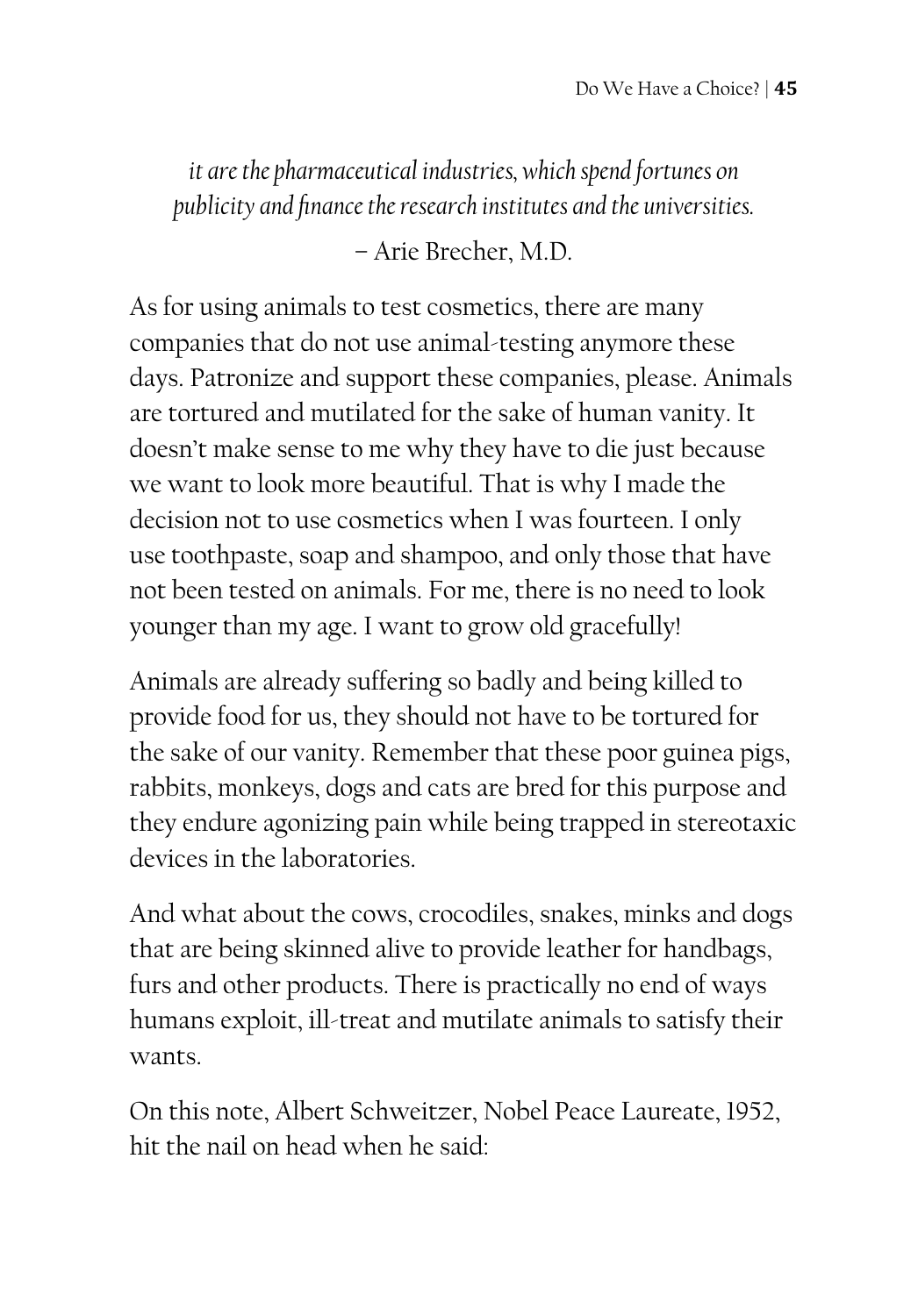*Until we stop harming all other living beings, we are still savages.*

– Albert Schweitzer

My parents had a friend who simply refused to wear or use leather. He wore sneakers to work (I do that, too!). He was making his personal statement for animals just as I make my personal statement by refusing to wear cosmetics. If you feel strongly for the animals, make your personal statement and lead by example. Never underestimate what one person can do or how a gesture, no matter how small, can make an impactful difference.

> *Never doubt that a small group of thoughtful, committed citizens can change the world. In fact, it's the only thing that ever has.*

> > – Margaret Mead

In 2001, *Planet of the Apes* was selected for preservation in the United States National Film Registry by the Library of Congress as being "culturally, historically, or aesthetically significant".

Personally, I think the movie is *very* culturally significant.

It offers us the opportunity to open up our minds and reflect upon how we humans, as a race, have been exploiting and illtreating, or, to put it bluntly, *bullying* the animals, just because we are bigger, stronger and more capable of rational-thinking and using tools.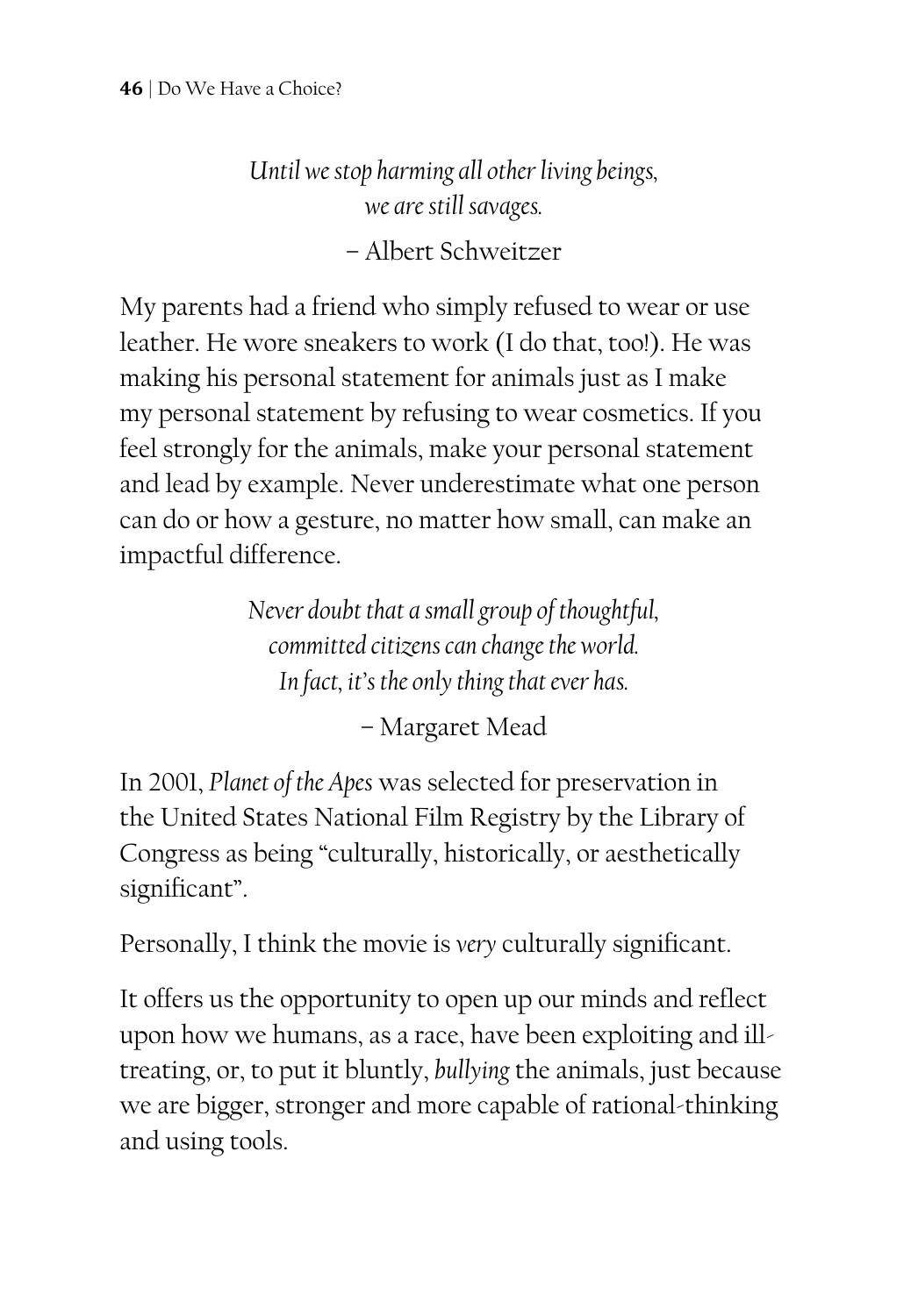We often claim to be superior to the animals, but should that superiority only be measured in might and cognitive intelligence? What happened to superiority in compassion and love? That, in my opinion, should be the measure of humanity.

Are we able to put ourselves in their place, and feel for them? Are we able to put aside our own needs and selfish desires, and make some sacrifices to reduce their suffering?

Christiaan Barnard, the South African cardiac surgeon who performed the world's first human-to-human heart transplant, shares his experience:

*I had bought two male chimps from a primate colony in Holland. They lived next to each other in separate cages for several months before I used one as a [heart] donor. When we put him to sleep in his cage in preparation for the operation, he chattered and cried incessantly. We attached no significance to this, but it must have made a great impression on his companion, for when we removed the body to the operating room, the other chimp wept bitterly and was inconsolable for days. The incident made a deep impression on me. I vowed never again to experiment with such sensitive creatures.*

I believe it is not just chimpanzees alone that can feel and suffer emotional heartache. All animals can, because all animals are also feeling beings, just like us.

*Now what is it that moves our very heart, and sickens us so much at cruelty shown to poor brutes? First, that they have done us no harm; next that they have no power whatever to resistance; it is*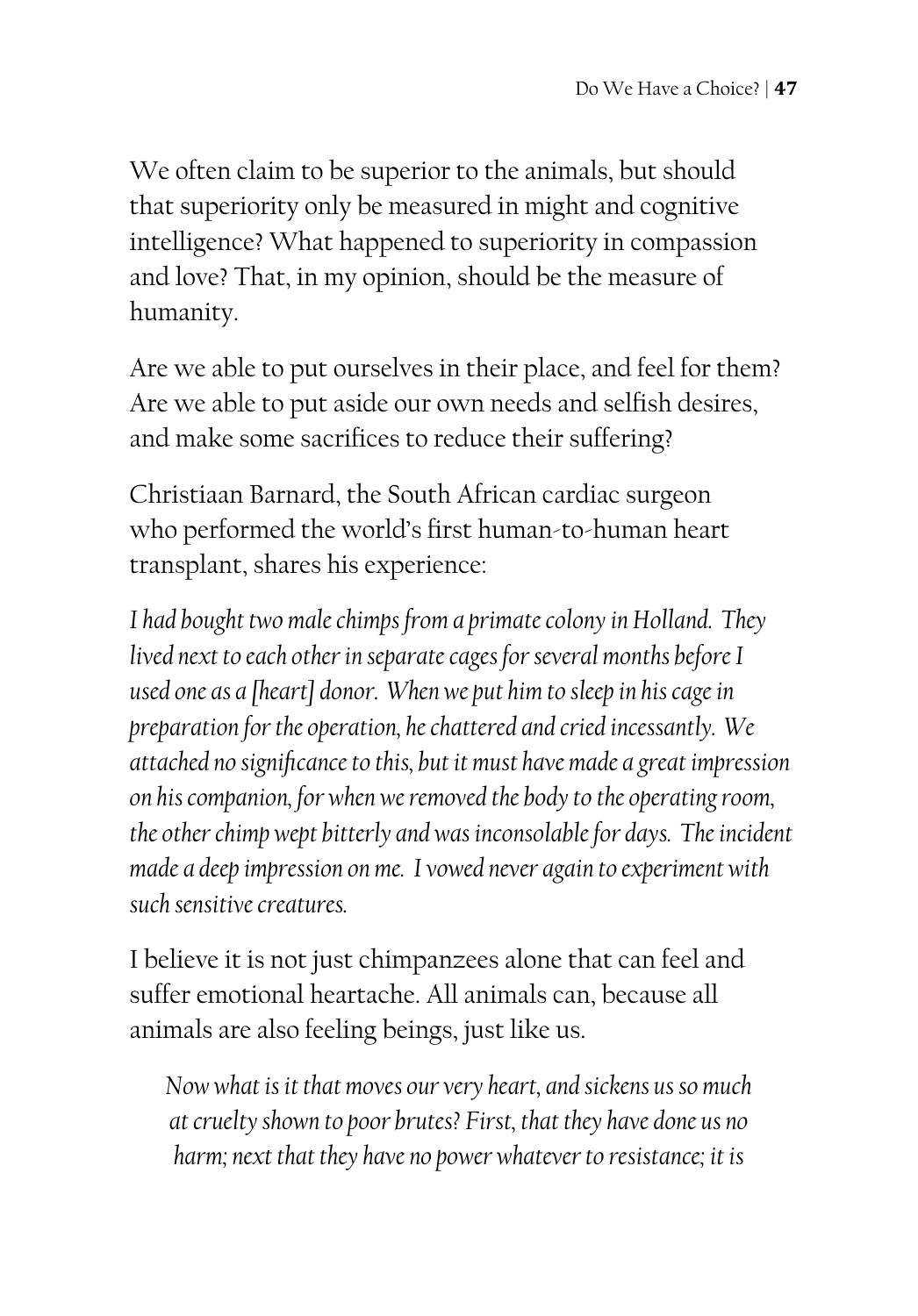*the cowardice and tyranny of which they are the victims which makes their suffering so especially touching.*

– *Cardinal Newman*

*Once you admit that we have the right to inflict unnecessary suffering, you destroy the very basis of a humane society.*

– John Galsworthy

Before I get carried away with aliens and futuristic apes, allow me now to get back to Earth and address the connection between meat-eating and our carbon footprint…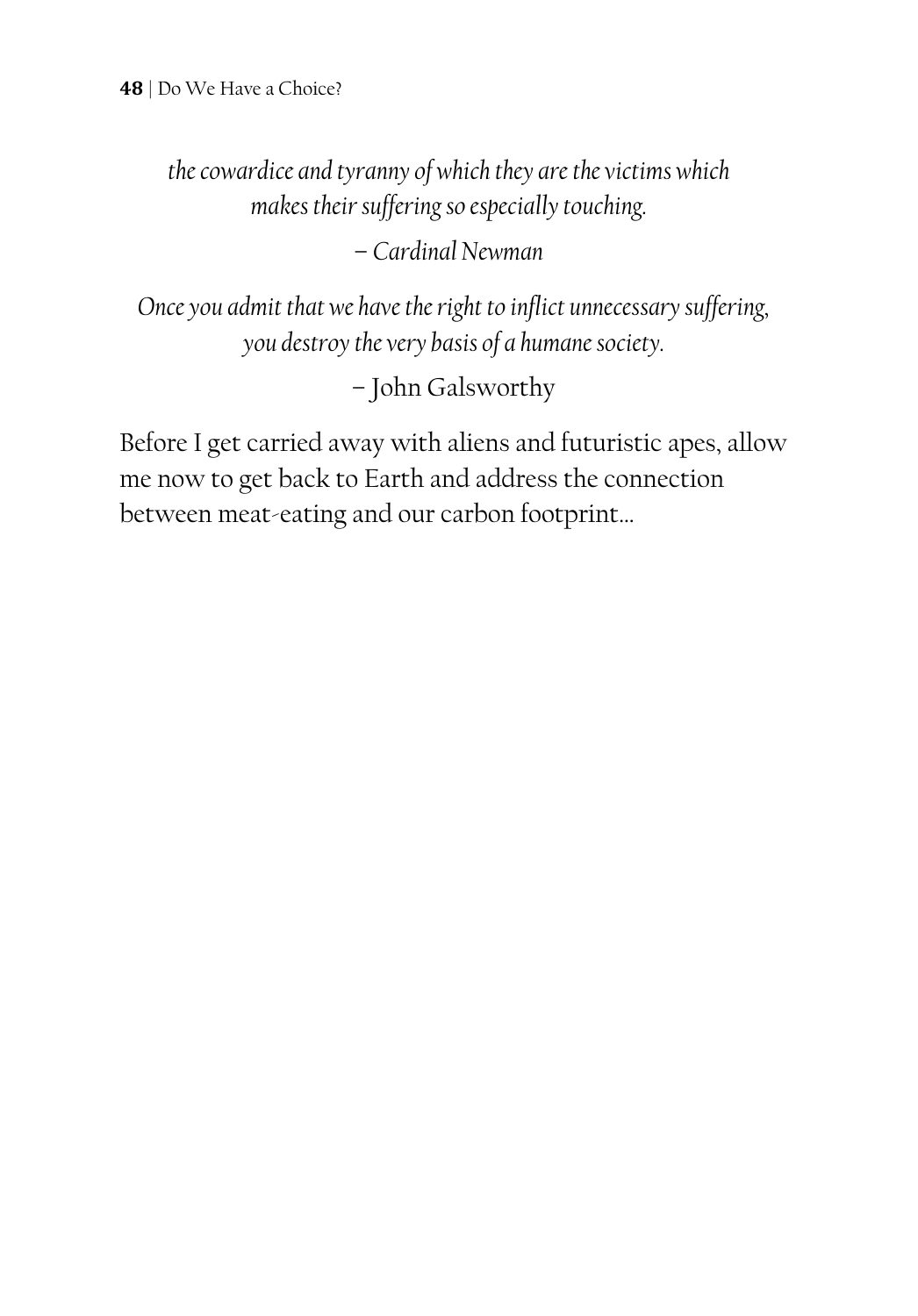

Our carbon footprint is a measure of the amount of greenhouse gas emissions caused by us. This carbon footprint collectively contributes to global warming.

Shortly after the Intergovernmental Panel on Climate Change (IPCC) was co-awarded the Nobel Peace Prize in 2007, they issued a report which said that if we want to help put a brake on global warming, there are three essential things which we must embrace in our daily lives:

- (1) Don't eat meat.
- (2) Ride a bike.
- (3) Be a frugal shopper.

Not that difficult to do, is it? We could gradually reduce our meat intake for a start (and gain better health), cycle to nearby places (and gain better health too), and buy only essential things (and save money!). Isn't that a win-win situation for us and the environment?

Dr Rajendra Pachauri, one of the two recipients of the coveted Nobel Peace Prize, in his acceptance speech in Oslo, Norway, attributes his life-long philosophy to the Hindu principle of *Vasudhaiva Kutumbakam.* It means "the whole universe is one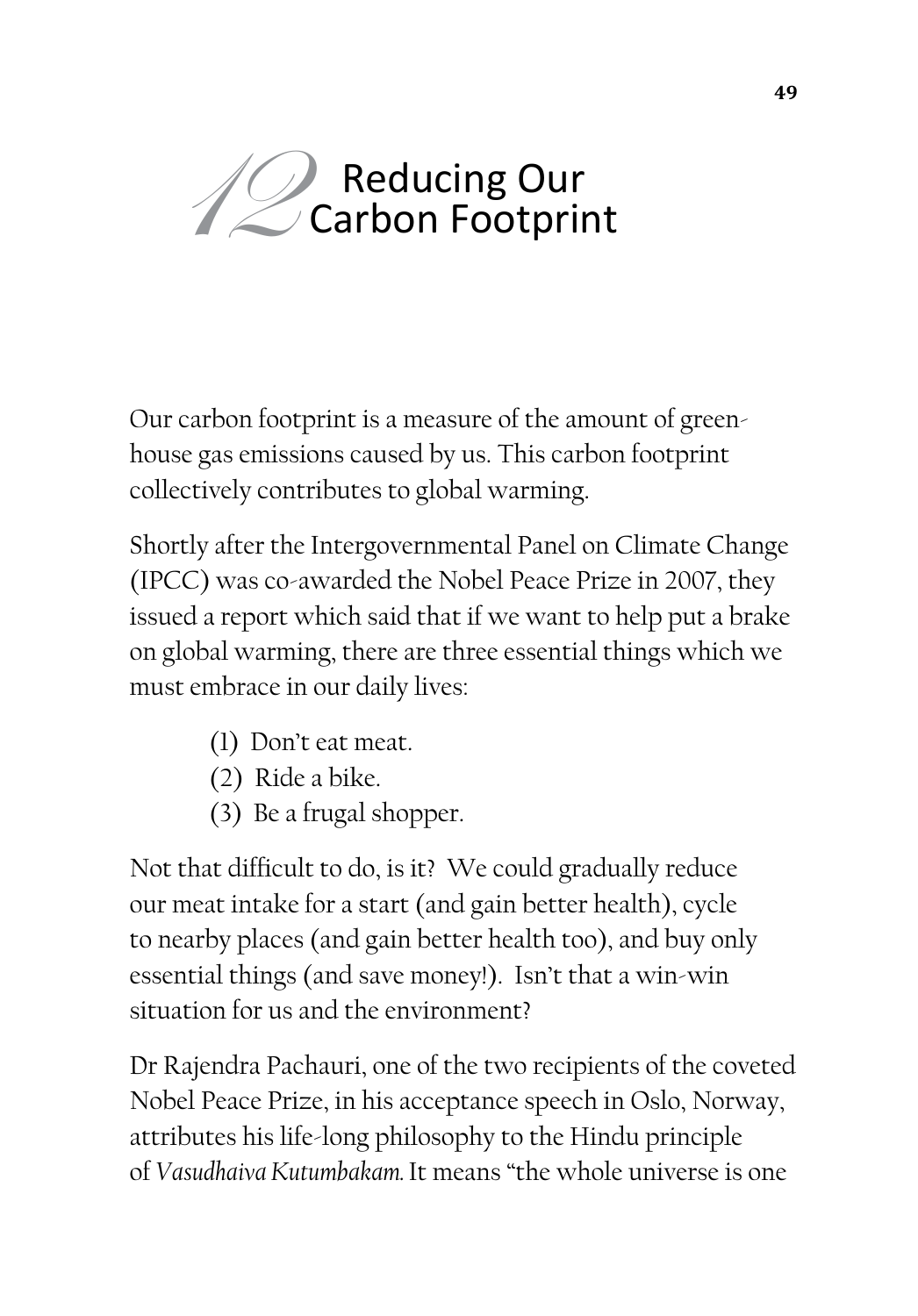family", and hence global efforts must be garnered to protect global commons.

Reducing our meat intake and the use of motorized vehicles, and buying only what we really need (not what we want) *can* significantly reduce the emission of greenhouse gases that come from the animal-farming and meat industry, the use of vehicles and the manufacture of goods.

Reducing our meat intake also contributes significantly to slowing down the death of our planet.

**Deforestation** – Between 1960 and 1985, nearly 40 percent of all Central American rain forests were destroyed to create pasture for beef cattle.

**Soil erosion** – More than 4 million acres of cropland are lost to erosion in the US every year. Of this staggering topsoil loss, 85 percent is directly associated with livestock raising, i.e. over-grazing.

**Pollution of rivers/lakes/seas** – Much of the excrement from animal farming (which amounts to 20 times as much faecal matter as human waste) flows unfiltered into our lakes and streams.

*Nothing will benefit human health and increase chances for survival of life on Earth as much as the evolution to a vegetarian diet.*

– Albert Einstein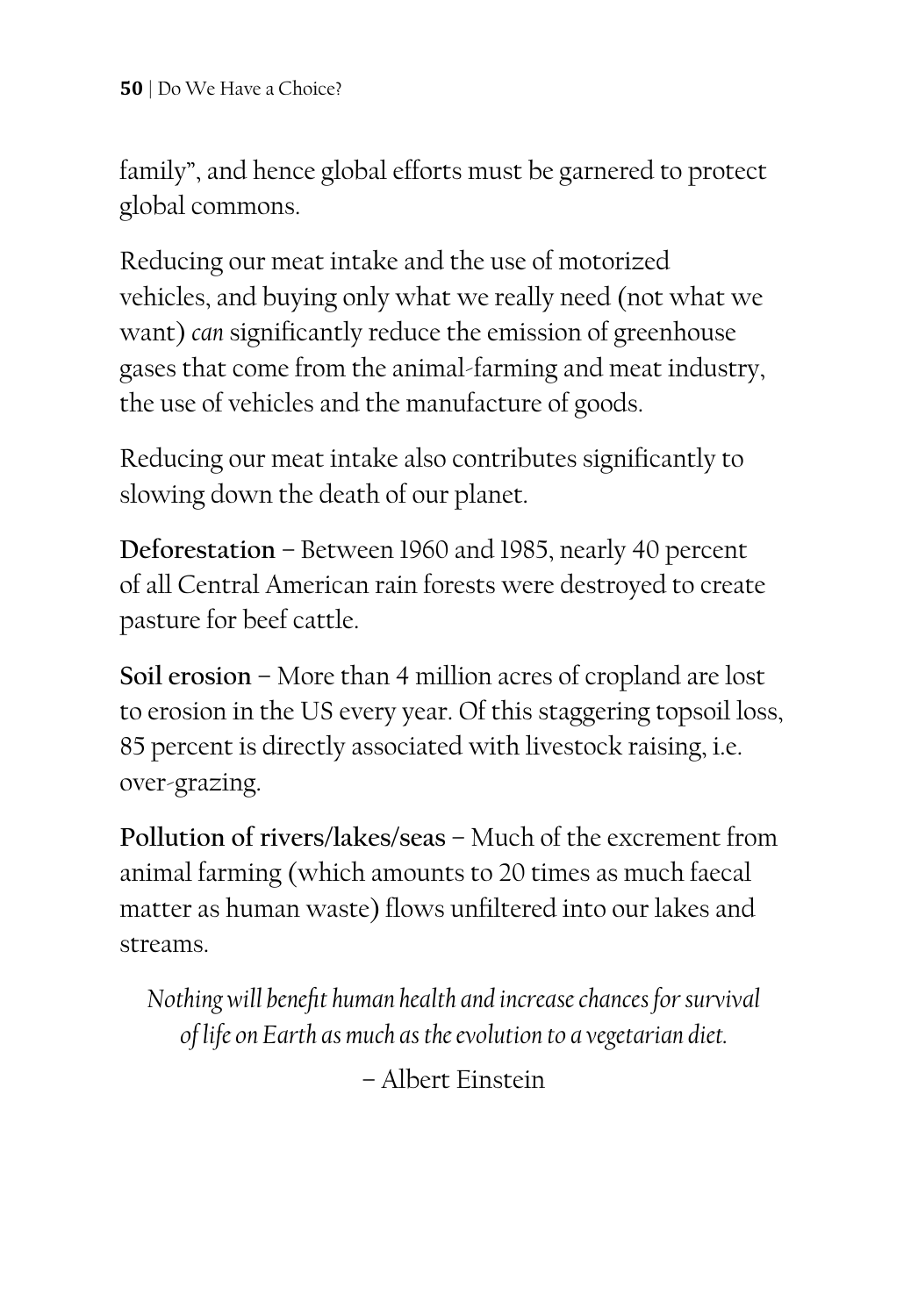## All it Takes is Just 10% 13

I read that if people in the US were to reduce just 10% of their total meat intake (which could mean going meatless for one meal per week), it would free as much as 12 million tonnes of grains. This is enough to feed all the hungry and starving people in the world. World hunger would then disappear altogether.

Consider this fact: It takes 10kg of plant protein (grains) to produce 1kg of animal protein through the meat industry. By doing so, we effectively lose 90% of the energy value of the original crop. Doesn't it then make more sense for us to eat less meat so that the grains can be channeled to feed more humans and fewer animals need to be bred for slaughter?

This is how the meat industry works: Grains are used to feed the animals. The animals are slaughtered to provide meat for humans. In the process of doing this, large amounts of energy is wasted, and large amounts of greenhouse gases are also emitted.

According to a report published by the United Nations Food and Agriculture Organization, the livestock sector generates 18% of greenhouse gas emissions as measured in CO2 equivalent. That's more than the pollution generated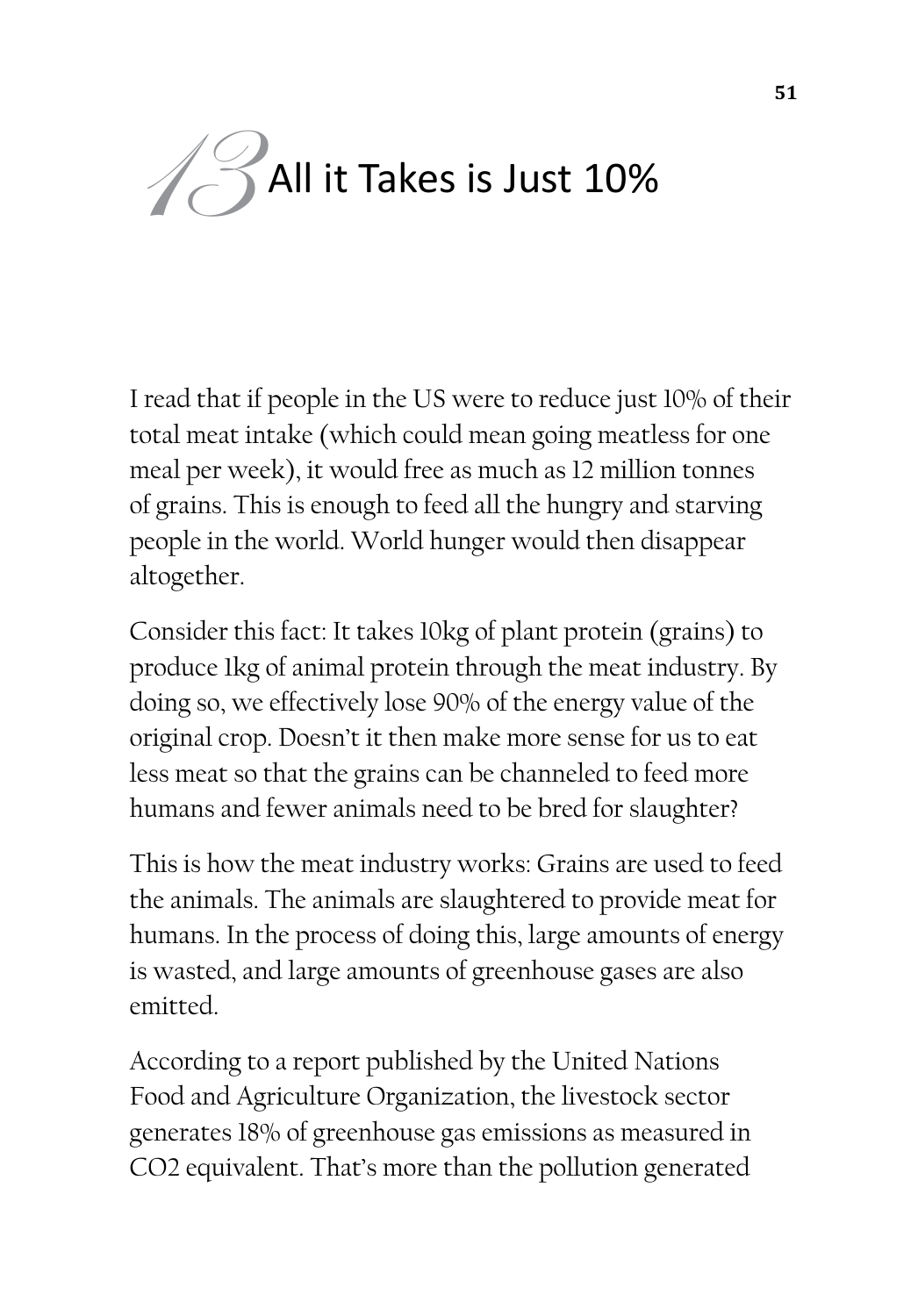by transport. It is also a major source of land and water degradation.

My friend, Andy, alerted me to this very interesting newly released July 2011 report on carbon footprint of eating meat by the Environmental Working Group:

http://breakingnews.ewg.org/meateatersguide/a-meat-eatersguide-to-climate-change-health-what-you-eat-matters/

They listed some fun facts of what can be achieved over a year:

- If you eat one less burger a week, it's like taking your car off the road for 320 miles or line-drying your clothes half the time.
- If your four-person family skips meat and cheese one day a week, it's like taking your car off the road for five weeks – or reducing everyone's daily showers by 3 minutes.
- If your four-person family skips steak once a week, it's like taking your car off the road for nearly three months.
- If everyone in the US ate no meat or cheese just one day a week, it would be like not driving 91 billion miles – or taking 7.6 million cars off the road.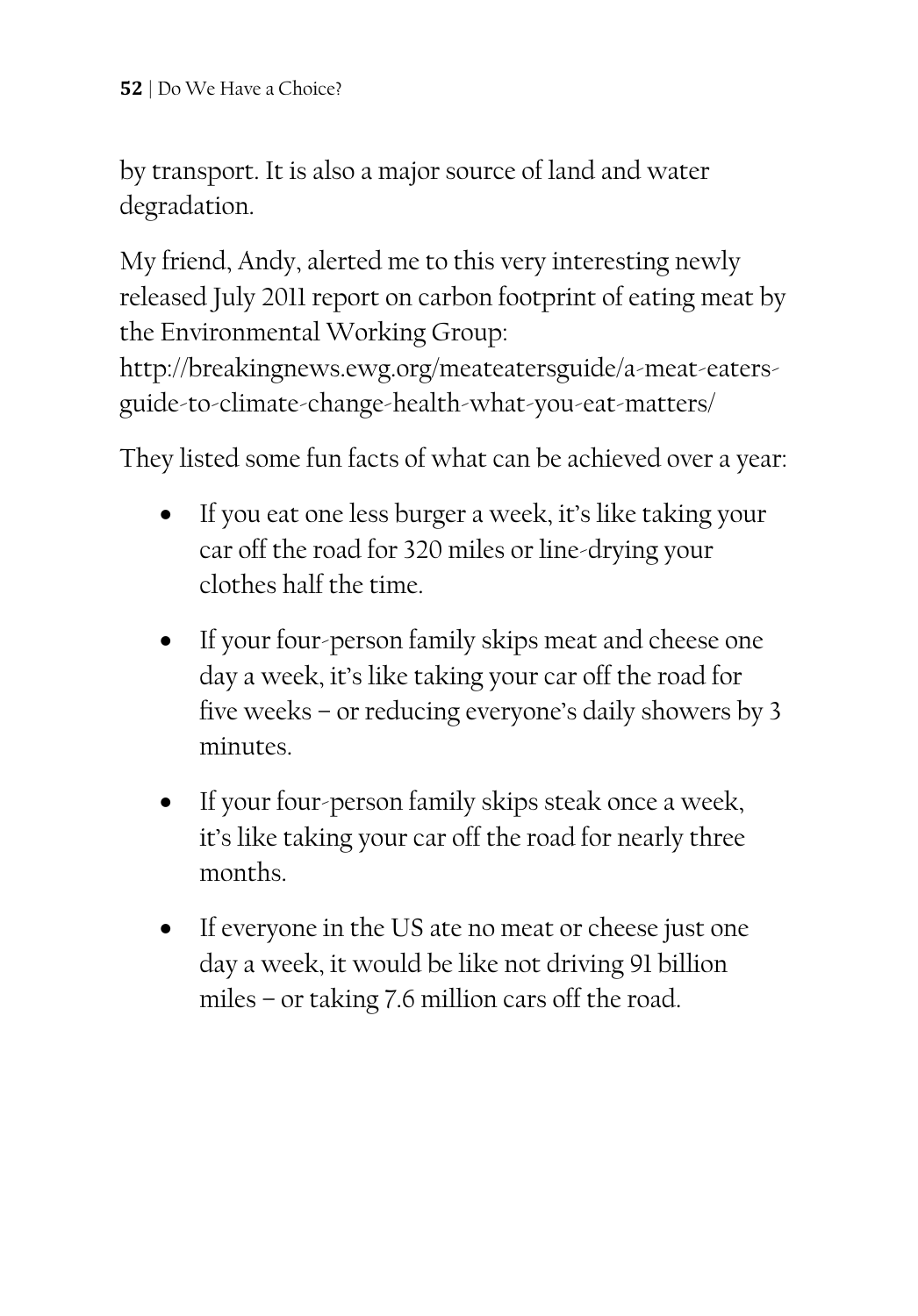

*As long as there are slaughterhouses, there will be battlefields.*

– Leo Tolstoy

*For as long as men massacre animals, they will kill each other.*

– Pythagoras

There is a hypothesis that if humans can be kind to animals, there is a greater likelihood that they too would be kind to other humans. An international team of scientists has found that vegans and vegetarians are more empathetic to both human and animal suffering than non-vegetarians. In this study, empathy quotient ("EQ") was measured through a 60-question test, and researchers used functional MRI to observe brain activity while the subject was shown a variety of images, including images of human and animal suffering.

Researchers started with the hypothesis that ethical vegans and vegetarians may experience empathy differently from non-vegetarians, because the vegans and vegetarians in the study had all chosen their diets based on certain moral beliefs. They were correct. The study found that both vegans and vegetarians had a higher empathy than non-vegetarians when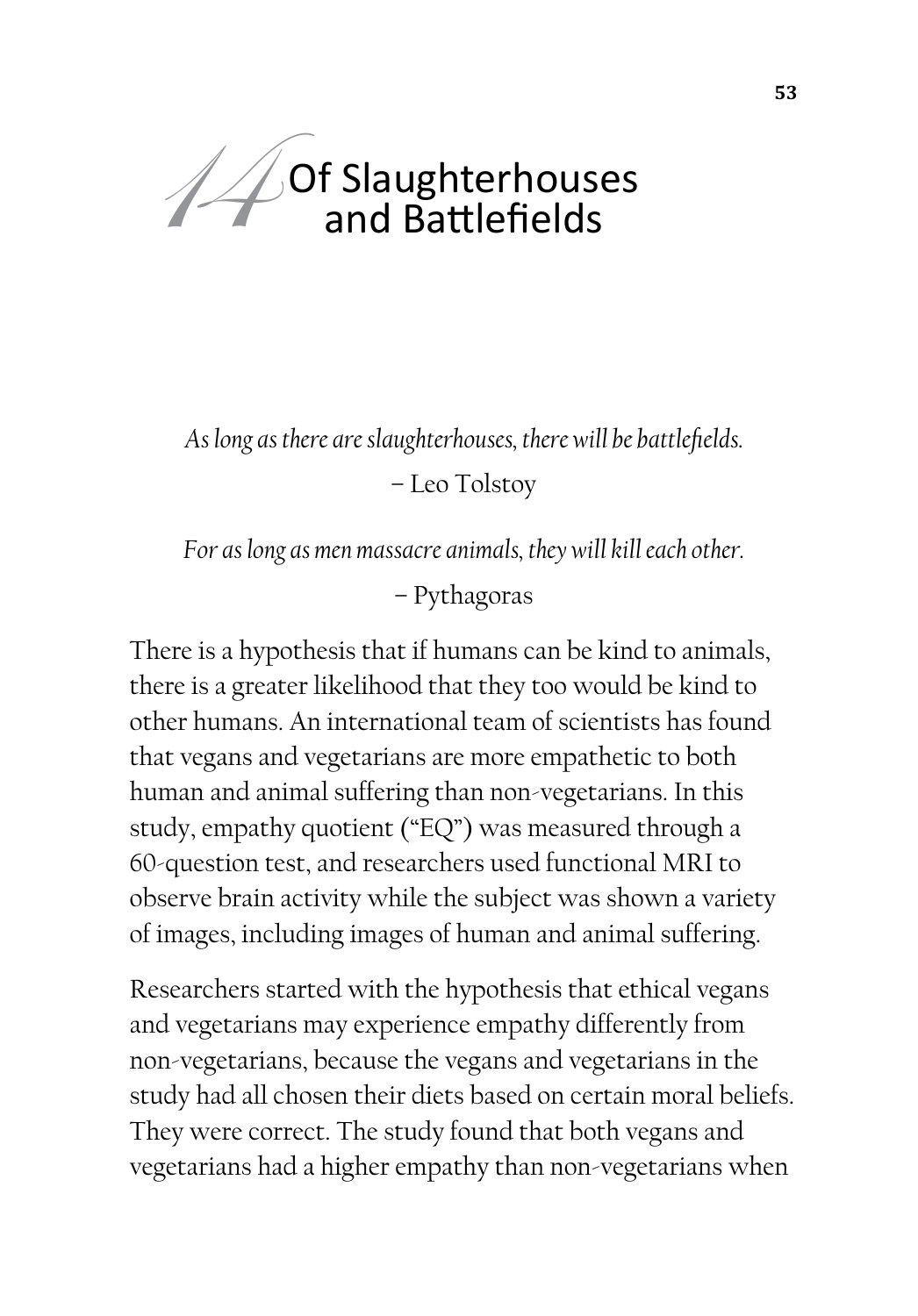shown images of human and animal suffering. Interestingly, the study found that both vegans and vegetarians had more empathy for non-human animals than for humans!

The information above is extracted from http://animalrights. about.com/b/2010/06/03/vegans-and-vegetarians-have-moreempathy.htm

*Not to hurt our humble brethren is our first duty to them, but to stop there is not enough. We have a higher mission – to be of service to them wherever they require it. If you have men who will exclude any of God's creatures from the shelter of compassion and pity, you will have men who will deal likewise with their fellow men.*

– Francis of Assisi

You might also have noticed that vegetarian animals like the giraffe, deer, sheep and cow are tame and mild-mannered while carnivorous animals like the lion, tiger, shark, snake and T-Rex are ferocious. Interestingly, vegetarian animals also generally have a much longer lifespan compared with their carnivorous friends of the same size (see the chapter on lifespan comparison).

Hmm…eat less meat, live longer, do more good with our lives? That sure sounds like quite a good deal, doesn't it?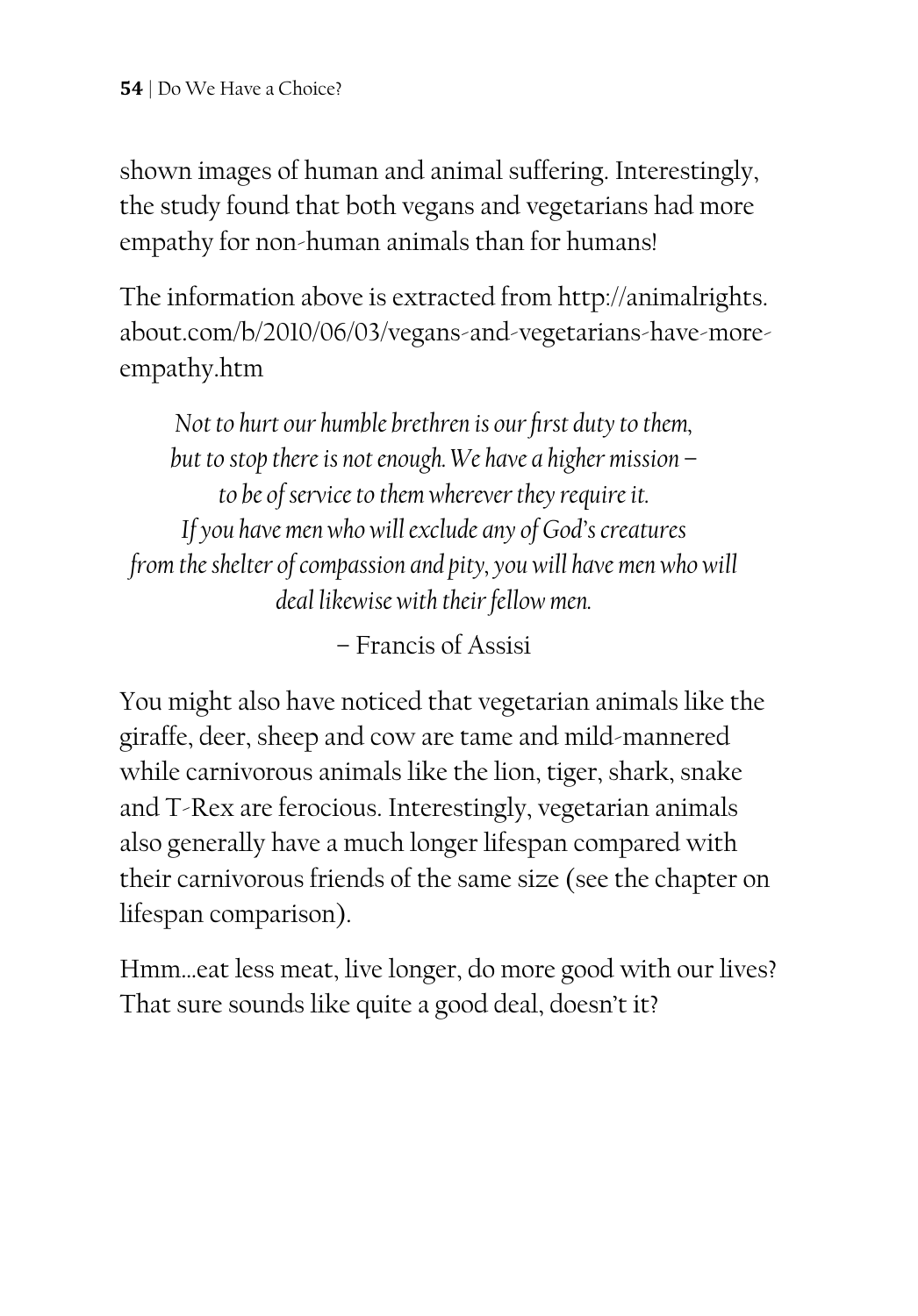### The Compassion of a Great King 15

According to the history books, King Asoka of the Mauryan Dynasty in ancient India was a ruthless warrior. But shortly after conquering Kalinga, he realised the error of his ways. And upon his conversion to Buddhism, he introduced many changes to influence the Indian society to be more compassionate, often leading by example.

On one of his many famous rock edicts, thus it is written:

*Hundreds of thousands of living creatures were formerly slaughtered every day for curries in the kitchens of his Majesty. As this edict is being inscribed, only three living beings are killed daily: two peacocks and one deer. And the deer is not slaughtered regularly. In the future, not even these three animals will be slaughtered.*

It was recorded that 2000 animals used to be slaughtered daily at the King's palace for the consumption of his family and the staff at the palace. Upon the King's decision to practise compassion to animals, the 2000 animals were drastically reduced to only three, and from three to almost zero.

Such was the compassion of a great king.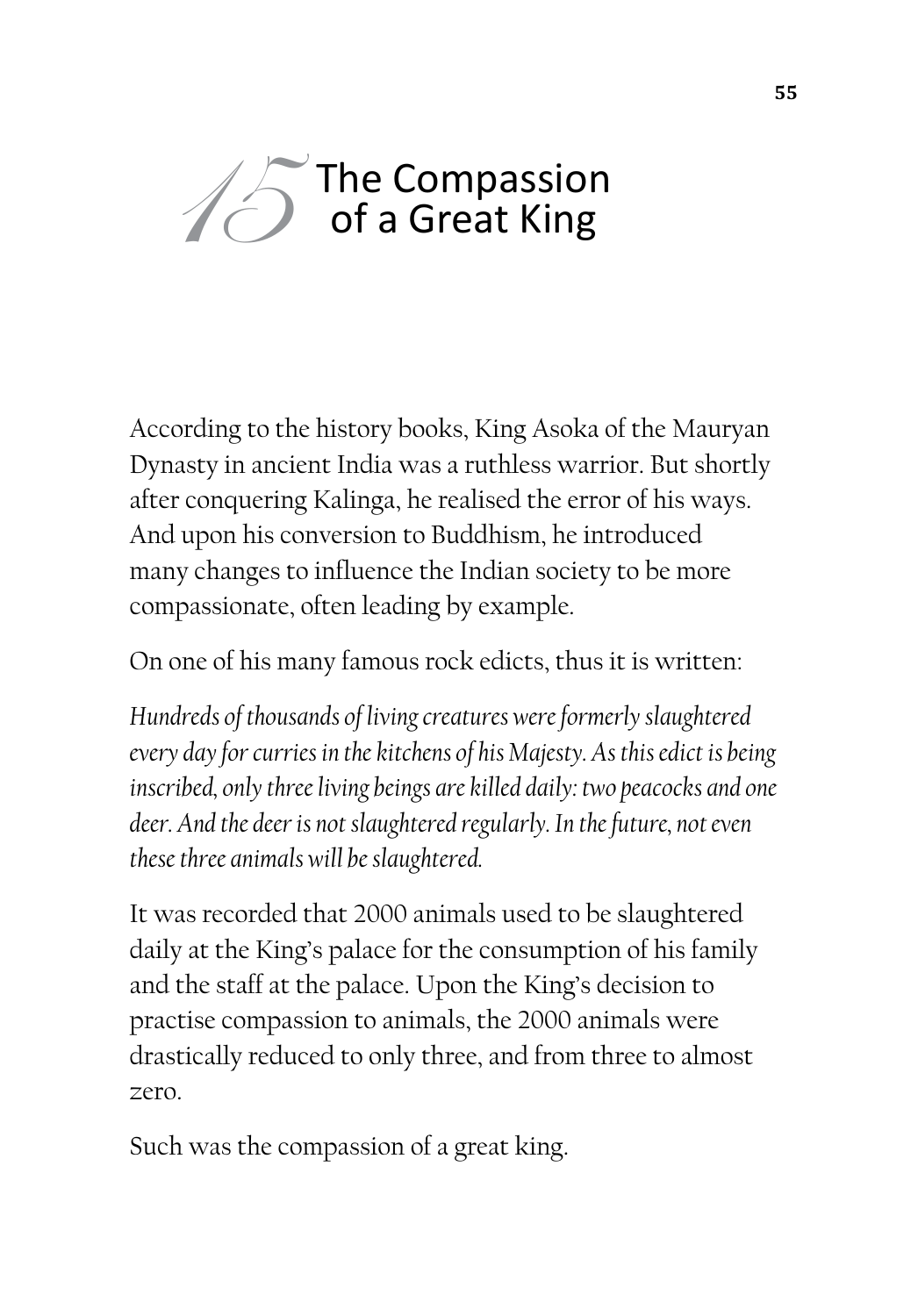*I have no doubt that it is a part of the destiny of the human race, in its gradual improvement, to leave off eating animals, as surely as the savage tribes have left off eating each other.*

### – Henry David Thoreau

Some people argue that as long as they do not do the killing, meat-eating is justified and they have not contributed in any way to the killing. That, of course, is a matter of personal opinion. But the supply-demand theory still holds. The killing will not stop until the eating stops.

> *All beings fear death. Putting oneself in the place of another, one should not kill or cause others to kill.*

### – The Buddha

Not only did King Asoka promote vegetarianism to his people by setting a shining example, he also forbade the mutilation, hunting and sacrifice of animals. He built hospitals for animals, planted Banyan trees along the roads to provide shade for them, built watering holes for them to drink from, had a team of officers who would feed the animals in the jungle and protected mother-animals and their young in special enclosures during the nursing period. Soon after, the *Cakkavatti* Kings in ancient Sri Lanka, Thailand and the Indo-China region followed in King Asoka's footsteps. Some even became veterinarians to serve the animals. These kings built the first wild life sanctuaries in the world. Their people avoided hunting and fishing and were largely vegetarians.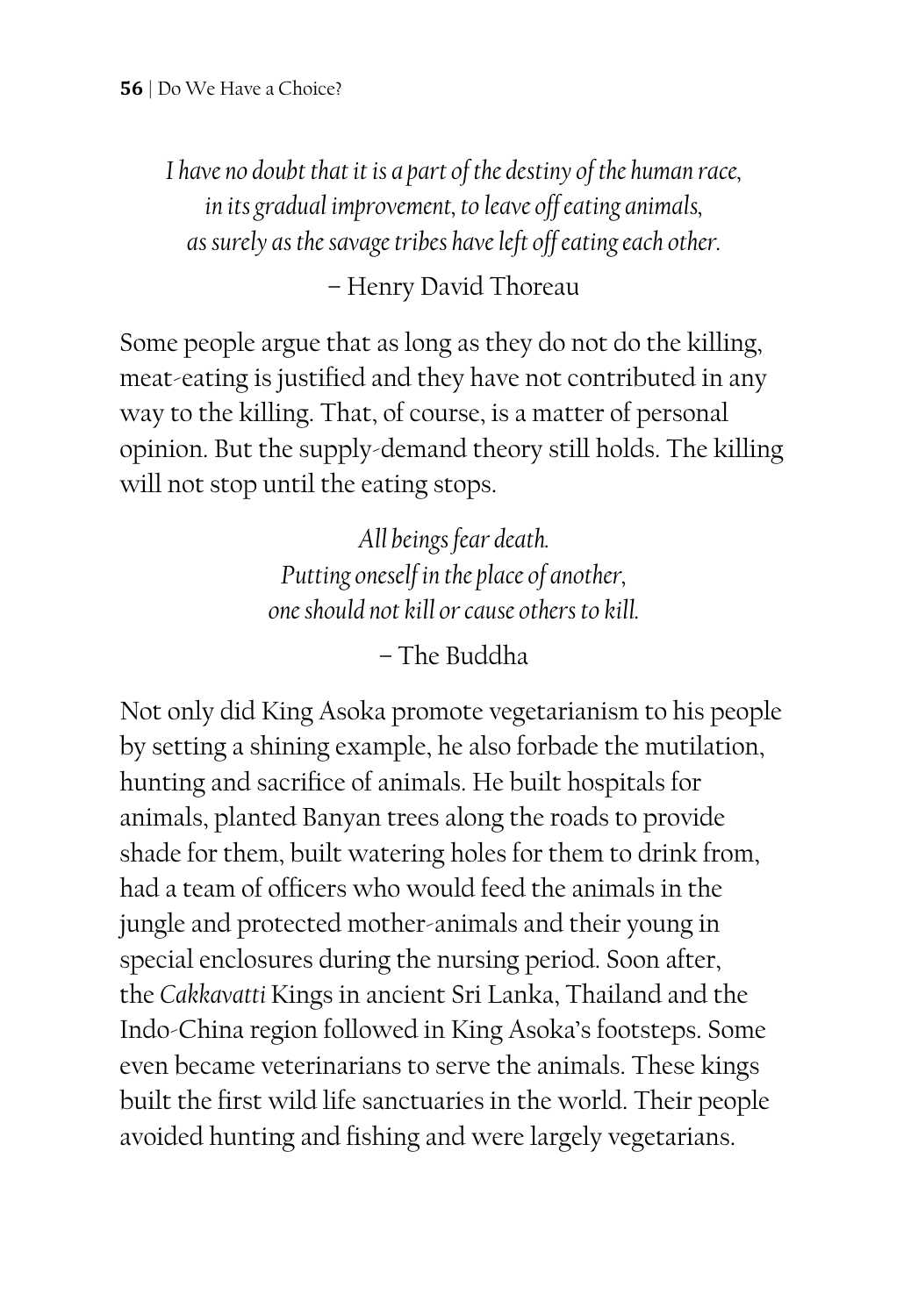All these changed when colonization set in.

*If you want to know why there are wars in the world, just listen to the cries from the slaughterhouse at night. Eating animals for food has numbed our hearts to the suffering of other living beings. It is truly inhumane. We must cease the killing of animals and cherish all lives---not just the lives of human beings but the lives of all beings. Everything has a life of its own, be it the trees or the mountains, and taking good care of them in fact safeguards our own health.* 

– Master Cheng Yan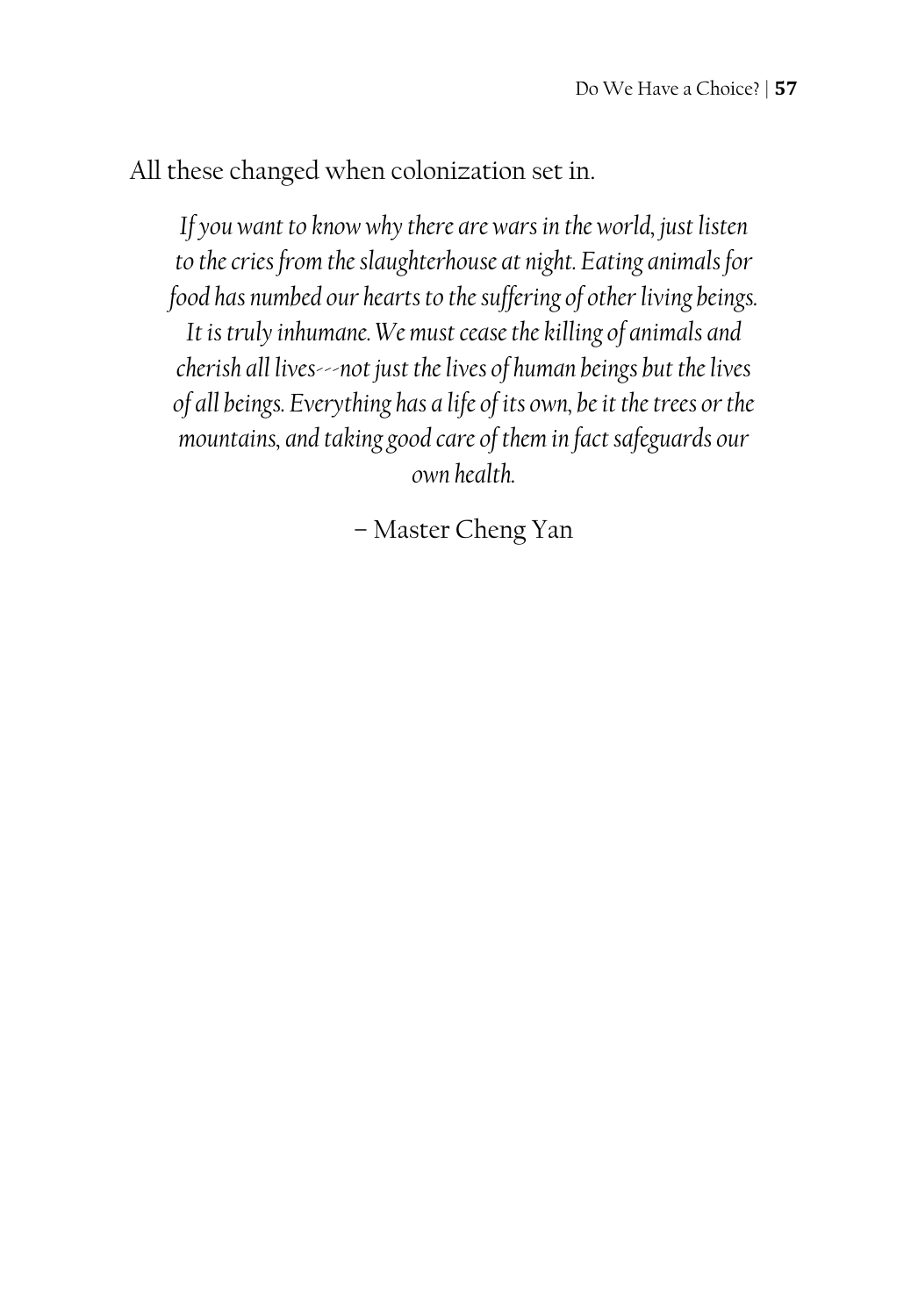*Vegetarianism preserves life, health, peace, the ecology, creates a more equitable distribution of resources, helps to feed the hungry, encourages nonviolence for the animal and human members of the planet, and is a powerful aid for the spiritual transformation of the body, emotions, mind, and spirit.* 

– Gabriel Cousens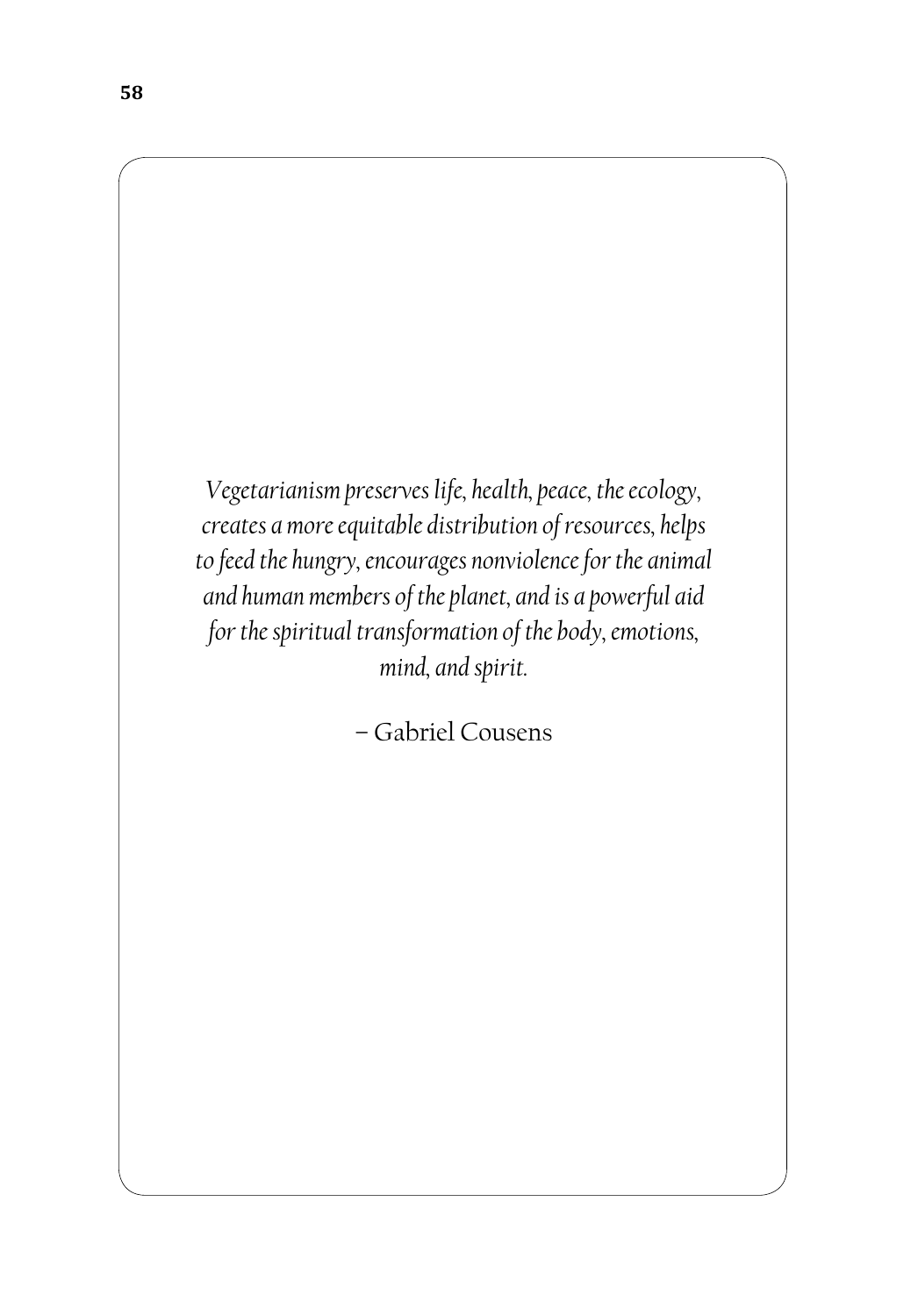

#### **Mammals**

Elephant – 70 years Camel – 50 years Horse – 50 years Orang Utan – 50 years Tyrannosaurus-Rex – 45 years Deer- 35 years Lion – 35 years Tiger – 25 years Wolf – 16 years  $Fox - 14 \text{ years}$  **Birds** 

### **Marine Animals**  Whale – 116 years Shark – 30 years

### **Reptiles**

Tortoise – 152 years Turtle – 123 years Alligator – 63 years Crocodile – 45 years Cobra – 28 years

Swan – 102 years Eagle – 55 years

Vulture – 39 years

It appears from the list above that vegetarian animals generally have a longer lifespan compared with carnivorous animals of the same size and species. Some of the animals on the list may not be strict vegetarians and are actually omnivores. We humans are also omnivores, but I have a feeling that at the rate the modern-day human devours meat, we may just be eating more meat than the lions and tigers!

Animals eat only when hungry. Humans eat for pleasure. Check out any RM50++ eat-all-you-can buffet on a weekend,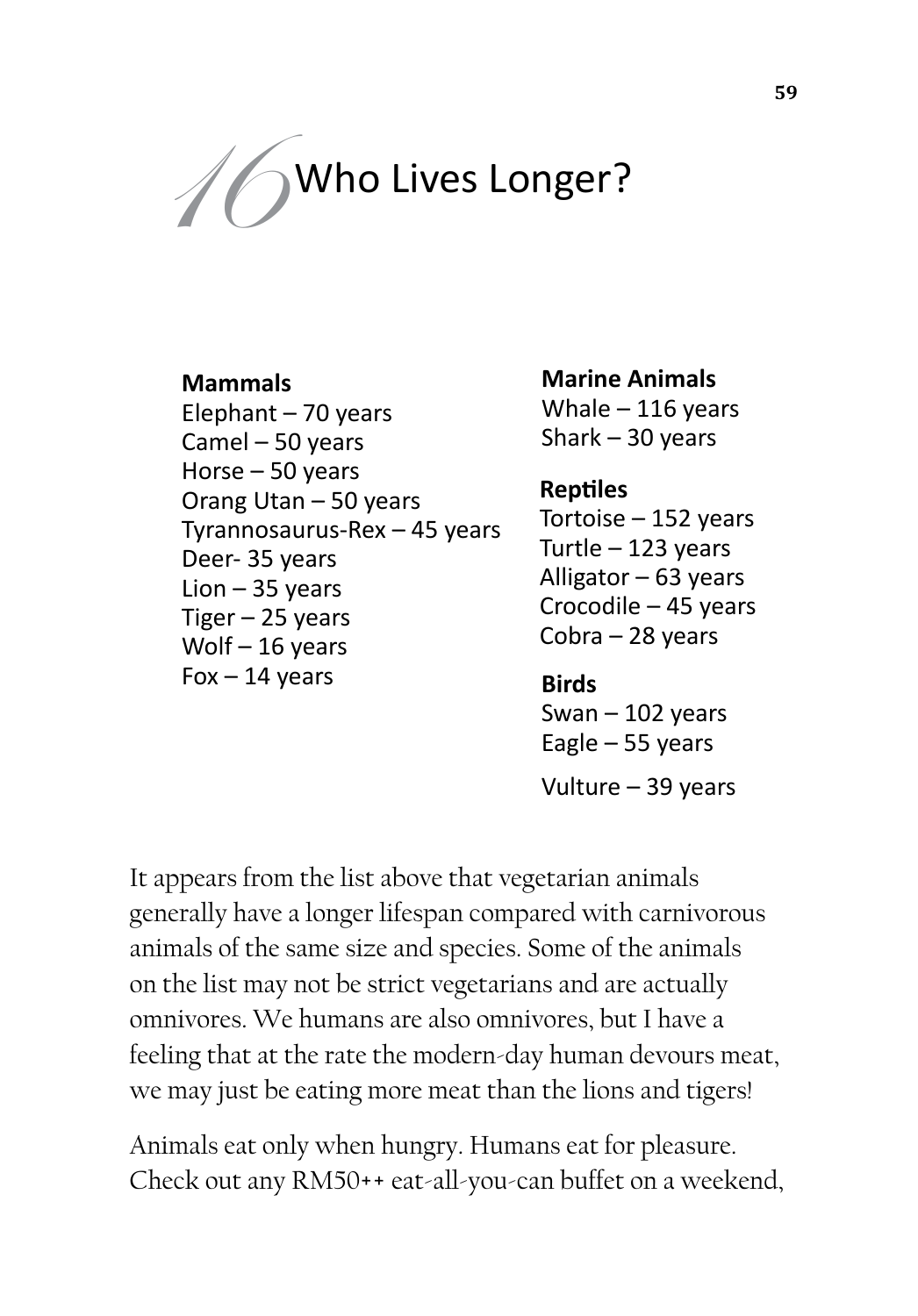and you'll see what I mean. For some, it is all about queuing up before the doors open, and having brunch, lunch, high-tea and an early dinner, all rolled into one. And one wonders why obesity, heart diseases, high cholesterol, diabetes and cancer are on the rise!

Eat to live, or live to eat?

The choice is ours.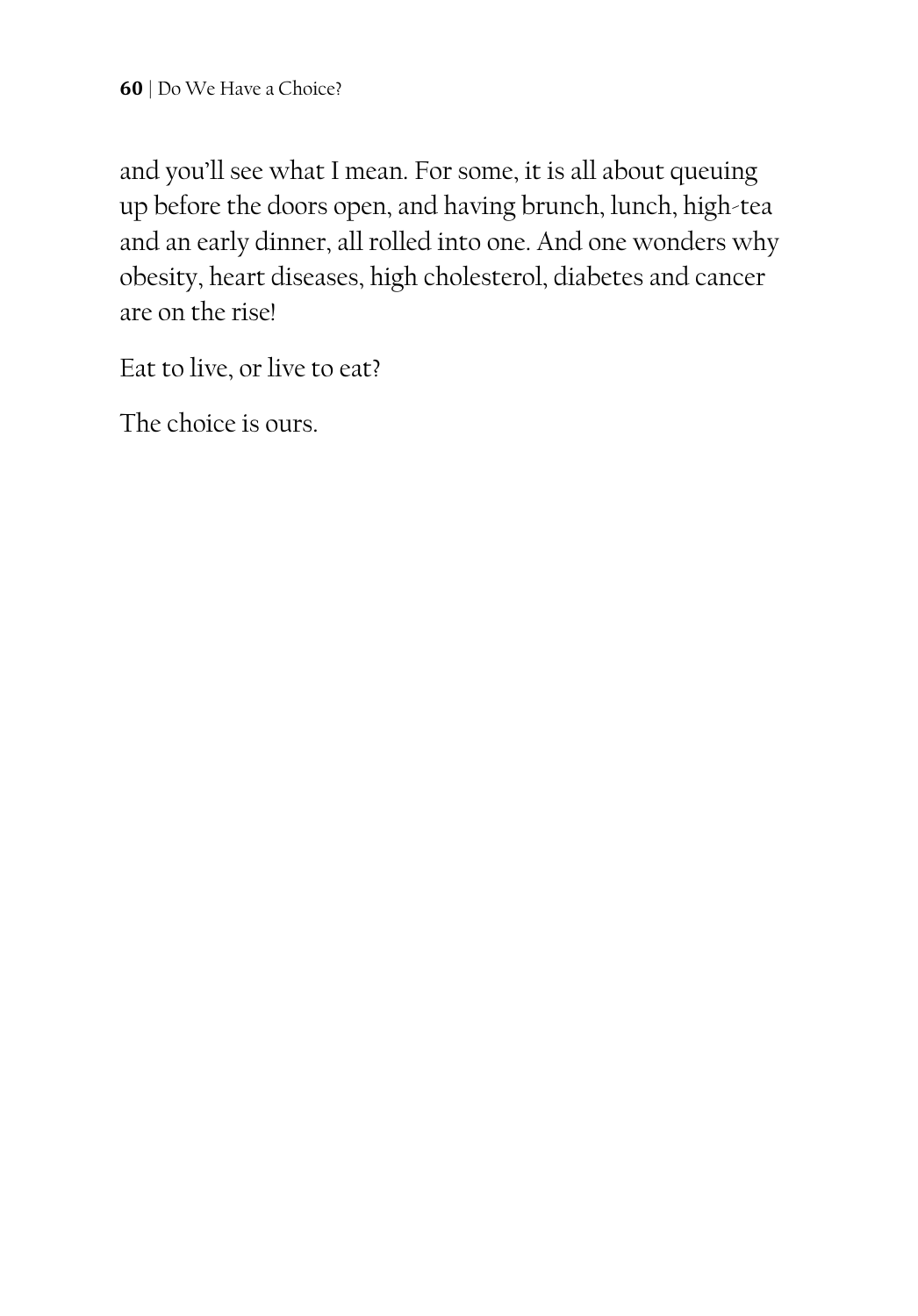

**Peace-loving vegetarians** – Mahatma Gandhi, Aung Sang Suu Kyi, Rosa Parks, Jane Goodall, Princess Diana, etc.

**Pure genius vegetarians** – Albert Einstein, Pythagoras, Leonardo da Vinci, Socrates, Darwin, Plato, Sir Isaac Newton, Benjamin Franklin, Thomas Edison, Confucius, Nikola Tesla, Ramanujan, Leo Tolstoy, Albert Schweitzer, Rabindranath Tagore, George Bernard Shaw, Anthony Robbins, Steve Jobs, Kalpana Chawla, etc. (many of them are Nobel Prize laureates)

**Sportspeople vegetarians** – Martina Navratilova (nine time Wimbledon champion), Carl Lewis (nine time Olympic champion sprinter), Edwin Moses (Olympic champion hurdles), Billie Jean King (39 Grand Slam titles in tennis), Joe Namath (professional footballer), Stan Price (world record bench press), Bill Pearl (four time Mr. Universe), Dave Scott (six time winner Ironman Triathlon), Charlene Wong Williams (Olympic champion figure skater), Jack La Lanne (world-famous fitness instructor and swimmer), Tony Gonzales (All-Pac 10 footballer), Mac Danzig (boxer, martial artist, athlete), Salim Stoudamire (NBA basketball player), etc.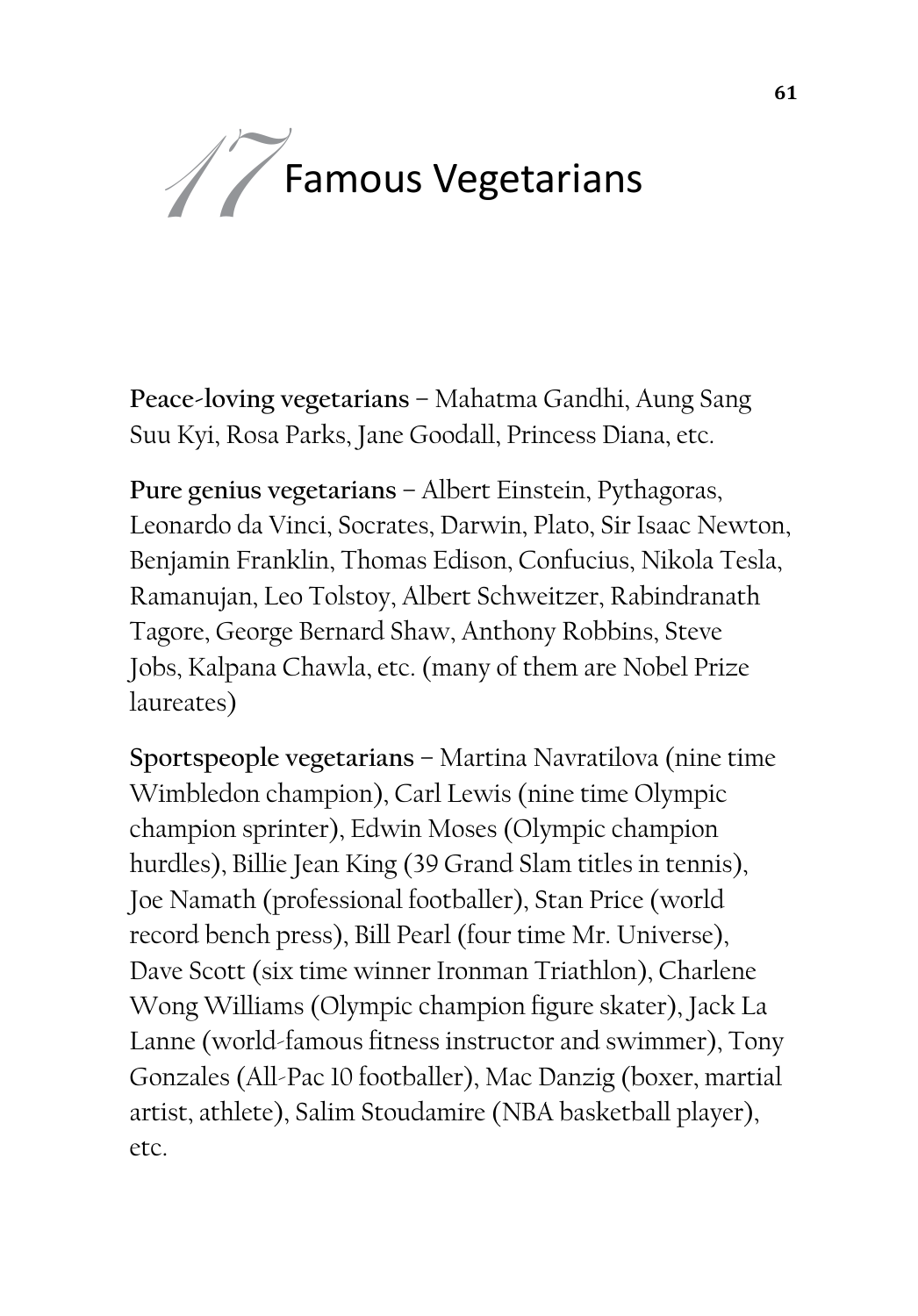**Actor vegetarians –** Brad Pitt, Leonardo DiCaprio, Tom Hanks, Forest Whitaker, Jackie Chan, John Cleese, Dustin Hoffman, Tobey Maguire, Willem Dafoe, Pierce Brosnan, Richard Gere, Alec Baldwin, Robert Redford, Danny De Vito, Christian Bale, etc.

**Actress vegetarians –** Jessica Biel, Natalie Portman, Anne Hathaway, Liv Tyler, Ashley Judd, Cameron Diaz, Gwyneth Paltrow, Pamela Anderson, Kim Basinger, Alicia Silverstone, Alyssa Milano, Jennifer Connelly, Reese Witherspoon, Daryl Hannah, Candice Bergen, Kate Winslet, Joanna Lumley, Brigitte Bardot, etc.

**Singer vegetarians –** Leona Lewis, Shania Twain, Carrie Underwood, Sade, Tracy Chapman, Vanessa Williams, Annie Lennox, Avril Lavigne, Justin Timberlake, Sir Paul McCartney and the Beatles, Bob Dylan, Tina Turner, etc.

The list above is not exhaustive. There are SO many famous vegetarians in the world – then and now.

*If anyone wants to save the planet, all they have to do is just stop eating meat. That's the single most important thing you could do. It's staggering when you think about it. Vegetarianism takes care of so many things in one shot: ecology, famine, cruelty. I am a vegetarian because I realise that even little chickens suffer pain and fear and experience a range of emotions.* 

– Sir Paul McCartney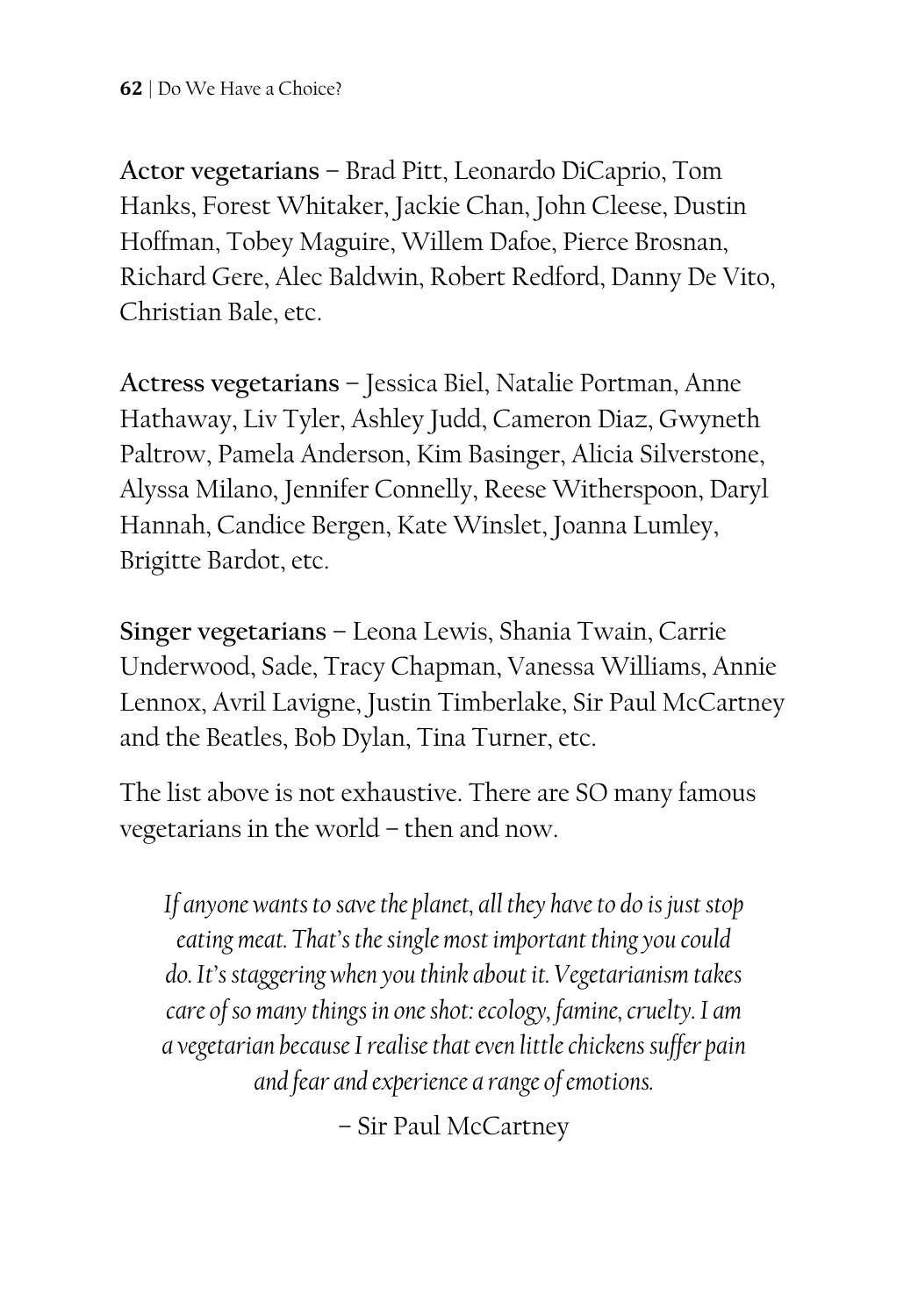Take Your Pick 18

Ready to eat less meat? Here's what you can be…

**Vegans –** Vegans avoid ALL animal products. They don't eat eggs, dairy products or even honey. They also avoid using leather, fur and wool.

**Fruitarians –** Fruitarians eat only fruits, seeds, nuts and other plant components that can be gathered without harming the plant.

**Lacto-vegetarians –** They eat dairy products but not eggs.

**Lacto-ovo-vegetarians –** They eat both eggs and dairy products. They just avoid meat. These would be the most commonly found vegetarians.

**Pesce-vegetarians –** They are vegetarians who eat fish.

**Pollo-vegetarians –** They eat chicken and turkey but avoid beef and pork.

**Flexitarians –** They are vegetarians who occasionally eat some meat.

As stated earlier in this book, a survey conducted in the UK showed that an average meat-eater would consume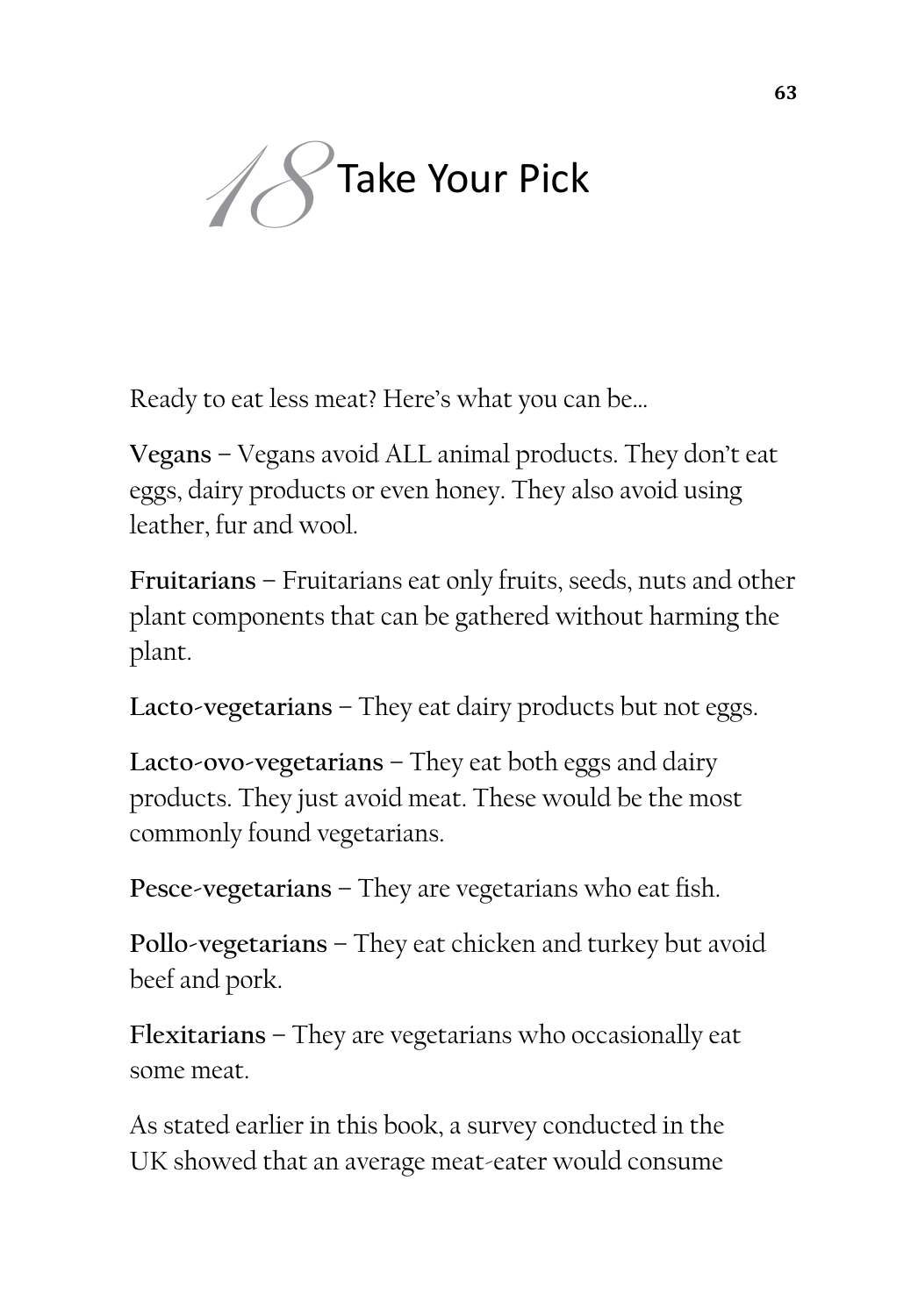about 11,000 animals in his lifetime. So, when you choose to reduce your meat consumption, do give yourself a pat on the back. You're already making a difference to the animals and reducing the suffering of many animals in the factory farms and slaughterhouses.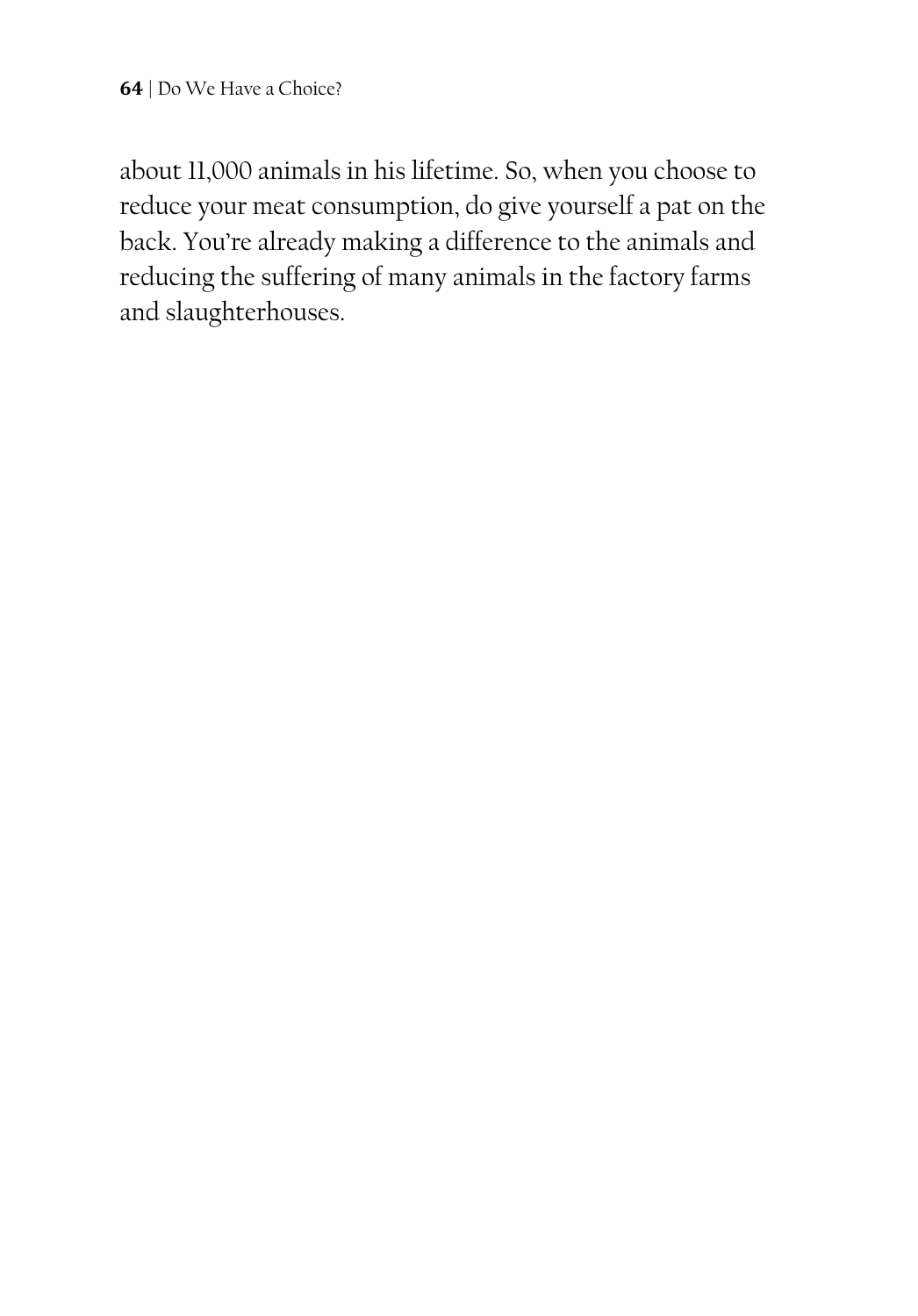# A Daily Gentle Reminder 19

**Why should I eat less meat?**

**Reduce Meat to Reduce the Cruelty in Animal Farms –**  The killing will not stop until the eating stops. The killing can be reduced if the eating is reduced.

**Reduce Meat for Better Health –** Meat has saturated fat and cholesterol, factory-farmed meat is toxic and may contain Salmonella, E.coli and excessive adrenalin. Factory farming also contributes to bird flu, Japanese Encephalitis and mad cow disease. Meat-eating has been associated with a higher chance of heart disease, high blood pressure, cancer, etc.

**Reduce Meat for Conservation of the Environment –**  Reduce our carbon footprint and save the forests, our land, the rivers and the very air that we breathe.

**Reduce Meat to Alleviate World Hunger –** Food for livestock cultivation can be channeled to alleviate world hunger if people eat less meat.

**Reduce Meat for World Peace –** It is sometimes said that world peace begins at the dinner table. Vegetarians are generally more gentle and peace-loving. That's food for thought!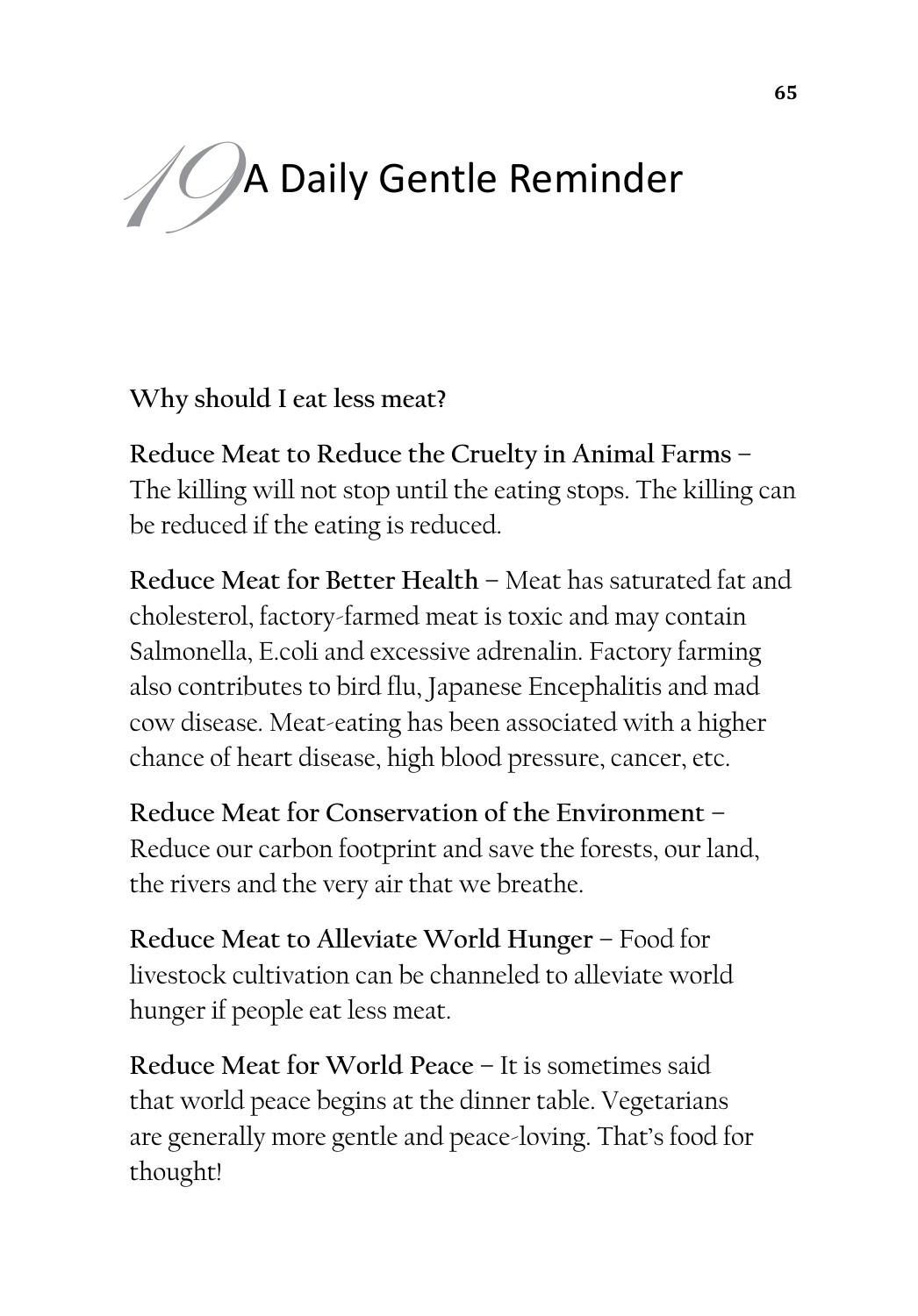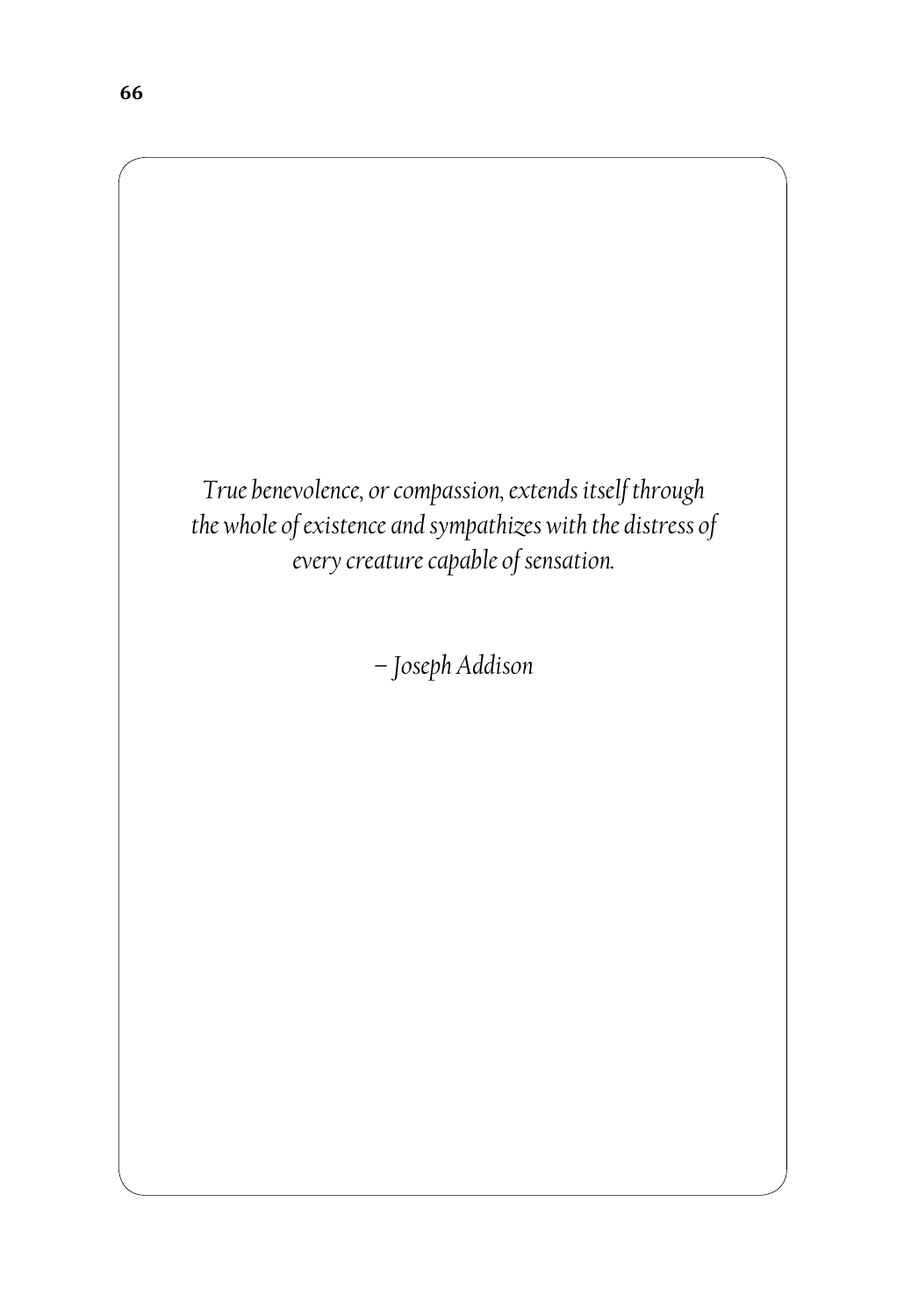# Epilogue

In this little book, I have shared with you many reasons why we might like to consider reducing our meat consumption.

For me, personally, I only need one reason – compassion for the animals.

The suffering that goes on in factory farms is horrendous. We can make a difference in reducing the number of animals that need to be bred to be slaughtered even if we just go meatless once a week.

So, let us make a conscious, conscientious and well-informed choice towards more compassionate eating.

Remember that we ALWAYS have a choice.

*To my mind, the life of a lamb is no less precious than that of a human being. I should be unwilling to take the life of a lamb for the sake of the human body.*

– Mahatma Gandhi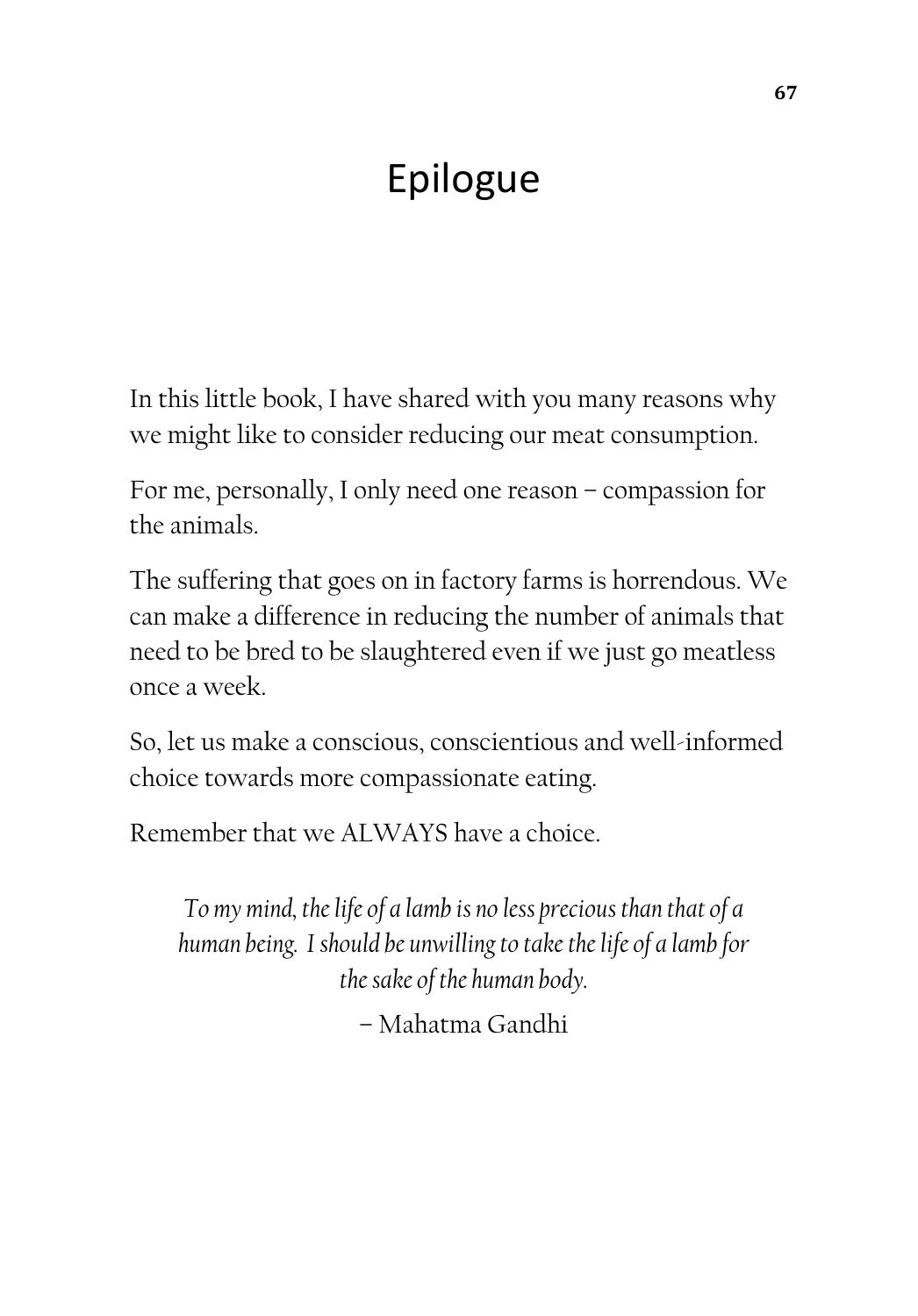### Bumper Sticker Quotes

*We don't need to eat anyone who would run, swim, or fly away if he could.*

– James Cromwell

*One may not eat what has a face.*

– Paul McCartney

*A vegetarian is a person who won't eat anything that can have children.*

– David Brenner

*How can you eat anything with eyes?* – Will Kellogg

*We all love animals. Why do we call some "pets" and others "dinner?"*

– K.D. Lang

*Animals are my friends, and I don't eat my friends.*

– George Bernard Shaw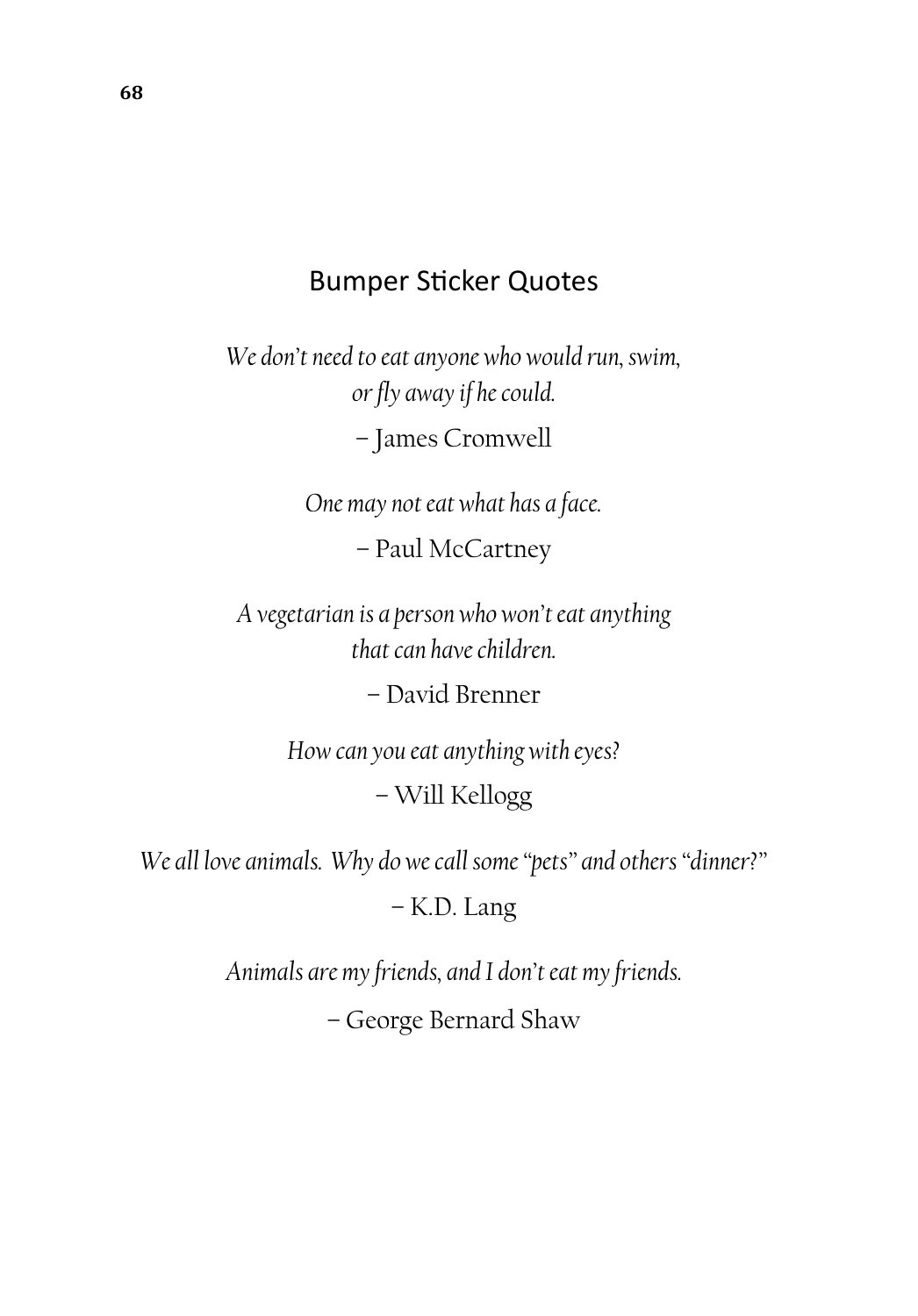#### **Prayer of gentleness to all creatures**

*To all the humble beasts there be, To all the birds on land and sea, Great Spirit, sweet protection give That free and happy they may live!*

*And to our hearts the rapture bring Of love for every living thing; Make us all one kin, and bless Our ways with Nature's gentleness!*

– John Galsworthy  $(1867 - 1933)$ Nobel Prize winner (Literature) 1932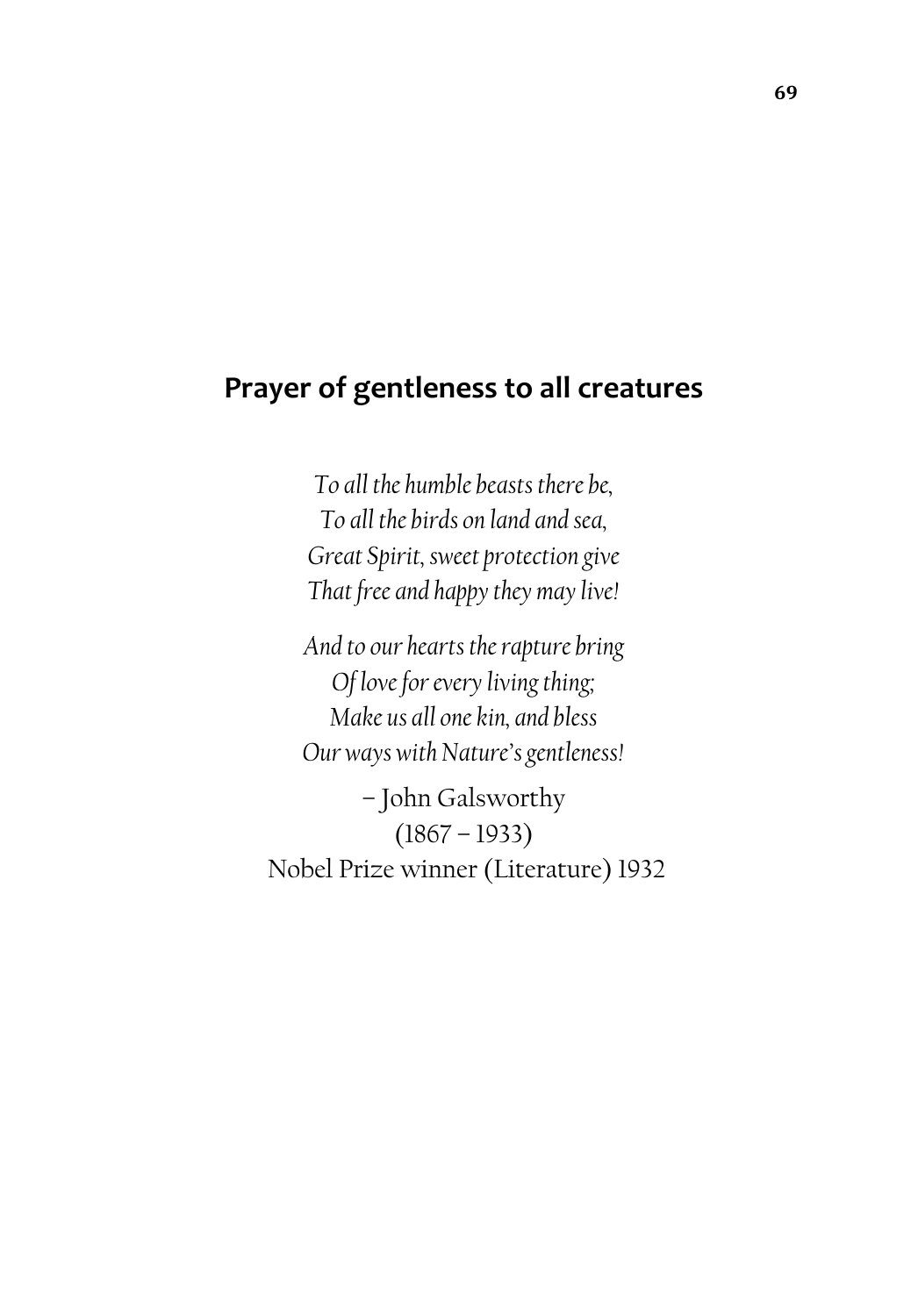*I am sometimes asked "Why do you spend so much of your time and money talking about kindness to animals when there is so much cruelty to men?"* 

*I answer: "I am working at the roots."*

— George T. Angell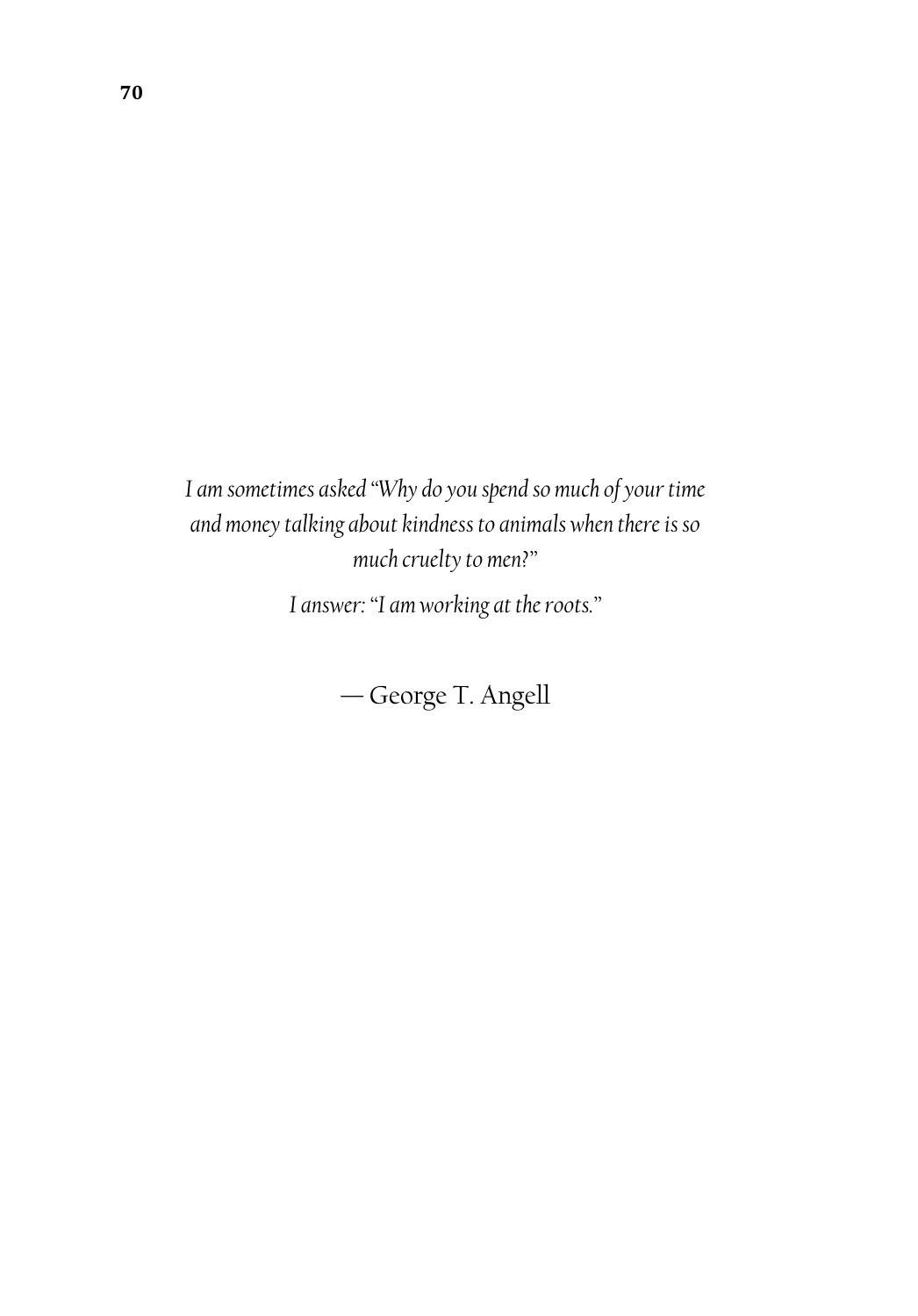

AnimalCare is a charity that promotes caregiving to stray animals and helps in their spay-neuter and medical needs.

#### **Our Mission**

- 1. To encourage people to be caregivers to animals.
- 2. To help in the spaying-neutering and medical needs of stray animals.
- 3. To cultivate compassion to animals through education

#### **How you can help and participate:**

- a. Be a caregiver to stray animals feed the animals, get them spayed/neutered and continue looking after them in a responsible manner. If you require help in spaying/ neutering, please contact us.
- b. Be a volunteer help foster and rehome rescued animals, and contribute your expertise and skills so that we can work together to provide more help to the animals.
- c. Be our supporter tell your friends about our work and encourage them to start a similar programme in their own communities. Educate children from young to be kind to animals. Donate to our fund. The stray animals need OUR help.

Let us work together to create a more harmonious and peaceful community for humans and animals.

For further information, please contact: *chankahyein@gmail.com*

Website: www.myanimalcare.org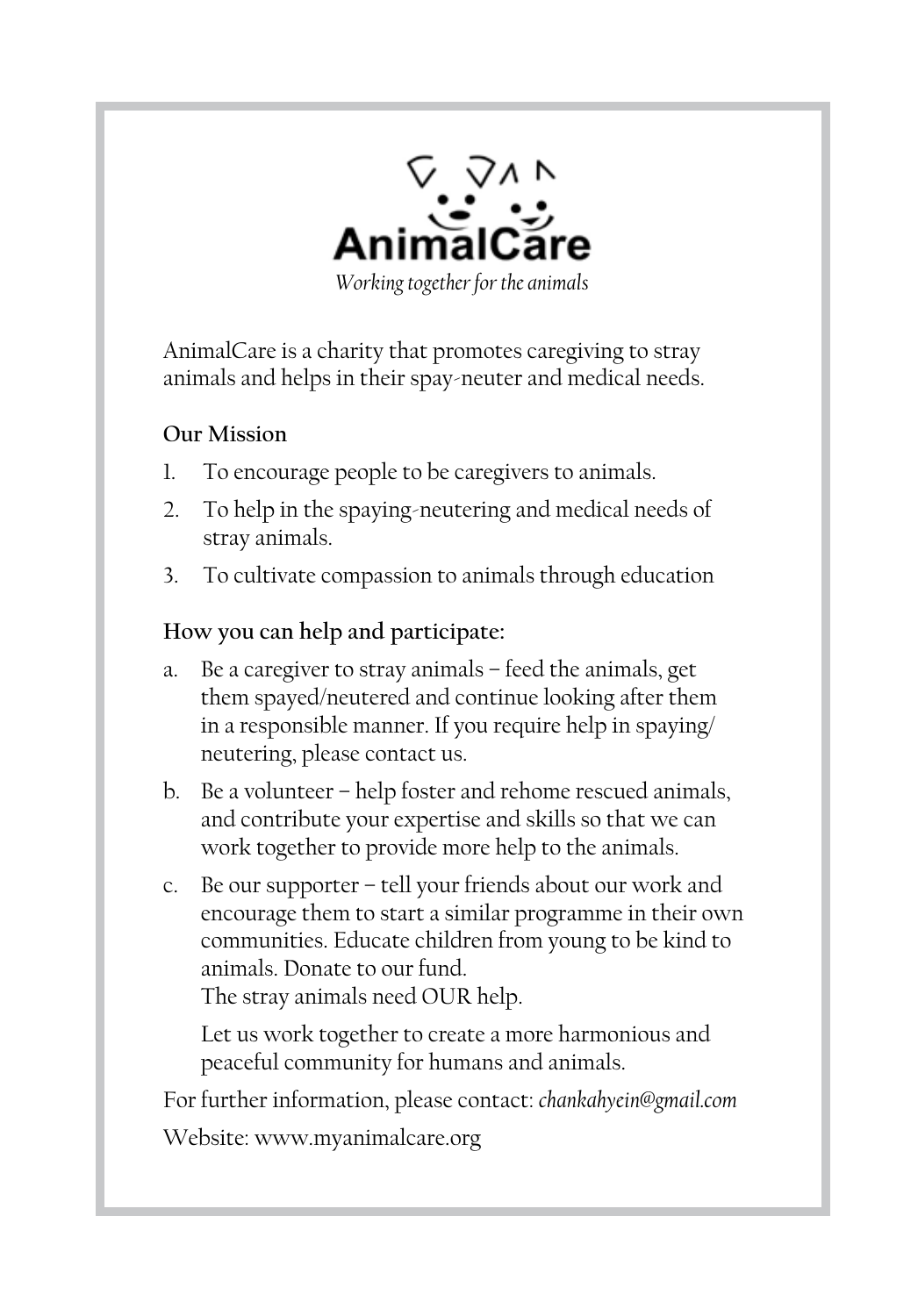

Loveusnoteatus.com is a website single-handedly managed by TY Lee. TY sends his car decals and stickers all over the world, and his message has struck the hearts and minds of many, many people.